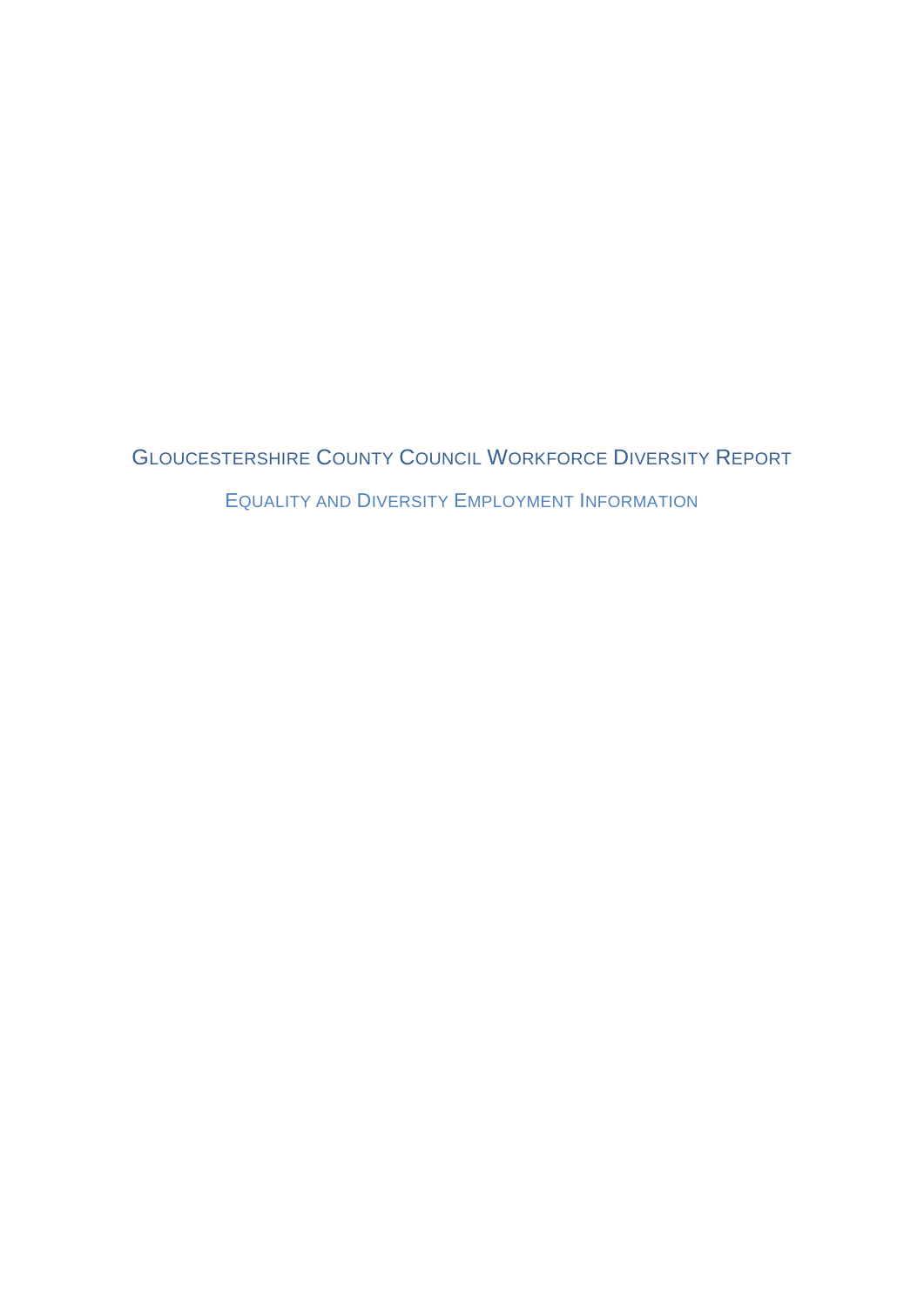| <b>Contents</b>                                                       |  |
|-----------------------------------------------------------------------|--|
|                                                                       |  |
|                                                                       |  |
|                                                                       |  |
|                                                                       |  |
| How we collate equality information and intend to address data gaps 3 |  |
|                                                                       |  |
|                                                                       |  |
|                                                                       |  |
|                                                                       |  |
|                                                                       |  |
|                                                                       |  |
|                                                                       |  |
|                                                                       |  |
|                                                                       |  |
|                                                                       |  |
|                                                                       |  |
|                                                                       |  |
|                                                                       |  |
|                                                                       |  |
|                                                                       |  |
|                                                                       |  |
|                                                                       |  |
|                                                                       |  |
|                                                                       |  |
|                                                                       |  |
|                                                                       |  |
|                                                                       |  |
|                                                                       |  |
|                                                                       |  |
|                                                                       |  |
|                                                                       |  |
|                                                                       |  |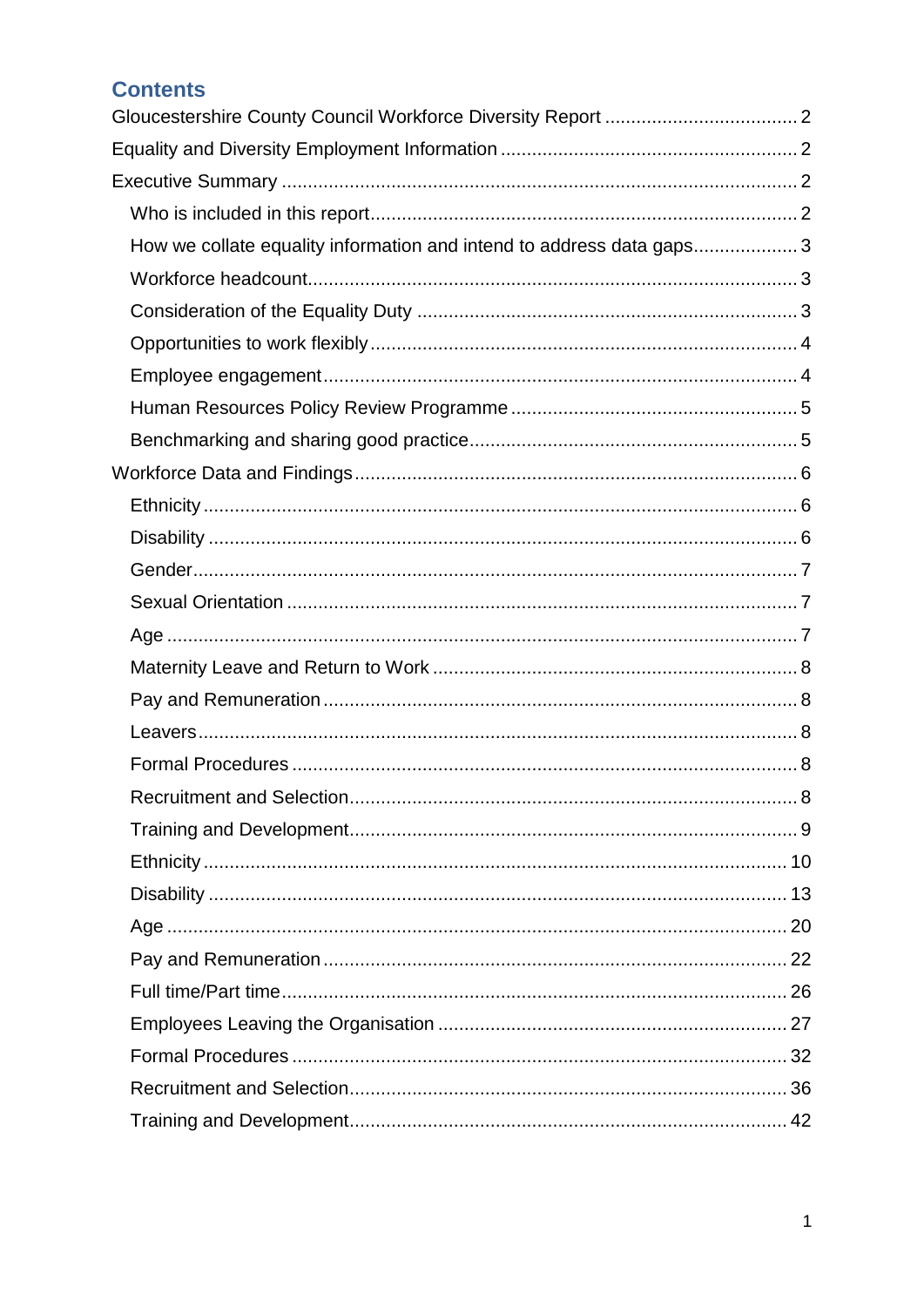<span id="page-2-1"></span><span id="page-2-0"></span>**Gloucestershire County Council Workforce Diversity Report**

# **Equality and Diversity Employment Information**

## <span id="page-2-2"></span>**Executive Summary**

The services Gloucestershire County Council deliver, along with the unprecedented level of change its employees are facing, has led to the council becoming a very different and smaller organisation. As a result we now have a very different approach to the way we deliver and commission services and to the way we work. Our vision and values can be found [here](http://www.gloucestershire.gov.uk/councilstrategy)

This report sets out the workforce data arrangements we have in place or are planned in order to monitor our progress towards our objectives.

The council has been systematically monitoring equality information across a number of areas in employment since 2000. Monitoring and reporting on these areas enable us to analyse the information to assess different outcomes between employees who share a protected characteristic and those who do not. We can then investigate the processes that have resulted in these differences, taking action where necessary to try and remove barriers and promote equality of opportunity for all groups.

This report provides an overview of our workforce monitoring information either by reviewing a period of data from January to December 2012 or where appropriate as a snapshot of the workforce on 1<sup>st</sup> December 2012 and is the second report resulting from the Public Sector Equality Duty.

The report includes the key issues we identified when reviewing the workforce equality data. Where further information is available, we provide details of where this can be accessed, for example, by providing a web link to a specific policy, details of a service or other statistical information.

At the end of the report we have included more detailed data tables in relation to our workforce.

#### <span id="page-2-3"></span>**Who is included in this report**

We have updated, or are in the process of updating our monitoring categories to reflect and enable comparison with the 2011 Census data and include all nine protected characteristics. Presently, our workforce monitoring information includes: gender, pregnancy and maternity, disability, race, sexual orientation and age. It does not include religion or belief, marriage and civil partnership or gender reassignment.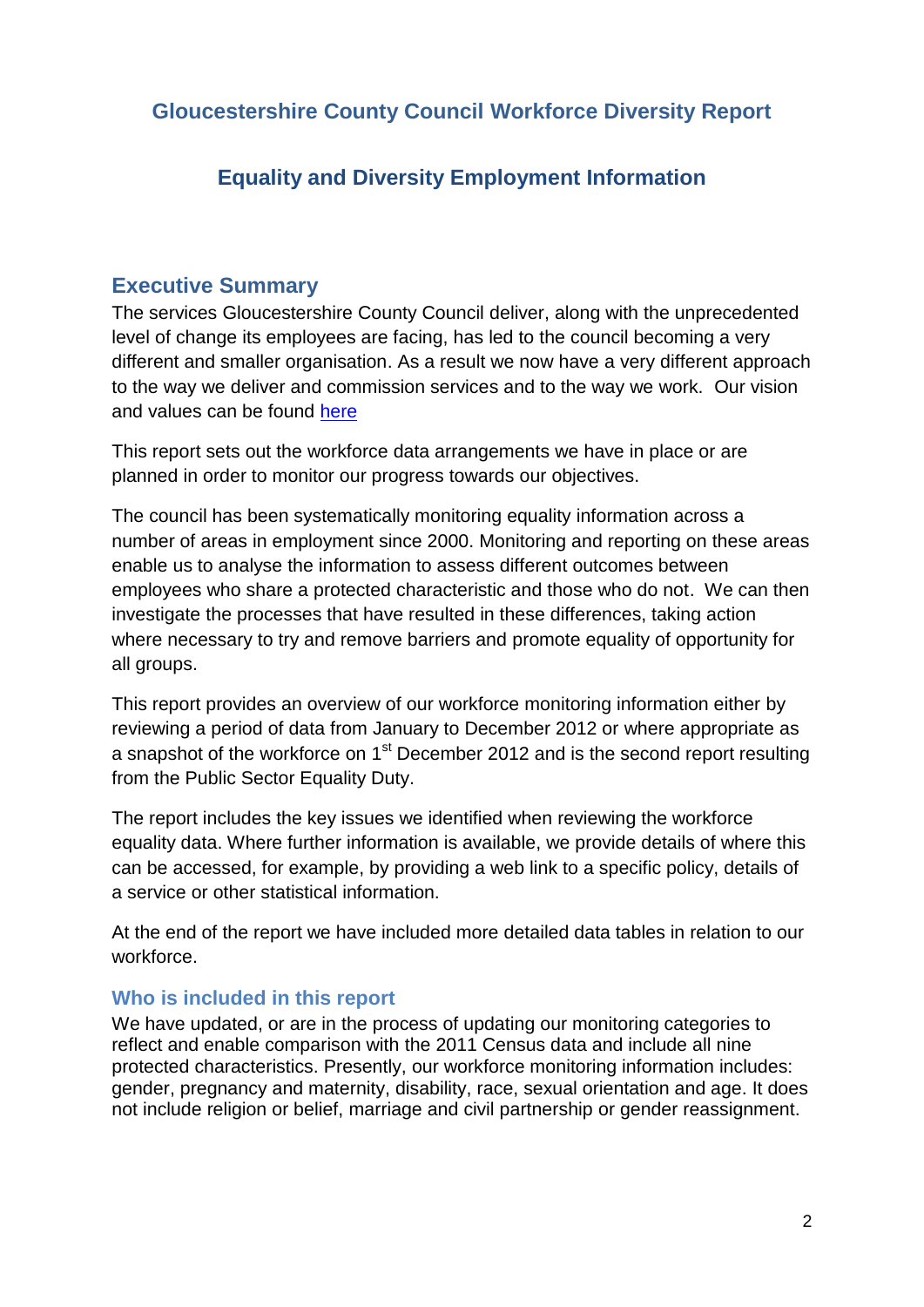#### <span id="page-3-0"></span>**How we collate equality information and intend to address data gaps**

The majority of the information included in this report has been taken from the council's Management Information System (SAP). We are making changes to the SAP programme to include all the protected characteristics and this updated facility will be available from March 2013.

The system has a 'self-service' facility allowing employees to enter their own demographic data. The SAP system holds information for all employees but not all employees have access to the self service facility. We plan to collect information from employees who do not have access to SAP via a confidential questionnaire which we will send to employees after the SAP updates in March. As with the previous report we have a high percentage of staff who do not wish to disclose some personal information. Over the next year, and following the changes to the SAP programme, we will be looking at ways to further build confidence amongst employees to improve the rate of self-declaration. We will also work closely with our staff networks to achieve this.

#### <span id="page-3-1"></span>**Workforce headcount**

On the 1<sup>st</sup> December 2012 3,967 people were employed by the council, a reduction of 392 posts compared with the previous year. Our 'Meeting the Challenge Strategy' (2011-2015) sets out the financial savings required by the authority and has resulted in considerable down-sizing and organisational change with a total reduction of staff numbers of 1,385 since 2011. We have taken positive steps to embrace change through actions to minimise employee redundancies particularly on front line services, including:

- Reduction in senior management
- Managing vacancies, only filling vacant posts that are essential and via the redeployment pool whenever possible
- Offering flexible working arrangements

We have developed a specific toolkit which is available for managers to use when restructuring their service. It provides managers with a series of user friendly guidance notes, project action plans they can use and populate, template documents, "How to" guides and routes to on line and face-to-face training opportunities / support. These are themed around five types of change: Creating a New Structure, Reducing Numbers, Closing a Service, Transferring a Service and Partnership Working.

#### <span id="page-3-2"></span>**Consideration of the Equality Duty**

Our Due Regard Process ensures that we consider the three aims of the public sector equality duty when we plan and deliver our work and when making decisions. Our process ensures that decision makers consider the duty as part of their day to day working practices and replaces our equality impact assessment process.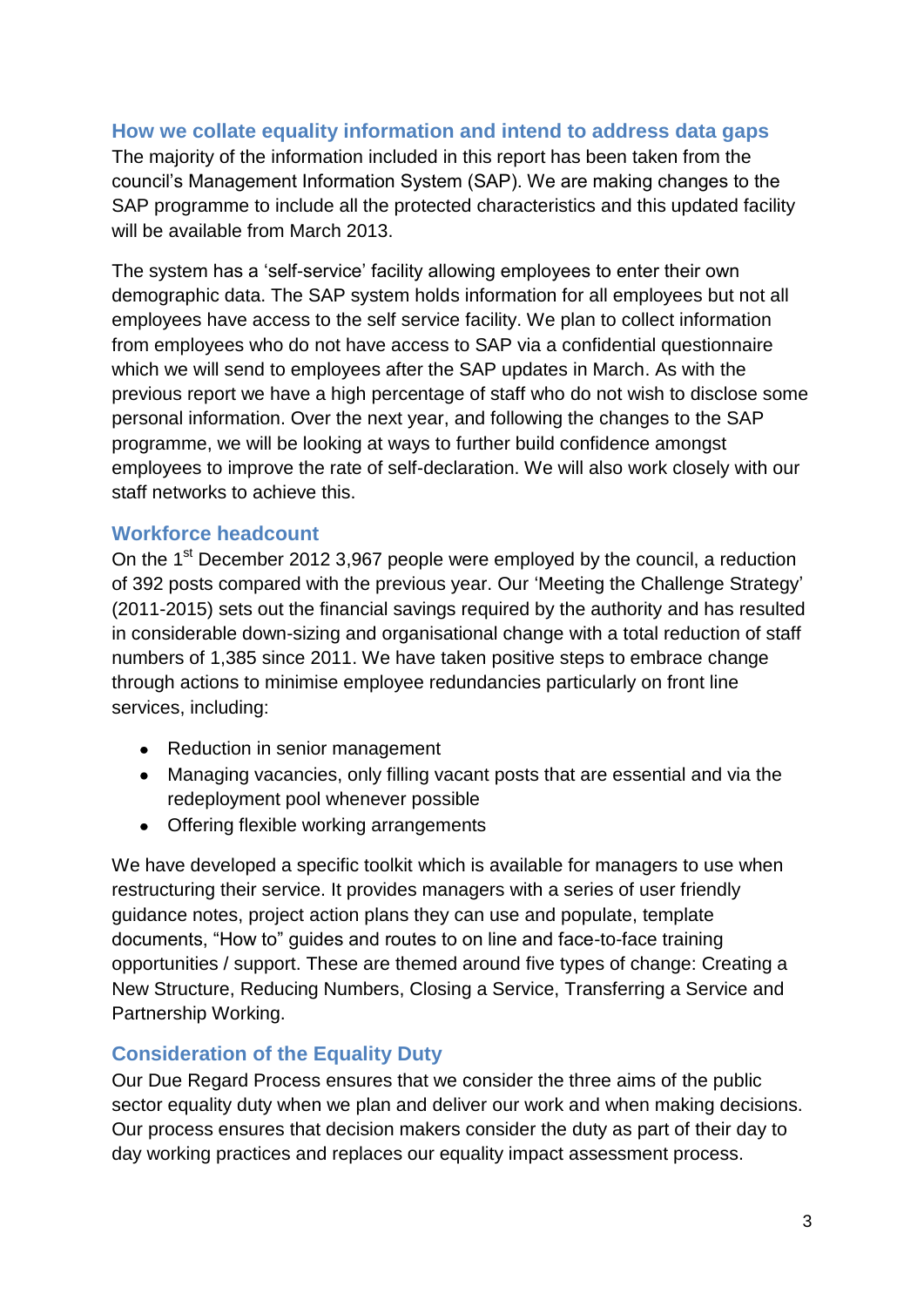During 2012 we have implemented changes across our employment functions and you can view the Equality Impact Assessments and Due Regard statements on our web pages [www.gloucestershire.gov.uk/equalities](http://www.gloucestershire.gov.uk/equalities)

## <span id="page-4-0"></span>**Opportunities to work flexibly**

The council will continue to support the retention of staff with flexible working practices and family friendly policies and other measures as appropriate to the particular circumstances and give due regard to the diversity profile of the workforce when making changes to services and developing workforce strategies.

The council offers employees a wide range of flexible working opportunities. These are:

- Flexible Working Hours Scheme
- Right to Request Flexible working
- Job Sharing
- Compressed Hours
- Career Break Policy
- Term Time Working
- Office, Mobile, Home Working
- Request to reduce working hours
- Voluntary Purchase of Additional Leave

## <span id="page-4-1"></span>**Employee engagement**

The last 12 months has resulted in considerable change for our employees and we are keen to feed their views into our decision making processes. This year, the council has specifically asked for employee feedback by using a 'Challenge Den' approach. Similar to the Dragon's Den approach, employees have been able to pitch solutions directly to senior management. This is in addition to a number of ongoing methods including engagement with:

- Disability, Black Workers, Lesbian Gay Bisexual Transgender (LGBT) and Carers staff networks
- Formal negotiations with Trade Unions
- Staff net website
- Team meetings and briefings

We have employee networks for black, asian and minority ethnic employees, disabled employees, lesbian, gay, bisexual and transgender employees and carers. The networks have worked closely with the council to raise awareness and to offer employees the opportunity to raise issues of concern.

We also have a Dignity at Work network which is one of the initial points of contact (alongside line management, Human Resources Advisers or trade union representatives), for any employee who believes they are experiencing unacceptable behaviour. The council also operates an Employee Assistance Programme.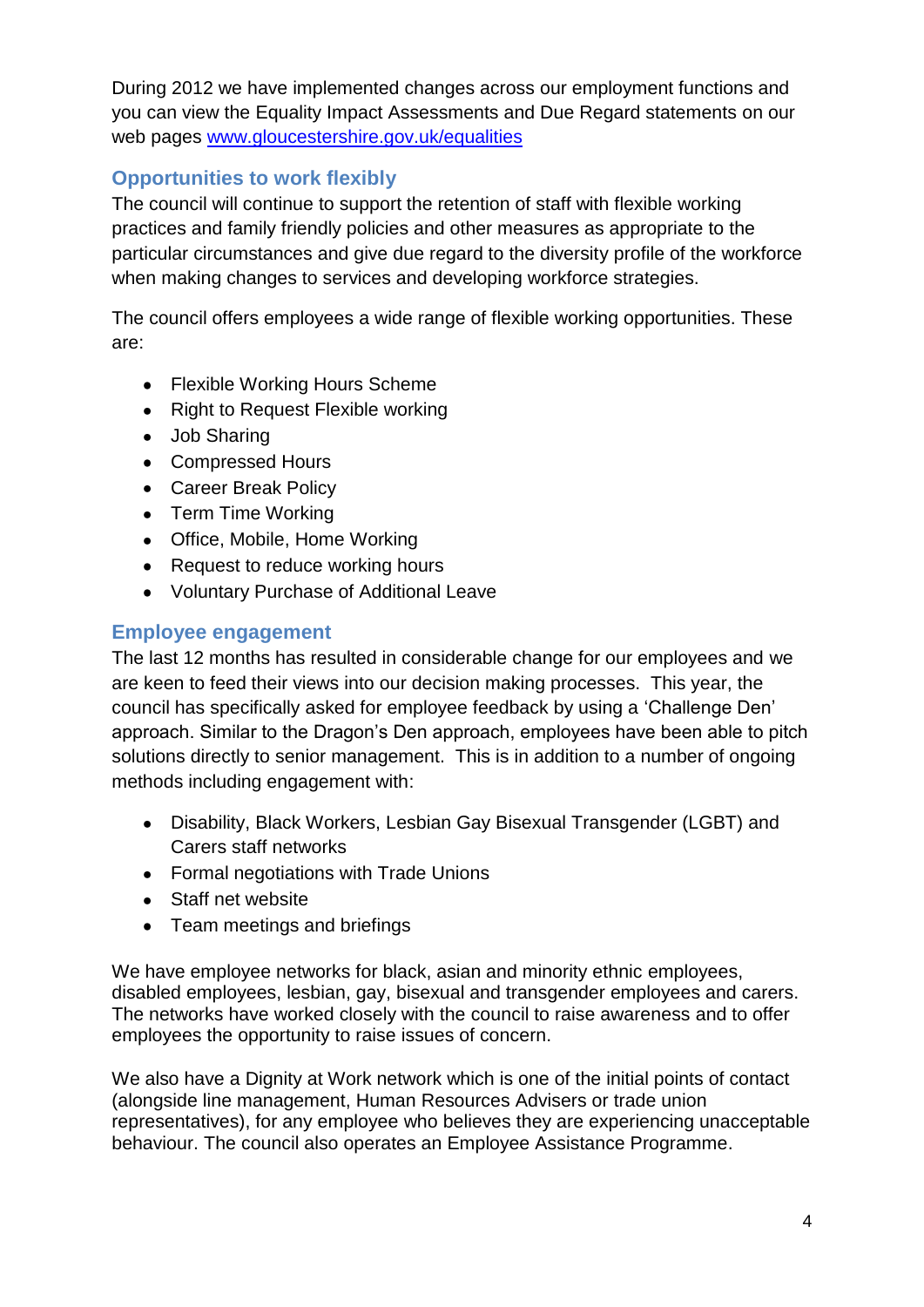## <span id="page-5-0"></span>**Human Resources Policy Review Programme**

Following the implementation of the Equality Act 2010 the council's Human Resources Team revised a number of corporate policies and procedures, and produced specific guidance notes for managers such as positive action in recruitment and the Dignity at Work policy. These assist managers to understand how to implement the new aspects of the legislation and to ensure that they act fairly and in accordance with corporate policy. We have a rolling programme of policy review. Policies that have been recently reviewed and re-published on the intranet are:

- Dignity and Respect at Work
- Authorised Special Leave
- Grievance Policy (Schools and GCC)
- Management Guidance Note (MGN) Grievance (Schools and GCC)
- **ISA Referral Policy**
- CRB and ISA Policy
- Expression of Employee Views
- Capability Policy (centrally employed teachers)
- Disciplinary Policy (centrally employed teachers)
- Office/Home/Mobile Working Policy
- MGN Office/Home/Mobile Working
- Guidelines Office/Home/Mobile Working

## <span id="page-5-1"></span>**Benchmarking and sharing good practice**

The Council has taken an initiative to engage with other organisations in the county of Gloucestershire and surrounding counties from a workforce perspective. Our first meeting took place on 28<sup>th</sup> November 2012. The terms of reference of this network is to build knowledge amongst HR colleagues in Gloucestershire and the surrounding areas by:

- acting as a forum to share good practice with partner organisations in promoting equality and diversity in the workplace.
- disseminating good practice and information about policies and procedures relating to Equality and diversity
- encouraging collaborative working across members in relation to equality and diversity
- facilitate good communication on equality and diversity issues across the county and surrounding areas
- working in complimentary manner with other forums and where appropriate develop synergies to help widen influence and consolidate equality outcomes.
- meeting 3 times a year

It is intended to monitor the effectiveness of this group over the next 12 months with a view to opening the group to private sector organisations so that the council may continue to influence and promote good practice around equalities.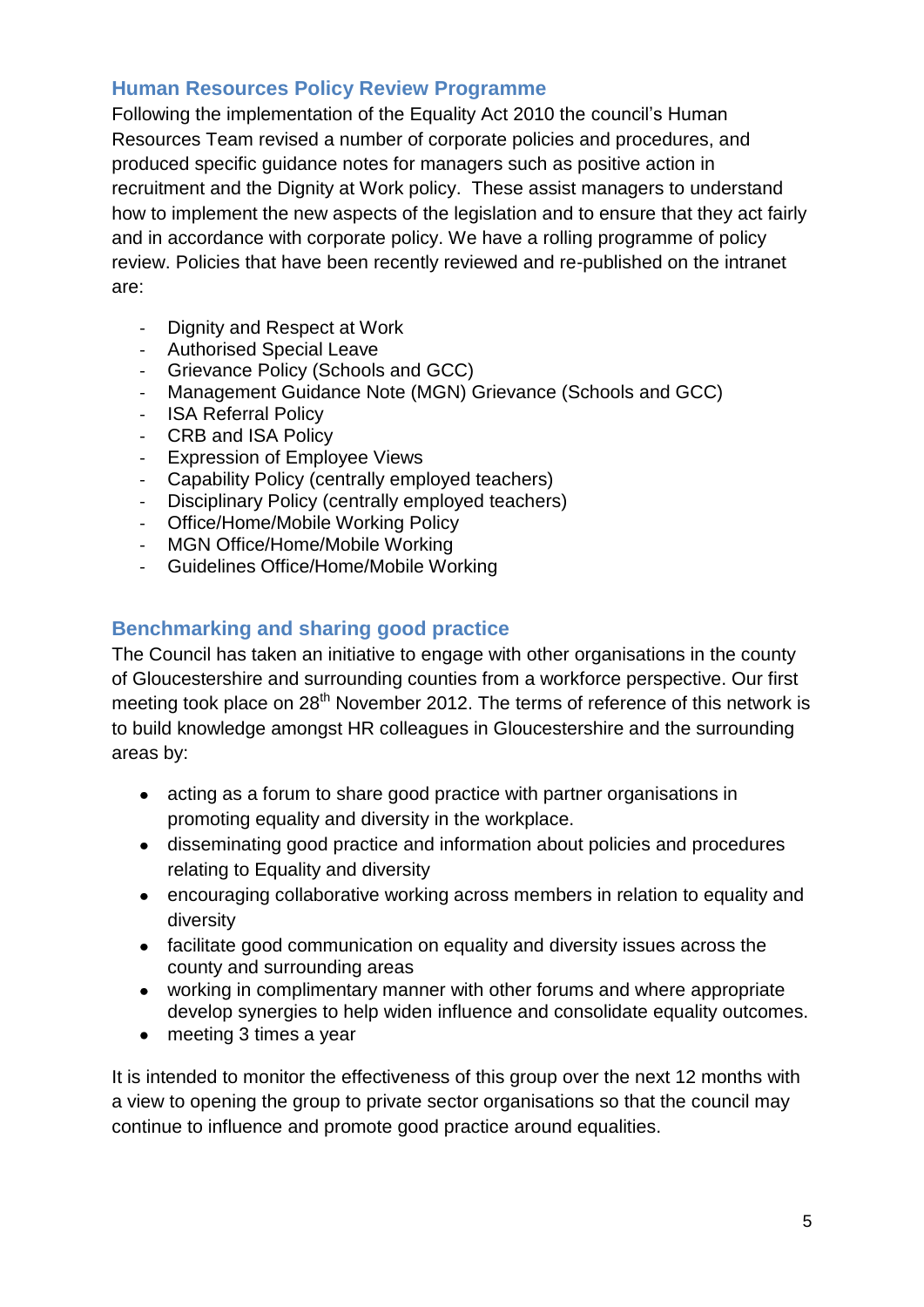## <span id="page-6-0"></span>**Workforce Data and Findings**

The workforce data and findings have been separated into the following six protected characteristics (Ethnicity, Disability, Gender, Sexual Orientation, Age and Maternity and Pregnancy). There are additional sections of information for each of the six protected characteristics regarding pay and remuneration, formal procedures, leaver's information, recruitment and selection and training and development. We are working towards gaining workforce data on the remaining three characteristics (marriage and civil partnership, gender reassignment and religion and belief).

| <b>Section Heading</b>           | Page no.  |
|----------------------------------|-----------|
| Ethnicity                        | $10 - 12$ |
| Disability                       | $13 - 15$ |
| Gender                           | $16 - 18$ |
| <b>Sexual Orientation</b>        | 18-19     |
| Age                              | $20 - 21$ |
| Maternity                        | 8         |
| Pay and Remuneration             | $22 - 25$ |
| Leavers                          | $27 - 31$ |
| <b>Formal Procedures</b>         | 32-35     |
| <b>Recruitment and Selection</b> | 36-41     |
| <b>Training and Development</b>  | 42-44     |

### <span id="page-6-1"></span>**Ethnicity**

Additional fields will be added in March 2013 to reflect the 2011 Census. The majority of our employees declare their ethnic origin (93.14%). The estimated black and minority ethnic (BME) population for Gloucestershire is 4.6%<sup>1</sup>. The proportion of employees who are not White British and are, therefore, from BME is 4.43%. BME employees are underrepresented in higher grades. Overall the reported levels for BME groups do not show any significant changes compared to the previous year which would indicate the reduction in staff numbers have not had a disproportionate impact on this group of employees. We continue to support membership to the Black Workers Network which is an external body providing professional support and advice to black and minority ethnic workers.

### <span id="page-6-2"></span>**Disability**

Disabled people currently make up 2.97% of the workforce, although they make up 13.1% of the national workforce population. The percentage population of disabled people in Gloucestershire aged between 16 and 64 is  $7\%^2$ . The Council is committed to supporting and developing all staff and appointing the 'best' person for the job. We are keen to enable employees who become disabled to remain in work by providing reasonable adjustments to their working environment or how they carry out their

 1 2011 Census 2 2011 Census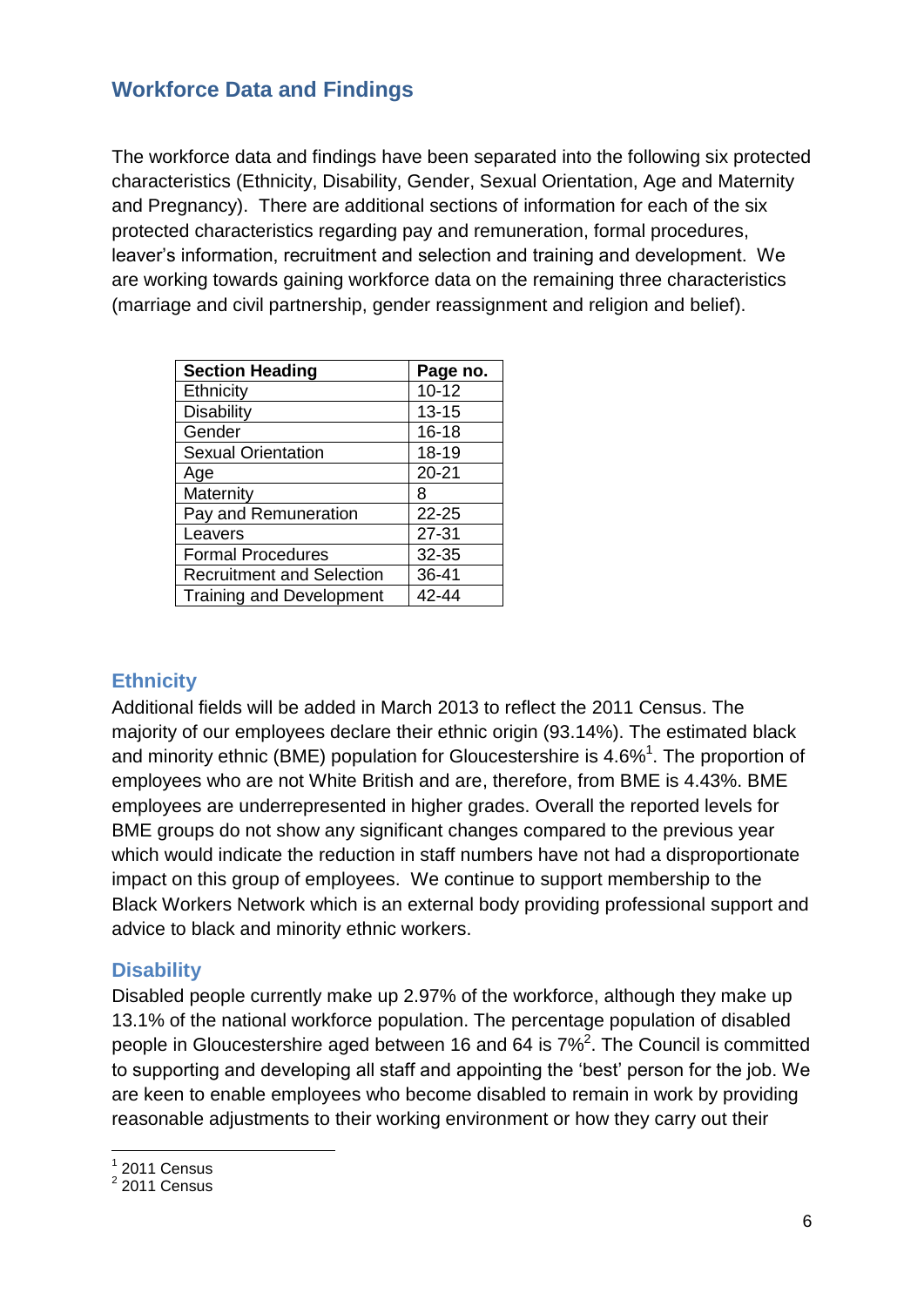duties. Also, the Council continues to be a 'Two Ticks' employer, where if a disabled applicant meets the minimum selection criteria for a job, they will be invited to interview. We also offer supported employment for employees with a disability through Gloucestershire Industrial Services (GIS).We have qualified mental health first aiders and continue our membership to Mindful Employer.

### <span id="page-7-0"></span>**Gender**

The British labour market continues to be characterised by a high level of occupational segregation, women make up 83% of people employed in personal services and over 40% of female jobs compared with 15% of male jobs are in the public sector.<sup>3</sup>

73% of the council's workforce is female, significantly higher than the workforce population as a whole (53%) and 54% of the female workforce works part time. This is in contrast with the more typically male dominated workforce of Gloucestershire Fire and Rescue, where only 23% of the workforce is female.

### <span id="page-7-1"></span>**Sexual Orientation**

Currently, 15% of employees provide sexual orientation monitoring information, an increase of 2% over the previous year. We recognise that for many employees and people applying for jobs with the council, providing information about their sexual orientation is new and they will have concerns over issues such as confidentiality.

We will be looking at how we can build confidence amongst employees to provide sensitive monitoring information regarding sexual orientation and religion or belief. We will work closely with our staff networks to achieve this and continue our membership to Stonewall.

### <span id="page-7-2"></span>**Age**

Gloucestershire County Council, like many councils across the UK, has an older workforce. The data shows that the highest percentage of the workforce is in the 46 to 55 age range, closely followed by the 36 to 45. We recognise both the importance of retaining the expertise that our long-serving and experienced employees possess and the need to ensure that this expertise is passed onto younger employees. Currently 3.8% of the workforce is aged 16 to 25 and, the council is taking positive action to recruit apprenticeships in line with the council's Grow Gloucestershire Campaign.

<sup>1</sup>  $3$  Data taken from 'How Fair is Britain', Equality and Human Rights Commission, October 2010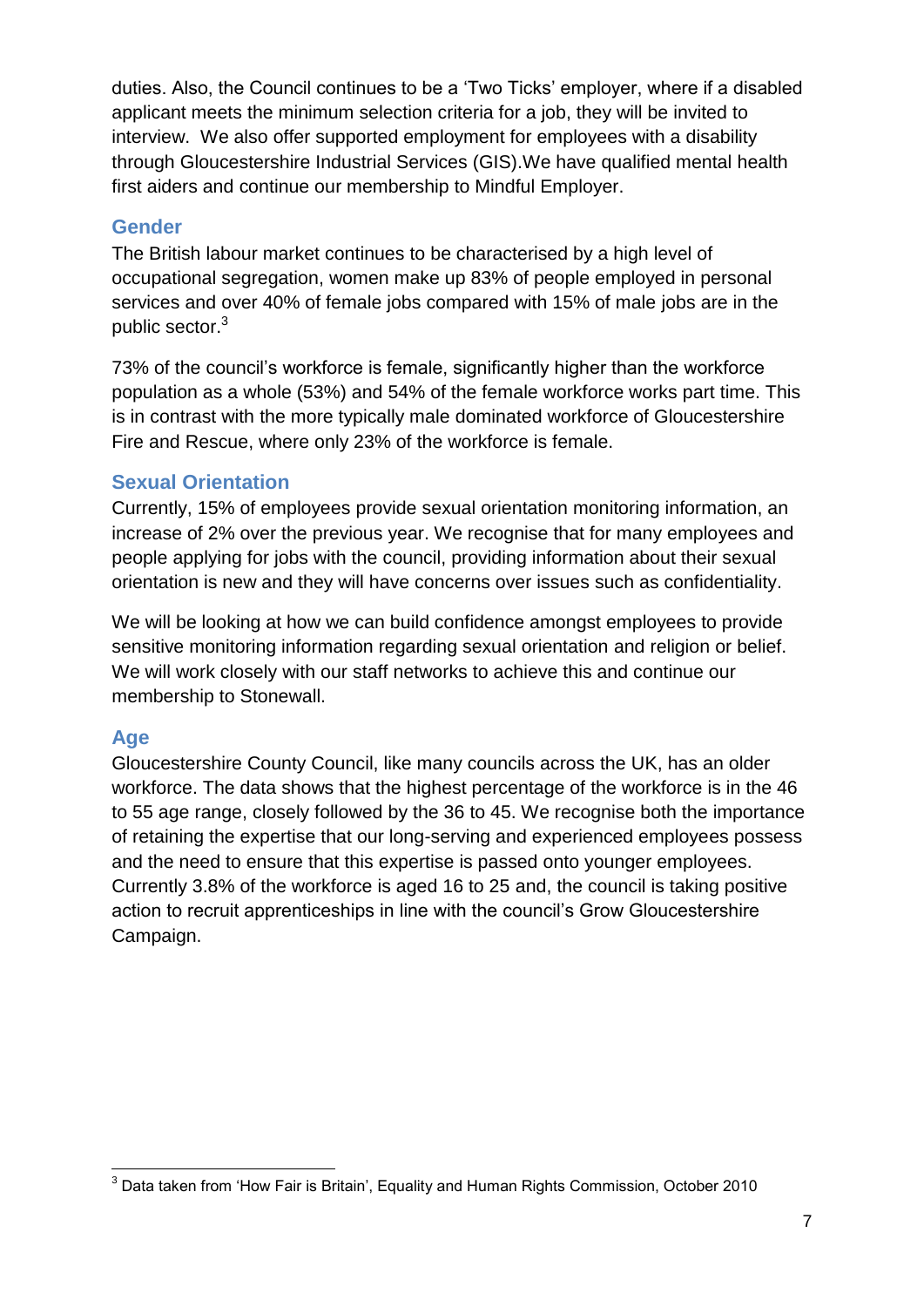#### <span id="page-8-0"></span>**Maternity Leave and Return to Work**

The council had 80 employees who returned from maternity leave and seven who did not. Return rates remain high and we feel this reflects the wide range of flexible working opportunities available. We will continue to monitor the numbers and makeup of non returners.

#### <span id="page-8-1"></span>**Pay and Remuneration**

Women are well represented across all grades which includes 51% at senior management level. In relation to BME groups, representation is low at senior management level but overall proportionate through the other grades. Whilst we have low disclosure rates for sexual orientation the current data shows representation across most of the grades for those who are gay, lesbian or bisexual.

#### <span id="page-8-2"></span>**Leavers**

A total of 528 individuals left Gloucestershire County Council during 2012. The total number of leavers in the period is greater than the overall reduction in headcount. A number of those roles vacated by individuals leaving the organisation were considered frontline, key roles within the organisation and, therefore, were recruited to, either a on short term or permanent basis, to ensure the continuing effective delivery of services to residents of Gloucestershire.

The most common reason for leaving continues to be resignation. The highest proportion of leavers is in the 16 to 25 and 56+ age groups. This suggests that more needs to be done not only to recruit younger workers but also to retain them if we want to develop employees with the skills and experience needed in the future.

#### <span id="page-8-3"></span>**Formal Procedures**

The term formal procedures refer to the council's procedures to manage capability, absence, conduct and grievance. The highest number of formal procedures is for absence and the council takes a proactive approach to support employees to return to work. The council has a dedicated Occupational Health Unit as well as an Employee Assistance Programme.

In 2012, 20 formal grievance complaints which included claims of bullying and harassment were brought by employees. 141 employees were subject to disciplinary action by the Council. Of this total 11 involved disabled employees, 11 involved black and minority ethnic employees and 78 impacted on female employees compared to 63 for their male counterparts. In 2012 five cases went to employment tribunal, two were struck out at pre-hearing reviews and three are yet to be heard in 2013.

### <span id="page-8-4"></span>**Recruitment and Selection**

Gloucestershire County Council is continuing to go through large scale organisational redesign. In the period  $1<sup>st</sup>$  October 2011 to  $30<sup>th</sup>$  September 2012 the council appointed to 405 vacant jobs made up of temporary positions and where appropriate, permanent replacements i.e. front line key roles. The numbers of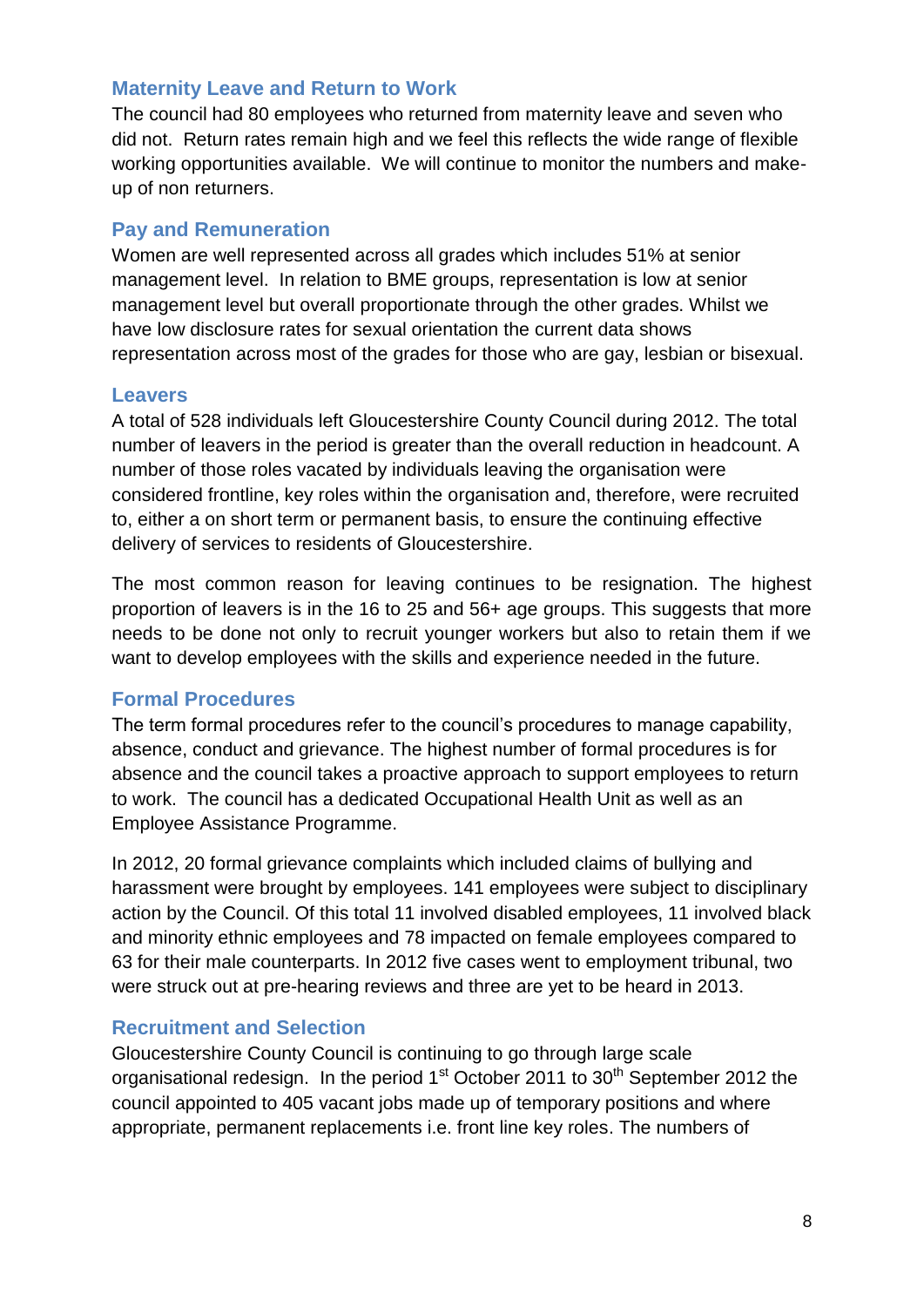disabled applicants is 3.5% which is relatively low compared to the estimated  $7\%$ <sup>4</sup> of the county working population. There were positive numbers of applications and appointments from BME groups with 8.8% of applications and 5% appointments, when compared to the proportion of BME in the county of 4.6%.

## <span id="page-9-0"></span>**Training and Development**

Over the last 12 months specific training was provided in relation to the changes introduced by the Equality Act 2010 and further training and development is being reviewed. In December 2012 the council introduced a revised process to help staff to consider the equality duty in their work. The Due Regard Statement and guidance replaces the Equality Impact Assessment process. The approach encourages staff to think about equality considerations as part of their daily working practices. For example: as part of commissioning, service or policy review, consultation and engagement activities and understanding risks and benefits. As well as workshops regarding the Due Regard process weekly surgeries for staff provide additional support.

Attendance on our formal training courses is generally proportionate to the make-up of the workforce.

## **Disclosure of information**

We have a number of areas where the data indicates an "unknown" response. This means that an individual has not provided the council with a response. We recognise that there are many reasons why individuals do not wish to provide a response but we are continuing to work with our employees and our internal staff networks to widen the awareness of equality and diversity in the workplace and to encourage an increase to the response rates. We will continue to monitor the level of responses and proactively address this issue through our action plan.

 4 2011 Census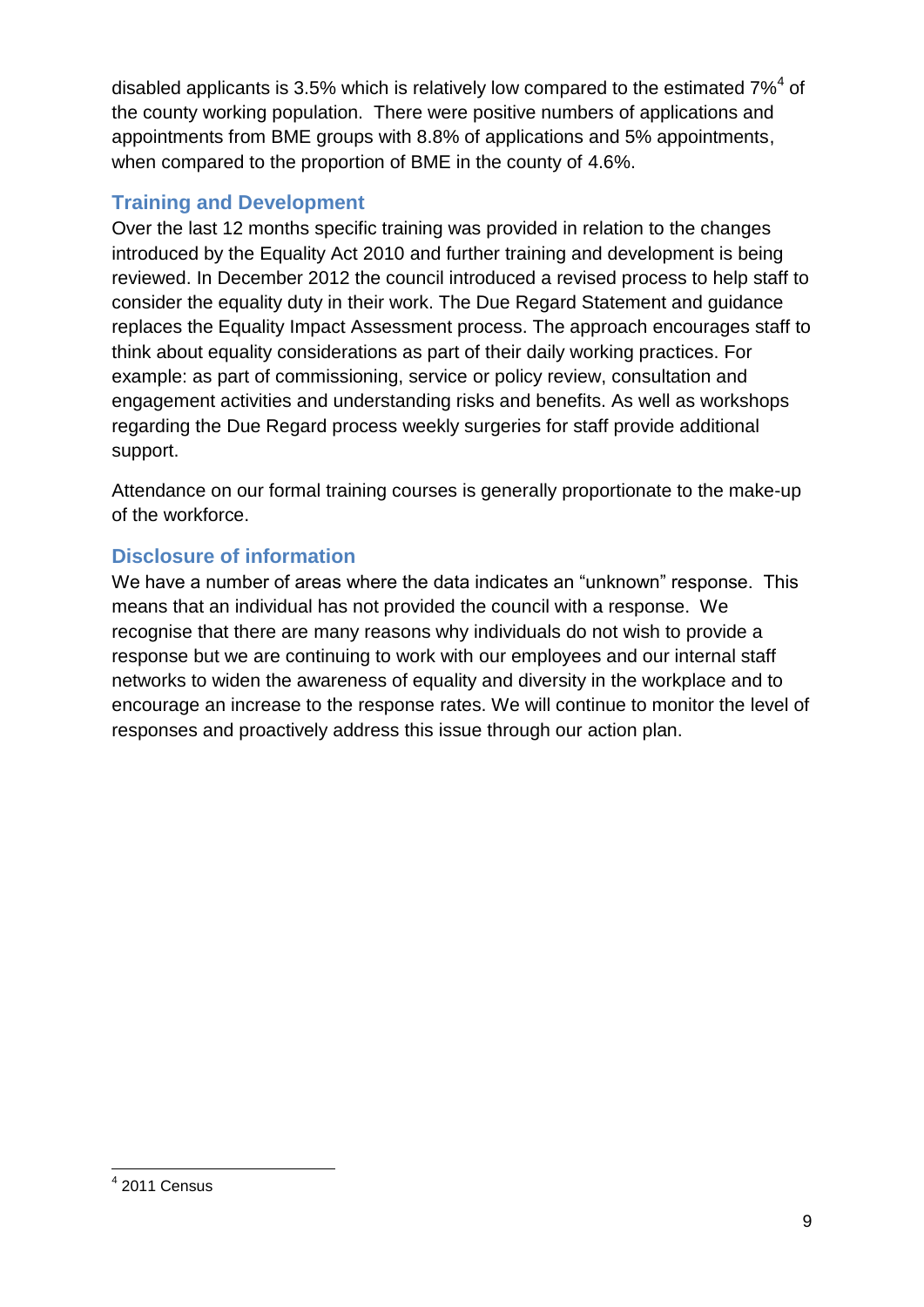# **Equalities Data**

The following charts and tables provide a detailed breakdown of the council's workforce. In order to comply with data protection and where the figures in the data are low we have recognised that it may be possible to identify individuals. In these circumstances the data has been replaced with a \*.

Where the data indicates an "unknown" response this means that an individual has not provided the council with a response.

## <span id="page-10-0"></span>**Ethnicity**

4.43% of the workforce is from a BME background compared with 4.22% last year. The disclosure rates for ethnicity are very positive with only 7% unknown. We have a small number of employees (14) who consider themselves as having an ethnicity 'other' than those that have been specified. We are currently reviewing our ethnicity categories in line with the 2011 census.



| Ethnicity         | Number of        | % of Overall     | % of Overall     |
|-------------------|------------------|------------------|------------------|
|                   | <b>Employees</b> | <b>Headcount</b> | <b>Headcount</b> |
|                   |                  | Jan - Dec 2011   | Jan - Dec 2012   |
| White             | 3,519            | 89.65            | 88.80            |
| Asian             | 54               | 1.24             | 1.36             |
| <b>Black</b>      | 56               | 1.28             | 1.41             |
| <b>Mixed Race</b> | 48               | 1.19             | 1.21             |
| Chinese           |                  | 0.10             | 0.10             |
| Other             | 14               | 0.41             | 0.35             |
| Unknown           | 272              | 6.22             | 6.86             |
| <b>Total</b>      | 3,967            | 100.00           | 100.00           |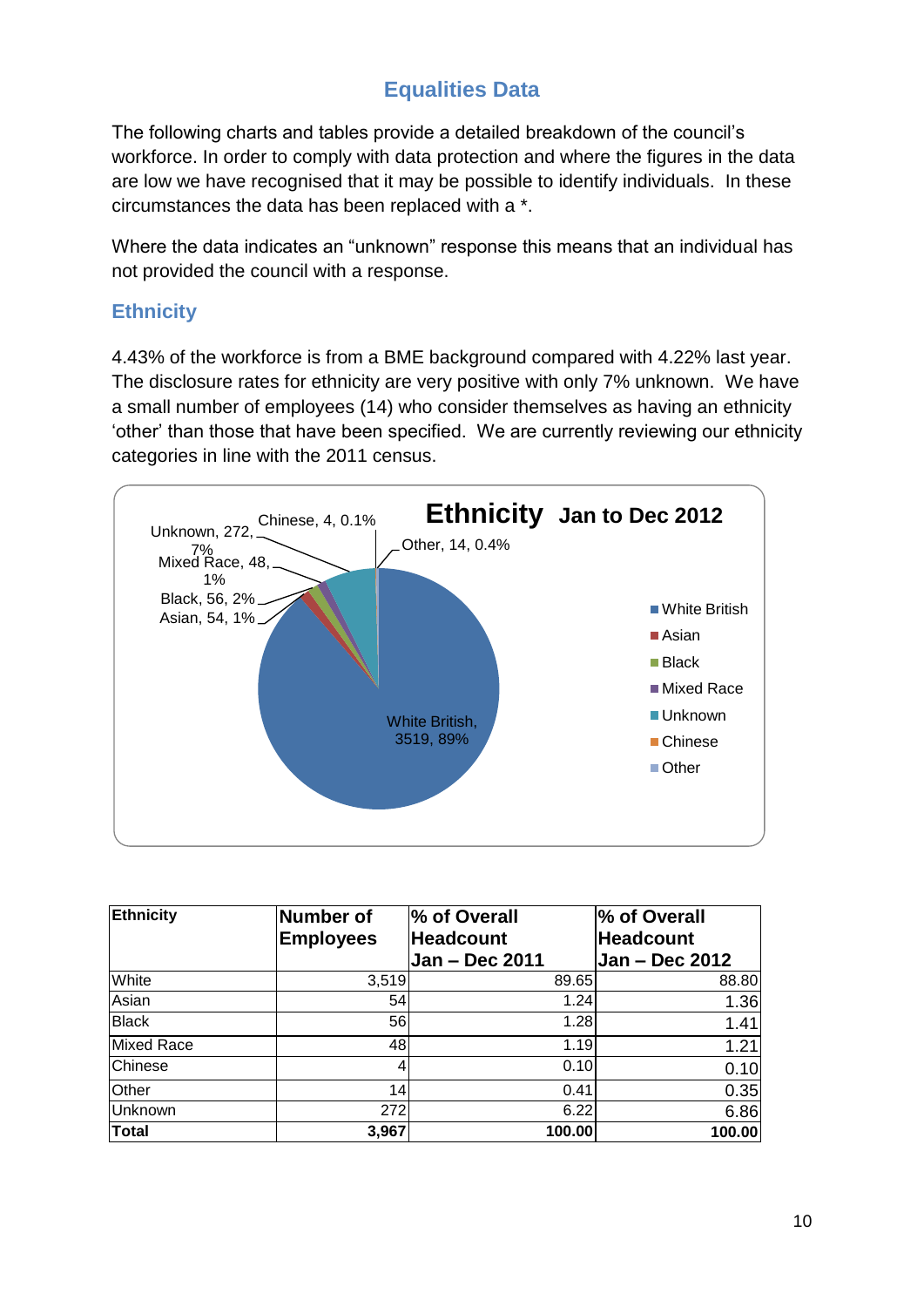The table below shows that 60% of our BME workforce is female which is to be expected given that 73% of the overall workforce is female.

| <b>Ethnicity by Gender</b> |               |             | <b>Total</b> | %     |
|----------------------------|---------------|-------------|--------------|-------|
|                            | <b>Female</b> | <b>Male</b> |              |       |
| <b>White British</b>       | 2,485         | 889         | 3,374        | 85.10 |
| <b>White Other</b>         | 109           | 36          | 145          | 3.70  |
| Asian                      | 38            | 16          | 54           | 1.36  |
| <b>Black</b>               | 40            | 16          | 56           | 1.41  |
| Mixed                      | 34            | 14          | 48           | 1.21  |
| Chinese                    | 4             | 0           | 4            | 0.10  |
| Other                      | 9             | 5           | 14           | 0.35  |
| Unknown                    | 166           | 106         | 272          | 6.86  |
| <b>Total</b>               | 2,885         | 1.082       | 3,967        | 100   |

66% of the BME workforce is full time with 34% who are part time.

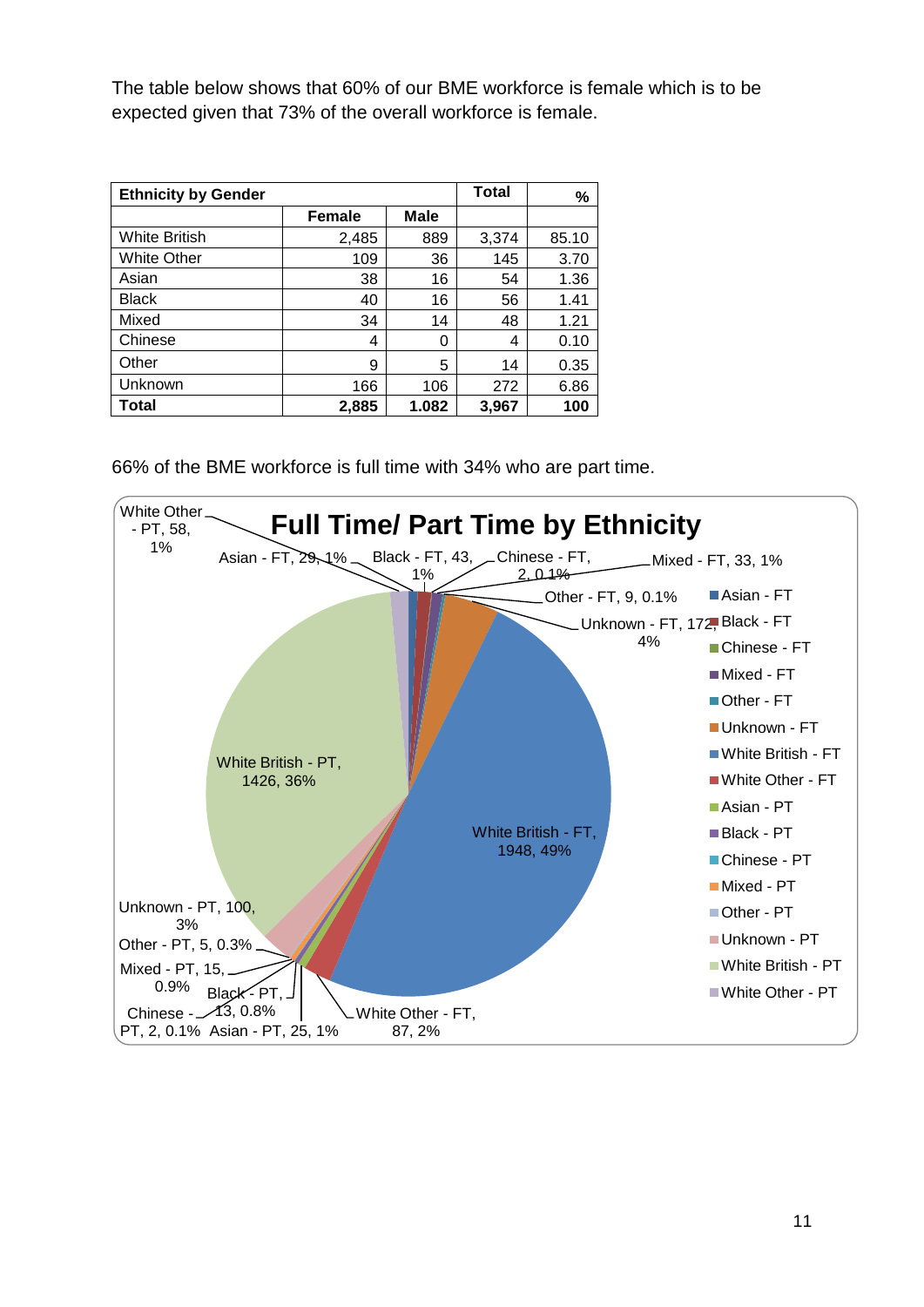| <b>Full Time/Part Time by Ethnicity</b> |       |              |         |       |       |         |                         |                |             |
|-----------------------------------------|-------|--------------|---------|-------|-------|---------|-------------------------|----------------|-------------|
|                                         | Asian | <b>Black</b> | Chinese | Mixed | Other | Jnknown | White<br><b>British</b> | White<br>Other | $\tau$ otal |
| <b>Full Time</b>                        | 29    | 43           |         | 33    | 9     | 172     | 1948                    | 87             | 2323        |
| <b>Part Time</b>                        | 25    | 13           |         | 15    | 5     | 100     | 1426                    | 58             | 1644        |

The table below shows ethnic minority groups are represented in all age ranges with slightly lower numbers in the 16-25 age range. This is reflective of the fact that we have lower numbers of staff in this age range as a whole.

| <b>Age Range by Ethnicity</b> |       |              |         |       |       |                |                         |                |       |
|-------------------------------|-------|--------------|---------|-------|-------|----------------|-------------------------|----------------|-------|
| <b>Age Range</b>              | Asian | <b>Black</b> | Chinese | Mixed | Other | <b>Unknown</b> | White<br><b>British</b> | White<br>Other | Total |
| 16-25                         | 5     | ⌒            |         |       |       | 10             | 116                     | 6              | 143   |
| 26-35                         | 13    |              |         | 15    |       | 43             | 516                     | 27             | 622   |
| 36-45                         | 19    | 16           |         | 13    |       | 80             | 833                     | 44             | 1010  |
| 46-55                         | 14    | 27           |         | 14    |       | 92             | 1186                    | 49             | 1391  |
| $56+$                         | 3     | 4            |         | ⌒     |       | 47             | 723                     | 19             | 801   |

The chart and table below shows that the length of service for the BME workforce follows the distribution pattern of the non BME workforce.



| <b>Length of Service by Ethnicity</b> |       |              |         |         |         |         |                         |                |       |
|---------------------------------------|-------|--------------|---------|---------|---------|---------|-------------------------|----------------|-------|
| Years                                 | Asian | <b>Black</b> | Chinese | Mixed   | Other   | Jnknown | White<br><b>British</b> | White<br>Other | Total |
| $0 - 10$                              | 34    | 28           | $\star$ | 31      | 5       | 156     | 2106                    | 107            | 2470  |
| $11 - 20$                             | 15    | 20           | $\star$ | 14      |         | 71      | 788                     | 22             | 938   |
| $21 - 30$                             | 5     | 6            |         | $\star$ | $\star$ | 34      | 396                     | 15             | 460   |
| $31 +$                                |       | ÷            |         | $\star$ |         | 11      | 84                      | $\star$        | 99    |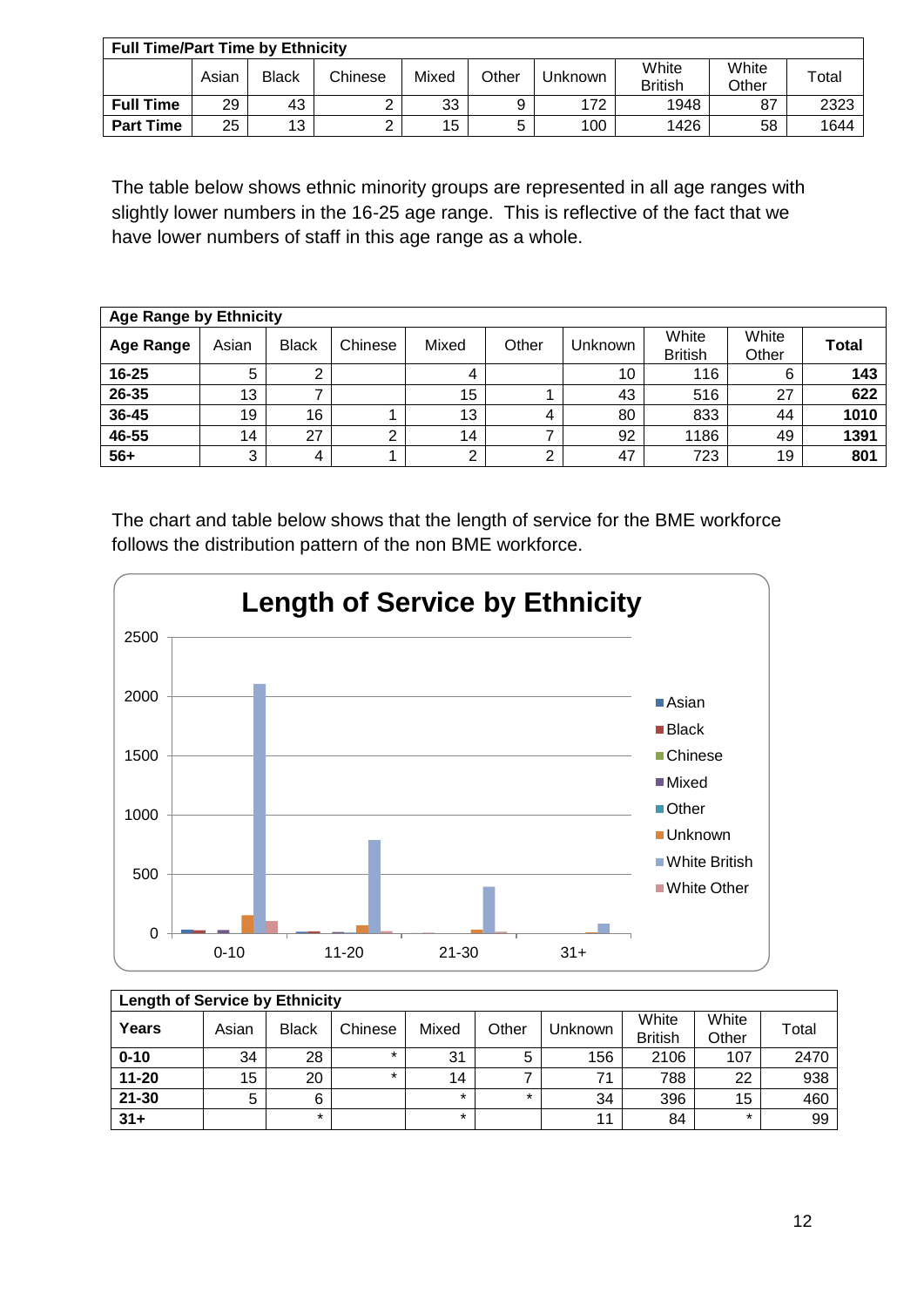## <span id="page-13-0"></span>**Disability**

The percentage of disabled employees has remained relatively the same from last year at 2.97%. The disclosure rate is relatively high with only 10% unstated, this we believe is due to the council being positive about disability.



| <b>Disability</b>   | Number of<br><b>Employees</b> | % of Overall<br><b>Headcount</b><br>Jan - Dec 2011 | % of Overall<br><b>Headcount</b><br>Jan - Dec 2012 |
|---------------------|-------------------------------|----------------------------------------------------|----------------------------------------------------|
| <b>Not Disabled</b> | 3,453                         | 88.43                                              | 87.05                                              |
| <b>Disabled</b>     | 118                           | 2.85                                               | 2.97                                               |
| <b>Unstated</b>     | 396                           | 8.72                                               | 9.98                                               |
| Total               | 3.967                         | 100                                                | 100                                                |

The gender split for the disabled workforce shows that 58% of the disabled workforce is male. Given that the majority of the workforce is female we may have expected to see a slightly different gender split, however, the council supports a number of disabled people in employment through Gloucester Industrial Services (GIS). GIS operates mainly manual working roles which is likely to explain the gender balance for disability.

| <b>Disability by Gender</b> |        |       |  |  |  |
|-----------------------------|--------|-------|--|--|--|
|                             | Female | Male  |  |  |  |
| <b>Disabled</b>             | 49     | 69    |  |  |  |
| <b>Not Disabled</b>         | 2,543  | 910   |  |  |  |
| <b>Unstated</b>             | 293    | 103   |  |  |  |
| Total                       | 2,885  | 1.082 |  |  |  |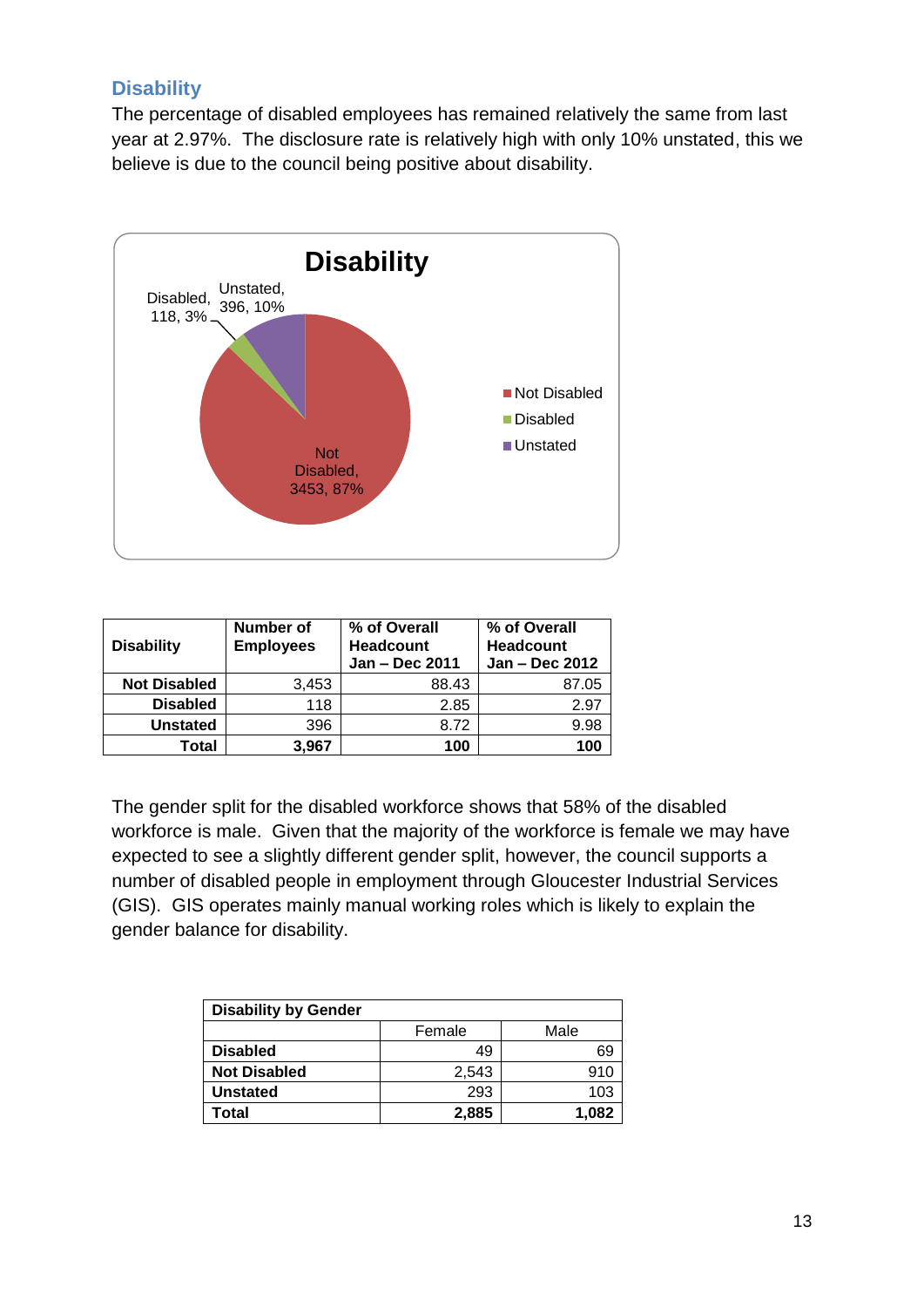74% of disabled employees are full time and the council remains committed to its obligations to support disabled employees by making reasonable adjustments in the workplace. The council has a dedicated occupational health unit and works closely with managers and organisations such as Access to Work and the Employee Assistance Programme.



| <b>Full Time v Part Time by Disability Status</b> |                                        |                |  |  |  |  |
|---------------------------------------------------|----------------------------------------|----------------|--|--|--|--|
|                                                   | Part Time<br><b>Full Time</b><br>Total |                |  |  |  |  |
| <b>Not Disabled</b>                               | 1,509                                  | 3,453<br>1.944 |  |  |  |  |
| <b>Disabled</b>                                   | 31                                     | 118<br>87      |  |  |  |  |
| <b>Unstated</b>                                   | 188<br>208                             |                |  |  |  |  |

Disabled employees are represented across the age ranges with slightly lower numbers in the 16-25 age range and the highest numbers (33%) in the 46-55 age range. This is reflective of the overall balance of workforce numbers across the age ranges.

| <b>Age Range by Disability Status</b> |                 |              |          |       |  |  |  |
|---------------------------------------|-----------------|--------------|----------|-------|--|--|--|
| Age Range                             | <b>Disabled</b> | Not Disabled | Unstated | Total |  |  |  |
| $16 - 25$                             |                 | 102          | 34       | 143   |  |  |  |
| 26-35                                 | 20              | 518          | 84       | 622   |  |  |  |
| 36-45                                 | 26              | 880          | 104      | 1,010 |  |  |  |
| 46-55                                 | 39              | 1,231        | 121      | 1,391 |  |  |  |
| $56+$                                 | 26              | 722          | 53       | 801   |  |  |  |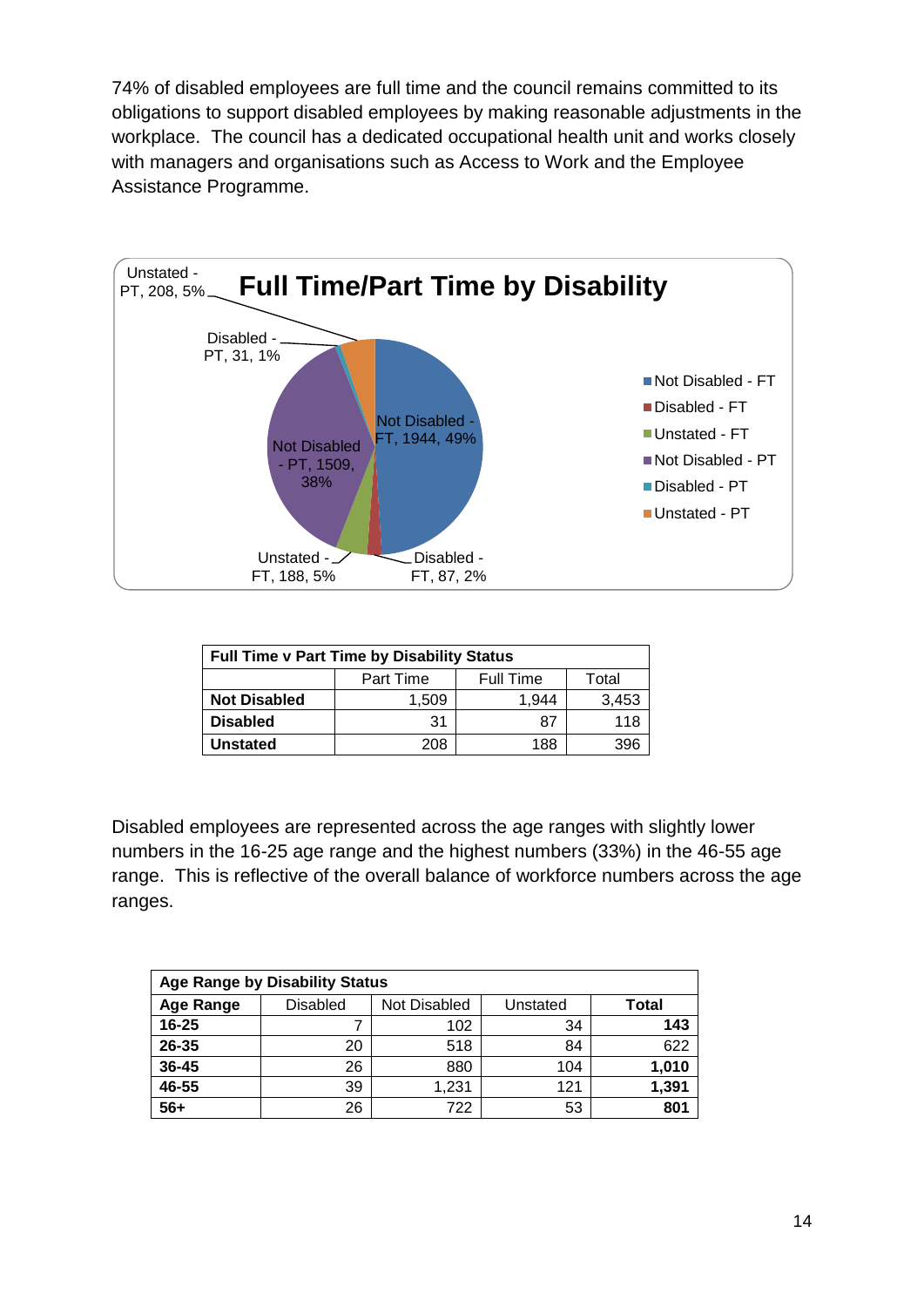The chart and table below show that the length of service for those with a disability and follows the pattern of the non disabled workforce.



| <b>Length of Service by Disability</b> |                 |                               |          |  |  |  |
|----------------------------------------|-----------------|-------------------------------|----------|--|--|--|
| Years                                  | <b>Disabled</b> | <b>Not</b><br><b>Disabled</b> | Unstated |  |  |  |
| $0 - 10$                               | 67              | 2,062                         | 341      |  |  |  |
| $11 - 20$                              | 24              | 881                           | 33       |  |  |  |
| $21 - 30$                              | 24              | 421                           | 15       |  |  |  |
| $31+$                                  | 3               |                               |          |  |  |  |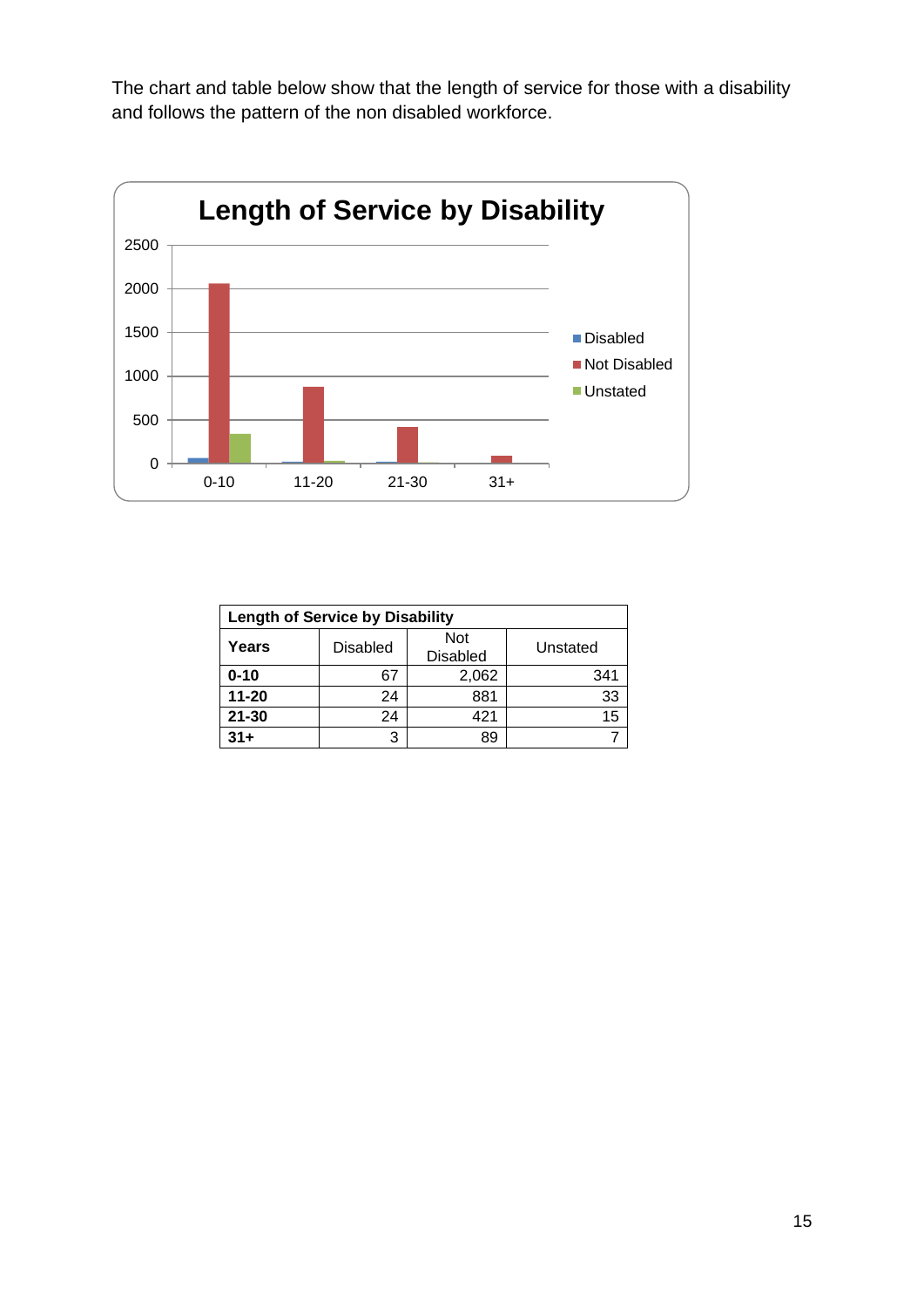## **Gender**

27% of the workforce is male with 5% working part time and 73% of the workforce is female with 54% working part time. The council employs a high number of part time females which we believe is due to the council's wide range of flexible working approaches such as job sharing and flexible working policies. This allows employees to balance both their work and home commitments.



| Gender        | <b>Employees</b> | Number of 1 % of Overall<br><b>Headcount</b><br>Jan - Dec 2011 | % of Overall<br>Headcount Jan-<br><b>Dec 2012</b> |
|---------------|------------------|----------------------------------------------------------------|---------------------------------------------------|
| <b>Female</b> | 2,885            | 67.92                                                          | 72 72                                             |
| <b>Male</b>   | 1,082            | 32.08                                                          | 27.28                                             |
| Total         | 3.967            | 100                                                            | 100                                               |

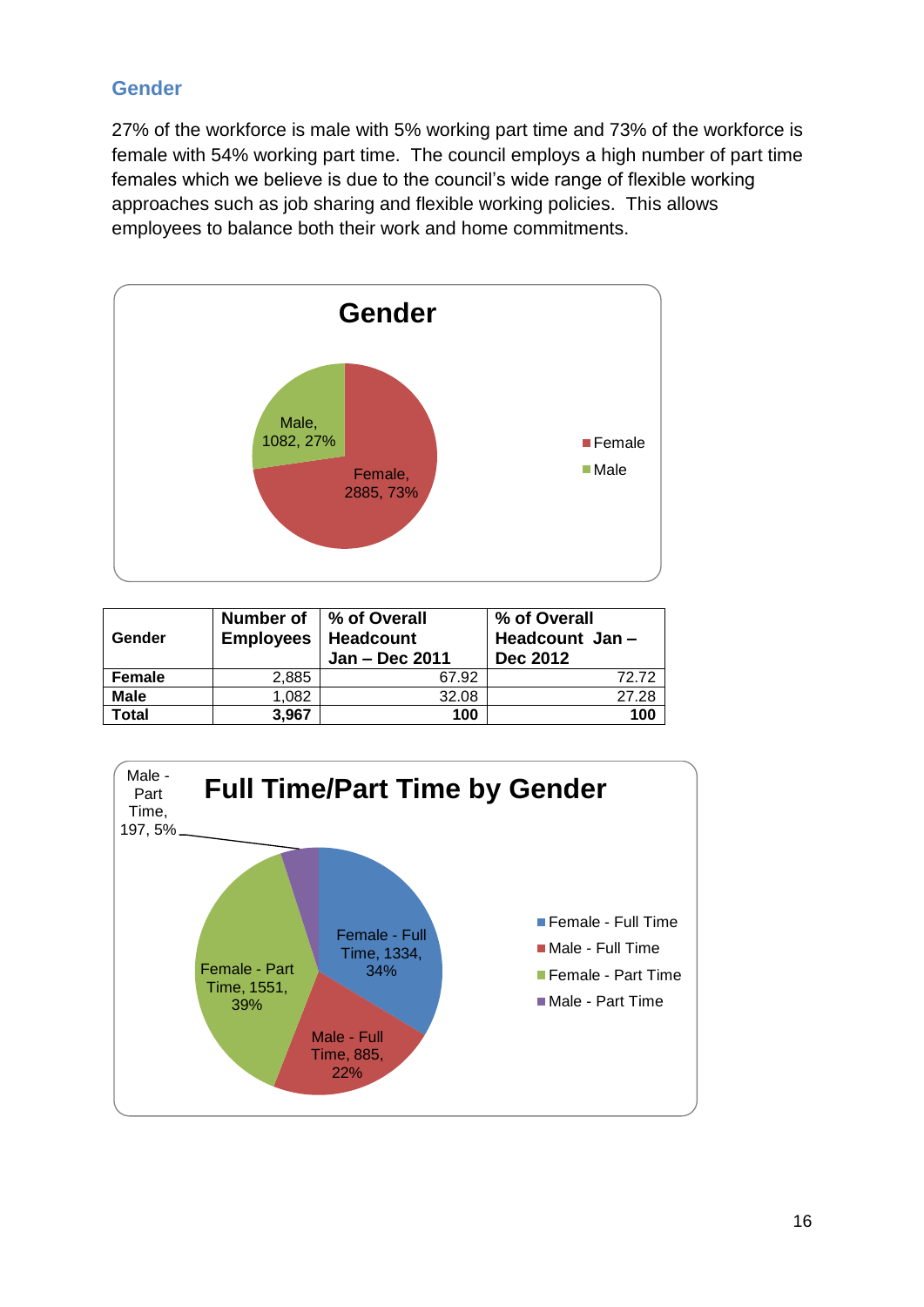| <b>Full Time v Part Time by Gender</b> |              |      |           |      |           |      |           |      |  |  |
|----------------------------------------|--------------|------|-----------|------|-----------|------|-----------|------|--|--|
|                                        | 2011         |      | 2012      |      | 2011      |      | 2012      |      |  |  |
|                                        | Full<br>Гіmе | %    | Full Time | %    | Part Time | %    | Part Time | %    |  |  |
| Female                                 | 1,432        | 48.4 | 1,334     | 46.2 | 1.529     | 51.6 | 1,551     | 53.8 |  |  |
| <b>Male</b>                            | 1,069        | 76.5 | 885       | 81.8 | 329       | 23.5 | 197       | 18.2 |  |  |

The table shows a low number of males in the lowest age range of 16-25 year olds which is proportionate to the overall gender split of the workforce. 36% of the female workforce is in the 46-55 age range. We already know that the majority of the workforce is female and that we have more employees in this age range overall.

| <b>Age Range by Gender</b> |               |             |              |  |  |  |  |  |  |
|----------------------------|---------------|-------------|--------------|--|--|--|--|--|--|
| <b>Age Range</b>           | <b>Female</b> | <b>Male</b> | <b>Total</b> |  |  |  |  |  |  |
| 16-25                      | 106           | 37          | 143          |  |  |  |  |  |  |
| 26-35                      | 469           | 153         | 622          |  |  |  |  |  |  |
| 36-45                      | 711           | 299         | 1,010        |  |  |  |  |  |  |
| 46-55                      | 1,025         | 366         | 1,391        |  |  |  |  |  |  |
| $56+$                      | 574           | 227         | 801          |  |  |  |  |  |  |
| <b>Total</b>               | 2,885         | 1,082       | 3,967        |  |  |  |  |  |  |

The following chart shows that the length of service for females is proportionate to that of males.

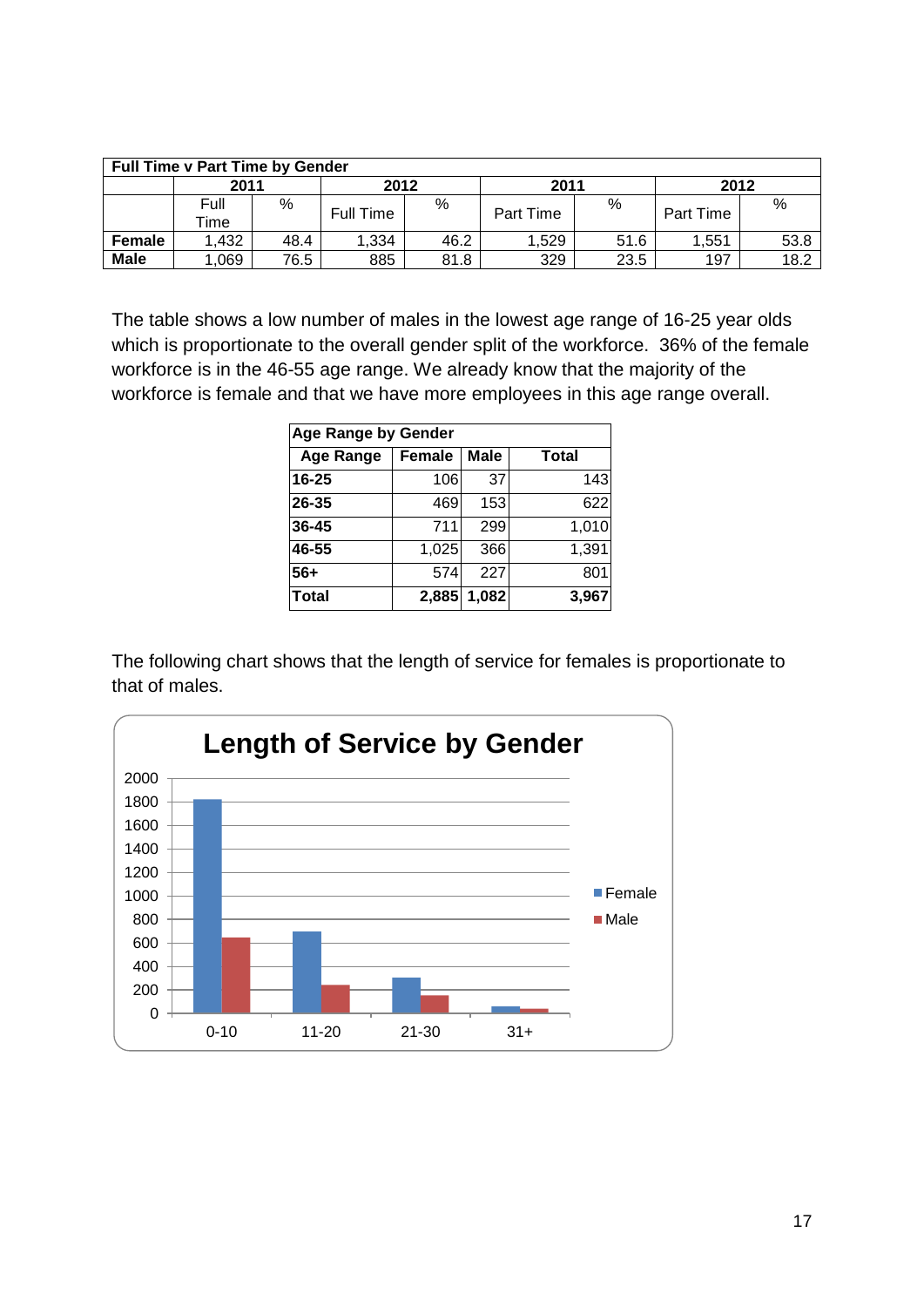| Length of Service by Gender |        |      |       |  |  |  |  |  |  |
|-----------------------------|--------|------|-------|--|--|--|--|--|--|
| Years                       | Female | Male |       |  |  |  |  |  |  |
| $0 - 10$                    | 1,823  | 647  | 2,470 |  |  |  |  |  |  |
| $11 - 20$                   | 696    | 242  | 938   |  |  |  |  |  |  |
| $21 - 30$                   | 306    | 154  | 460   |  |  |  |  |  |  |
| $31 +$                      | 60     | 39   | 99    |  |  |  |  |  |  |

### **Sexual Orientation**

There are not significant differences between the figures for 2011 and 2012, however, there are a high number of unknown responses. We recognise that this is a sensitive issue and we will be working closely with our Lesbian, Gay, Bisexual and Transgender network in order to encourage greater disclosure year on year.



| <b>Sexual Orientation</b> | Number of<br><b>Employees</b> | % of Overall<br><b>Headcount</b><br>Jan - Dec 2011 | % of Overall Headcount<br>Jan - Dec 2012 |
|---------------------------|-------------------------------|----------------------------------------------------|------------------------------------------|
| Heterosexual              | 569                           | 12.43                                              | 14.34                                    |
| <b>Gay Man</b>            | 16                            | 0.44                                               | 0.40                                     |
| <b>Gay Woman/Lesbian</b>  | 13                            | 0.16                                               | 0.33                                     |
| <b>Bi-sexual</b>          | 8                             | 0.11                                               | 0.20                                     |
| <b>Would rather not</b>   |                               |                                                    |                                          |
| state                     | 71                            | 1.72                                               | 1.79                                     |
| <b>Unknown</b>            | 3,290                         | 85.12                                              | 82.94                                    |
| Total                     | 3,967                         | 100                                                | 100                                      |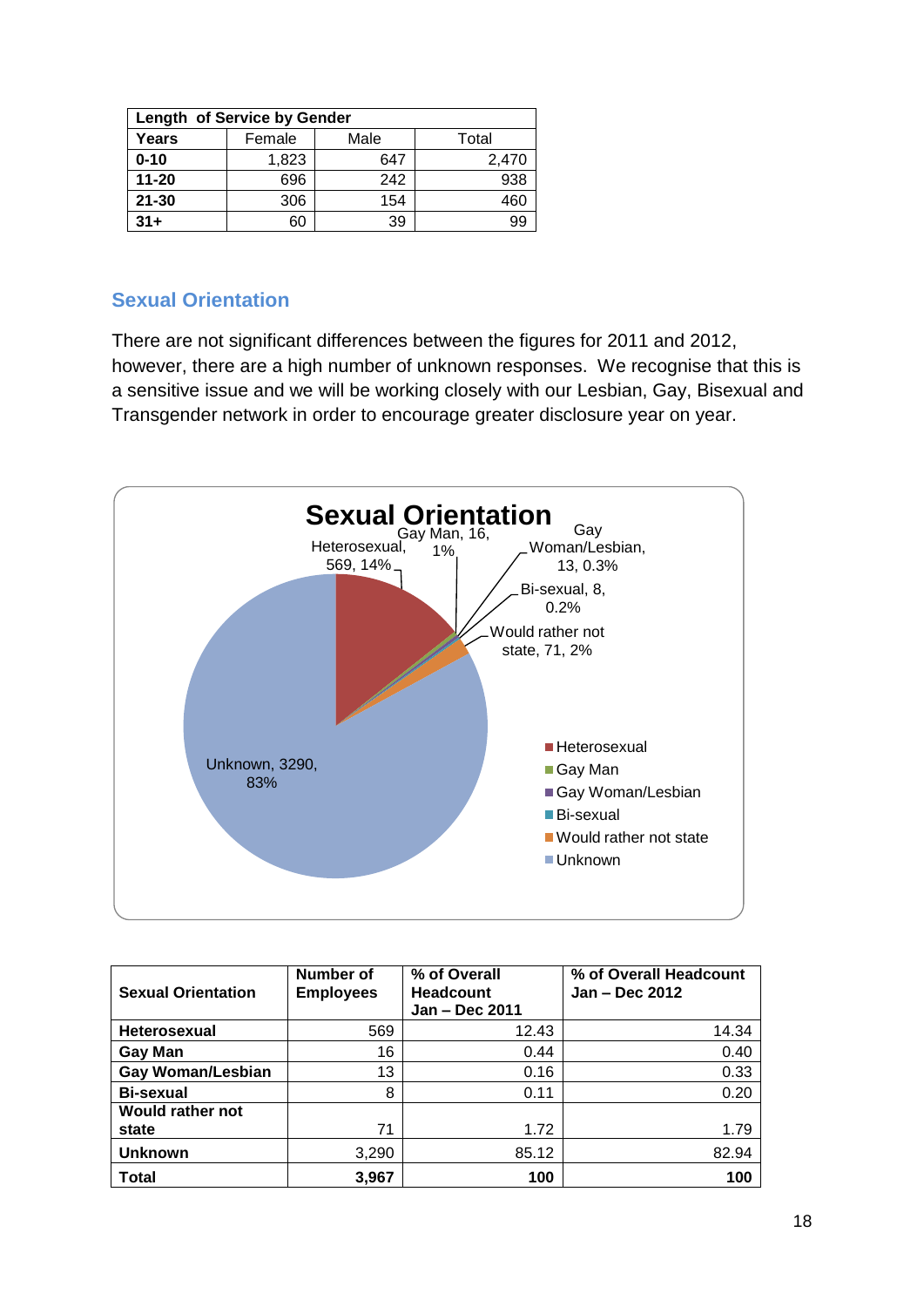

The chart and table below shows the breakdown of sexuality by part and full time.

| <b>Full Time/Part Time by Sexual Orientation</b> |                                                                                                  |    |     |   |      |    |      |  |  |  |  |
|--------------------------------------------------|--------------------------------------------------------------------------------------------------|----|-----|---|------|----|------|--|--|--|--|
|                                                  | Bi-<br>Would rather<br>Total<br>Gav<br>Lesbian<br>Unknown<br>Heterosexual<br>not state<br>sexual |    |     |   |      |    |      |  |  |  |  |
| <b>Full Time</b>                                 |                                                                                                  | 14 | 386 | 9 | 1851 | 56 | 2323 |  |  |  |  |
| <b>Part Time</b>                                 |                                                                                                  |    | 183 |   | 1439 | 15 | 1644 |  |  |  |  |

Length of service by sexual orientation is proportionate across the groups with the majority of service in the 0-10 year range followed by the 11-20 year range.

|           | <b>Length of Service by Sexual Orientation</b> |     |              |         |         |                           |       |  |  |  |  |  |  |
|-----------|------------------------------------------------|-----|--------------|---------|---------|---------------------------|-------|--|--|--|--|--|--|
| Years     | Bi-<br>sexual                                  | Gav | Heterosexual | Lesbian | Jnknown | Would rather not<br>state | Total |  |  |  |  |  |  |
| $0 - 10$  | 4                                              | 16  | 490          |         | 1,907   | 46                        | 2,470 |  |  |  |  |  |  |
| $11 - 20$ | 3                                              |     | 50           | ົ       | 861     | 18                        | 938   |  |  |  |  |  |  |
| $21 - 30$ |                                                |     | 24           |         | 429     | 6                         | 460   |  |  |  |  |  |  |
| $31 +$    |                                                |     | 5            |         | 93      |                           | 99    |  |  |  |  |  |  |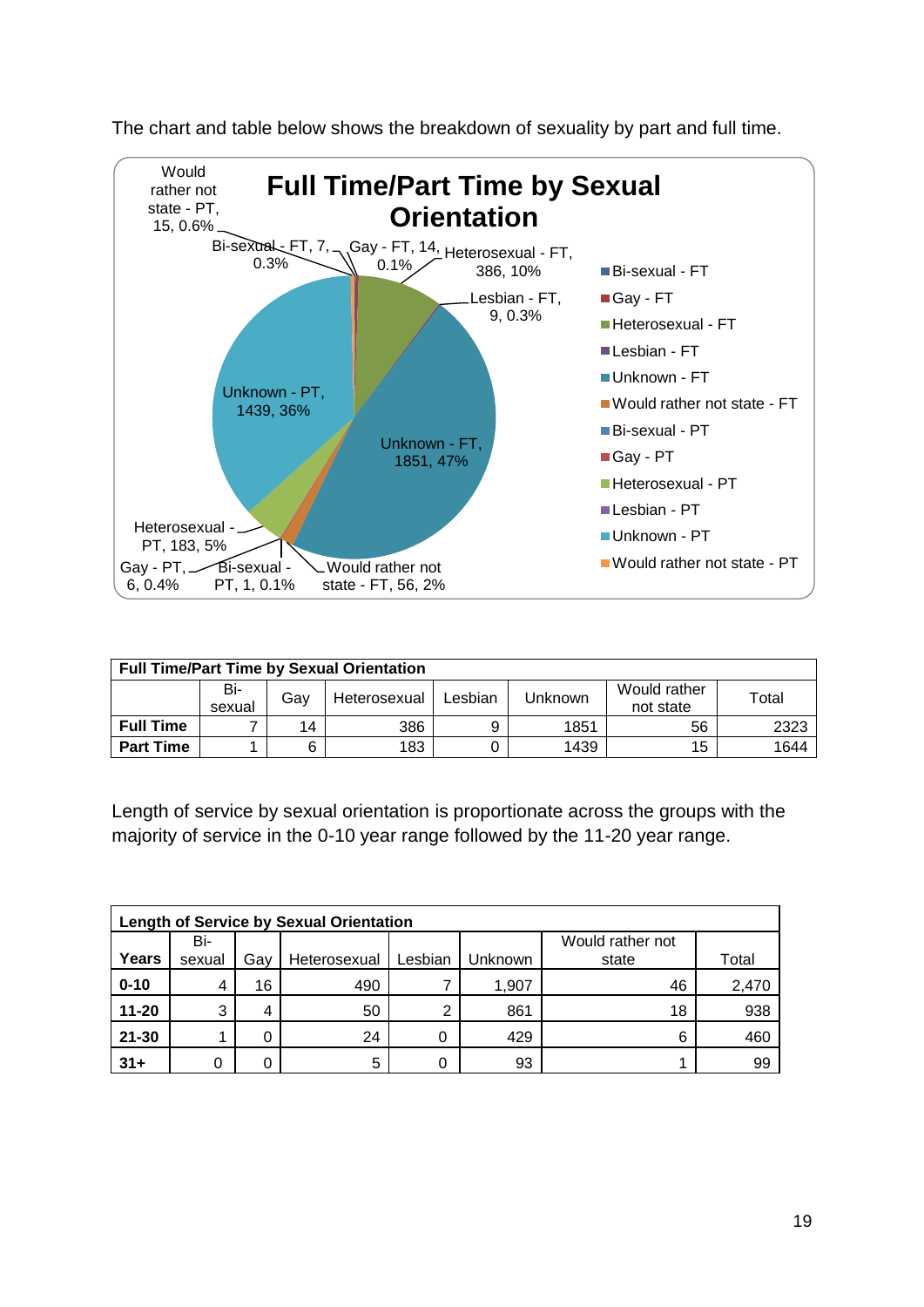## <span id="page-20-0"></span>**Age**

35% of the workforce is between the age of 46-55 with 3.6% between the age of 16- 25 and this reflects a workforce which is predominantly in the older age ranges. The council's age profile is reflective of the national older age profile.



| Age<br>Range | <b>Number of</b><br><b>Employees</b> | % of Overall<br><b>Headcount</b><br>$Jan - Dec$<br>2011 | % of Overall<br><b>Headcount</b><br>$Jan - Dec$<br>2012 |
|--------------|--------------------------------------|---------------------------------------------------------|---------------------------------------------------------|
| $16 - 25$    | 143                                  | 3.79                                                    | 3.60                                                    |
| 26-35        | 622                                  | 16.22                                                   | 15.68                                                   |
| 36-45        | 1,010                                | 28.29                                                   | 25.46                                                   |
| 46-55        | 1,391                                | 33.47                                                   | 35.06                                                   |
| $56+$        | 801                                  | 18.24                                                   | 20.19                                                   |
| <b>Total</b> | 3,967                                | 100                                                     | 100                                                     |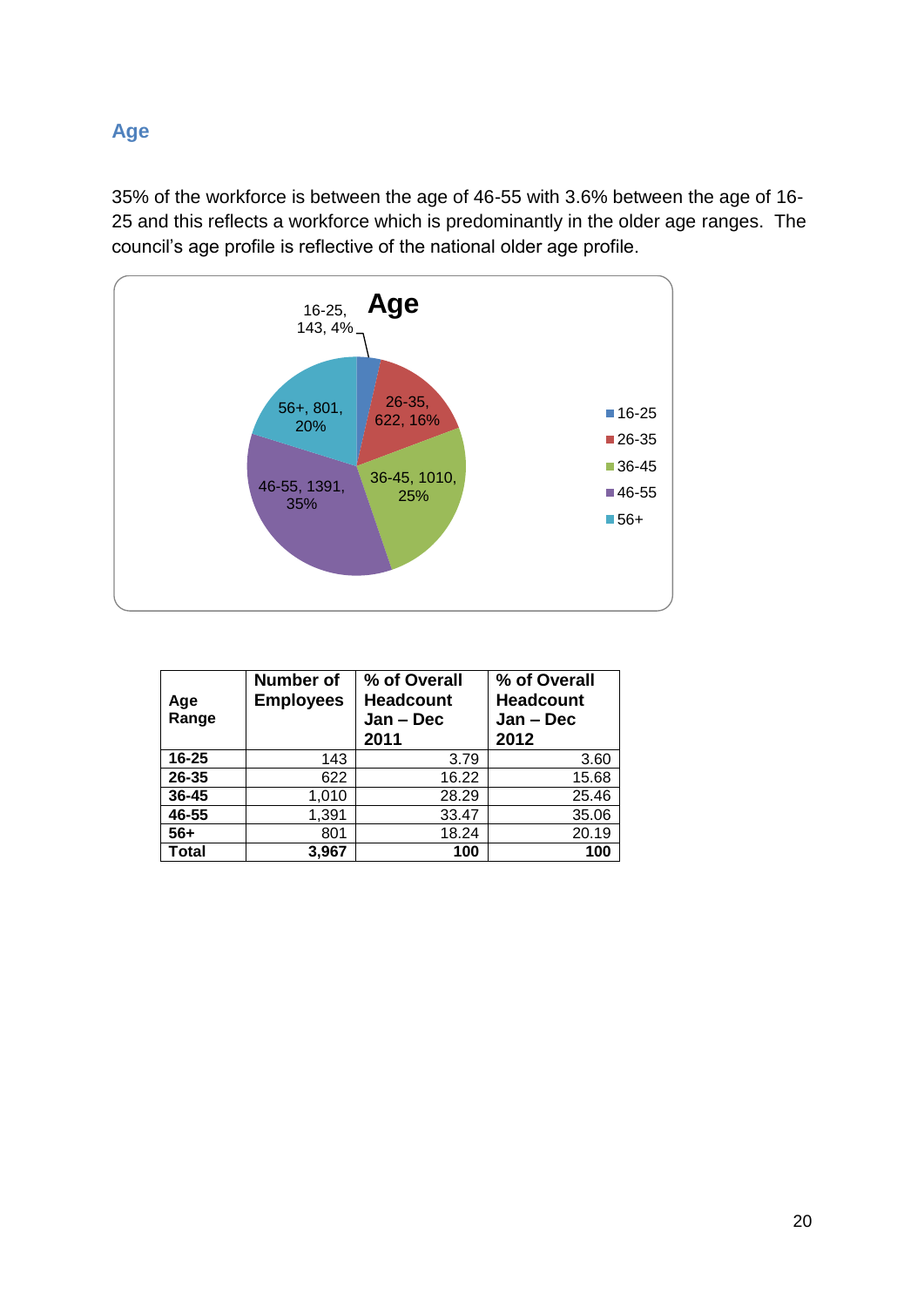The chart and table below show that the majority of part time posts are spread across the 36-45, 46-55 and 56+ age ranges with a fairly equal number across each. As previously stated the council offers a number of flexible working approaches which are designed to support an employee throughout the changing needs of the employee lifecycle.



| <b>Full Time/Part Time by Age Range</b> |           |       |         |       |       |       |  |  |  |  |
|-----------------------------------------|-----------|-------|---------|-------|-------|-------|--|--|--|--|
| FT/PT                                   | $16 - 25$ | 26-35 | $36-45$ | 46-55 | $56+$ | Total |  |  |  |  |
| FТ                                      | 84        | 408   | 586     | 848   | 397   | 2,323 |  |  |  |  |
| ÞТ                                      | 59        | 214   | 424     | 543   | 404   | 1.644 |  |  |  |  |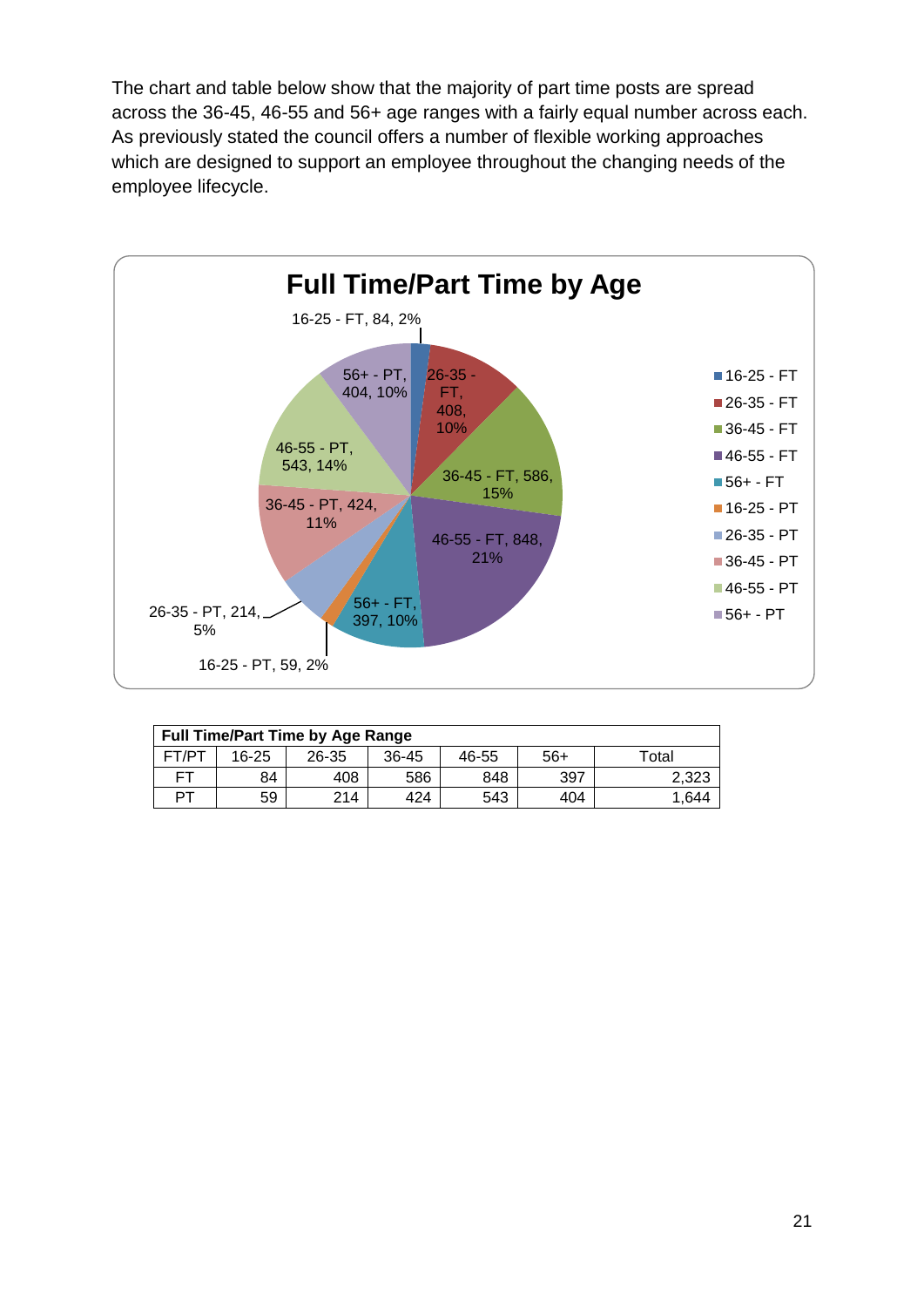## <span id="page-22-0"></span>**Pay and Remuneration**

We have high numbers of females in many of the grades below senior management level and this reflects the high number of part time female employees. However, we also have a positive gender balance of male to female employees in the senior management grades with 51% being female.

| <b>Grade by Gender</b> |               |             |              |  |  |  |  |  |  |
|------------------------|---------------|-------------|--------------|--|--|--|--|--|--|
| Grade                  | <b>Female</b> | <b>Male</b> | <b>Total</b> |  |  |  |  |  |  |
| A                      | $\star$       | $\star$     | 7            |  |  |  |  |  |  |
| B                      | 31            | 44          | 75           |  |  |  |  |  |  |
| C                      | 76            | 10          | 86           |  |  |  |  |  |  |
| D                      | 208           | 53          | 261          |  |  |  |  |  |  |
| E                      | 514           | 73          | 587          |  |  |  |  |  |  |
| F                      | 277           | 47          | 324          |  |  |  |  |  |  |
| G                      | 296           | 84          | 380          |  |  |  |  |  |  |
| Н                      | 375           | 107         | 482          |  |  |  |  |  |  |
| ı                      | 412           | 130         | 542          |  |  |  |  |  |  |
| J                      | 183           | 82          | 265          |  |  |  |  |  |  |
| Κ                      | 119           | 55          | 174          |  |  |  |  |  |  |
| L                      | 41            | 35          | 76           |  |  |  |  |  |  |
| <b>Senior</b>          | 72            | 68          | 140          |  |  |  |  |  |  |
| <b>Soulbury</b>        | 28            | 7           | 35           |  |  |  |  |  |  |
| <b>Teacher</b>         | 142           | 46          | 188          |  |  |  |  |  |  |
| <b>Fire</b>            | 35            | 194         | 229          |  |  |  |  |  |  |
| Other                  | 72            | 44          | 116          |  |  |  |  |  |  |

| <b>Salary range by Gender</b> |       |        |       |          |        |  |  |  |  |
|-------------------------------|-------|--------|-------|----------|--------|--|--|--|--|
|                               | Total | Female | Male  | Female % | Male % |  |  |  |  |
| £0-£9999                      | 635   | 530    | 105   | 18.4     | 9.7    |  |  |  |  |
| £10000 - 19999                | 1,348 | 1,120  | 228   | 38.8     | 21.1   |  |  |  |  |
| £20000 - 29999                | 1,096 | 746    | 350   | 25.9     | 32.3   |  |  |  |  |
| £30000 - 39999                | 633   | 373    | 260   | 12.9     | 24.0   |  |  |  |  |
| £40000 - 49999                | 164   | 71     | 93    | 2.4      | 8.6    |  |  |  |  |
| £50000+                       | 91    | 45     | 46    | 1.6      | 4.3    |  |  |  |  |
| Total                         | 3,967 | 2,885  | 1,082 | 100      | 100    |  |  |  |  |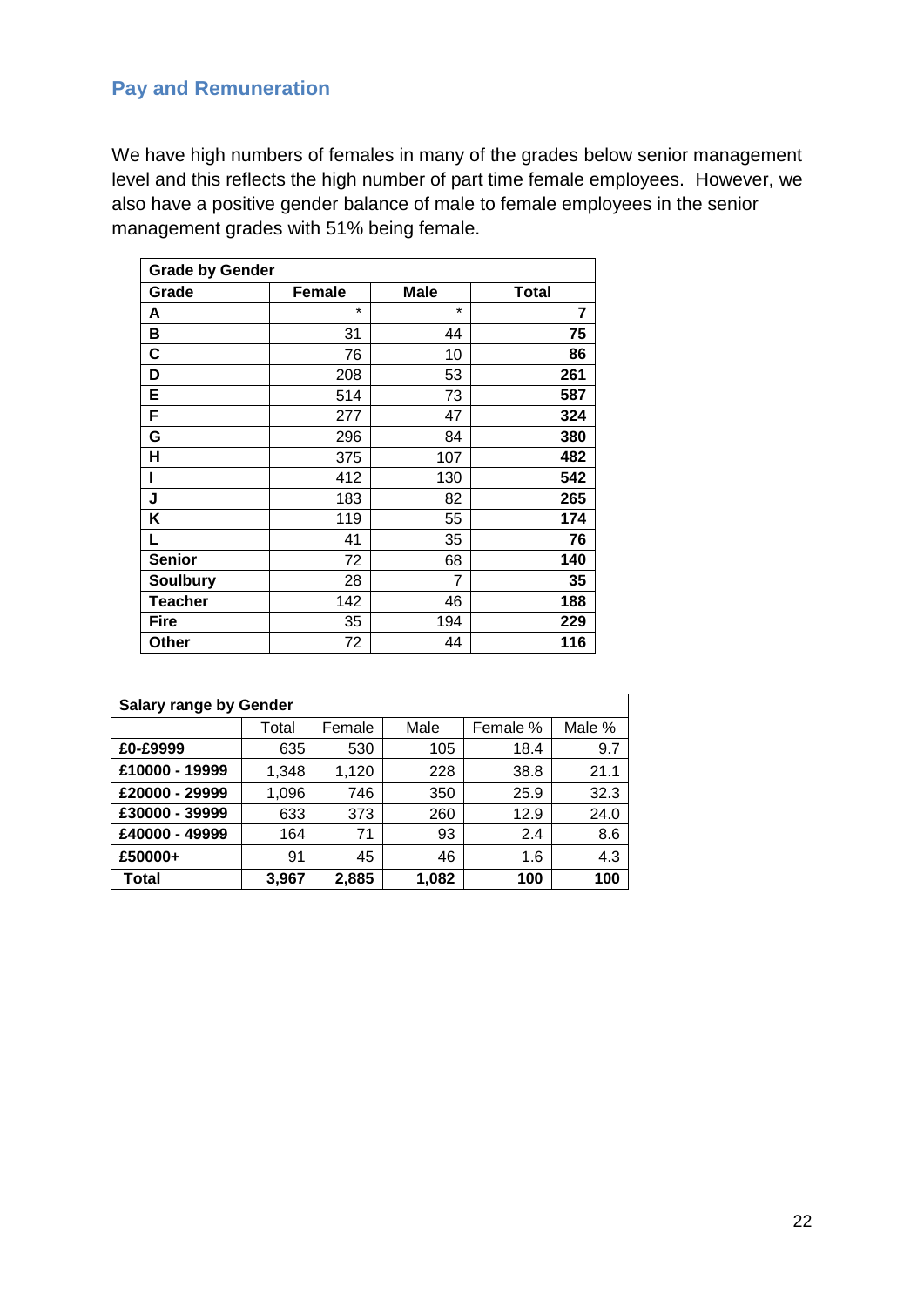The tables below show the ethnicity by grade and pay range and the council recognises that there is low representation of BME at senior levels. Whilst the council has had limited recruitment during a period of downsizing, we welcome and encourage applications from all backgrounds. As part of our workforce development we have implemented a coaching programme for employees and as part of this programme we have taken positive action to ensure a representative proportion of our BME staff is included.

| <b>Grade by Ethnicity</b> |         |              |                |              |             |                |                         |                       |              |  |  |  |
|---------------------------|---------|--------------|----------------|--------------|-------------|----------------|-------------------------|-----------------------|--------------|--|--|--|
| Grade                     | Asian   | <b>Black</b> | <b>Chinese</b> | <b>Mixed</b> | Other       | <b>Unknown</b> | White<br><b>British</b> | White<br><b>Other</b> | <b>Total</b> |  |  |  |
| A                         | 0       | $\star$      | $\Omega$       | 0            | 0           | $\Omega$       | 6                       | $\Omega$              | 7            |  |  |  |
| B                         | 0       | 0            | $\Omega$       | $\star$      | $\Omega$    | $\star$        | 67                      | $\star$               | 75           |  |  |  |
| C                         | $\star$ | $\star$      | $\overline{0}$ | 8            | $\mathbf 0$ | $\star$        | 73                      | $\star$               | 86           |  |  |  |
| D                         | $\star$ | $\star$      | $\overline{0}$ | $\star$      | $\mathbf 0$ | 14             | 225                     | 12                    | 261          |  |  |  |
| Е                         | 6       | 7            | $\mathbf 0$    | $\star$      | $\star$     | 17             | 543                     | 10                    | 587          |  |  |  |
| F                         | 6       | $\star$      | $\star$        | $\star$      | $\star$     | 5              | 294                     | 9                     | 324          |  |  |  |
| G                         | $\star$ | 6            | $\Omega$       | $\star$      | $\star$     | 20             | 329                     | 14                    | 380          |  |  |  |
| H                         | 12      | 9            | $\star$        | 7            | $\star$     | 30             | 406                     | 16                    | 482          |  |  |  |
|                           | 9       | 12           | $\mathbf 0$    | 14           | $\star$     | 32             | 448                     | 24                    | 542          |  |  |  |
| J                         | $\star$ | $\star$      | $\star$        | $\star$      | 0           | 17             | 227                     | 10                    | 265          |  |  |  |
| Κ                         | $\star$ | $\star$      | $\mathbf 0$    | $\star$      | 0           | 9              | 149                     | 10                    | 174          |  |  |  |
|                           | 0       | 0            | $\Omega$       | 0            | 0           | $\star$        | 68                      | 5                     | 76           |  |  |  |
| <b>Other</b>              | $\star$ | $\star$      | $\mathbf 0$    | $\star$      | $\mathbf 0$ | 41             | 63                      | 9                     | 116          |  |  |  |
| <b>Senior</b>             | 0       | $\star$      | $\overline{0}$ | $\star$      | $\mathbf 0$ | $\star$        | 129                     | $\star$               | 140          |  |  |  |
| <b>Soulbury</b>           | 0       | 0            | $\Omega$       | 0            | 0           | $\star$        | 30                      | $\star$               | 35           |  |  |  |
| <b>Teacher</b>            | $\star$ | $\star$      | $\mathbf 0$    | $\star$      | 0           | 31             | 143                     | 9                     | 188          |  |  |  |
| <b>Fire</b>               | $\star$ | 6            | $\Omega$       | $\star$      | $\star$     | 38             | 174                     | 5                     | 229          |  |  |  |

| <b>Salary Range by Ethnicity</b> |         |                 |                 |                 |                 |                |         |  |  |  |  |
|----------------------------------|---------|-----------------|-----------------|-----------------|-----------------|----------------|---------|--|--|--|--|
|                                  | 0-9999  | 10000-<br>19999 | 20000-<br>29999 | 30000-<br>39999 | 40000-<br>49999 | 50000+         | Total   |  |  |  |  |
| <b>White British</b>             | 534     | 1,185.0         | 907.0           | 577             | 148             | 83             | 3,434   |  |  |  |  |
| <b>White Other</b>               | 14      | 23.0            | 23.0            | 21              | $\star$         | $\star$        | 85      |  |  |  |  |
| Asian                            | 9       | 22              | 17              | 6               | 0               | 0              | 54      |  |  |  |  |
| <b>Black</b>                     | $\star$ | 16              | 22              | 12              | $\star$         | $\star$        | 56      |  |  |  |  |
| <b>Chinese</b>                   | 0       | $\star$         | $\star$         | $\star$         | 0               | 0              | $\star$ |  |  |  |  |
| <b>Mixed</b>                     | 9       | 8               | 24              | 6               | 0               | $\star$        | $\star$ |  |  |  |  |
| <b>Other</b>                     | $\star$ | 6               | 5               | $\star$         | 0               | 0              | 14      |  |  |  |  |
| <b>Unknown</b>                   | 56      | 61              | 83              | 59              | 11              | $\overline{2}$ | 272     |  |  |  |  |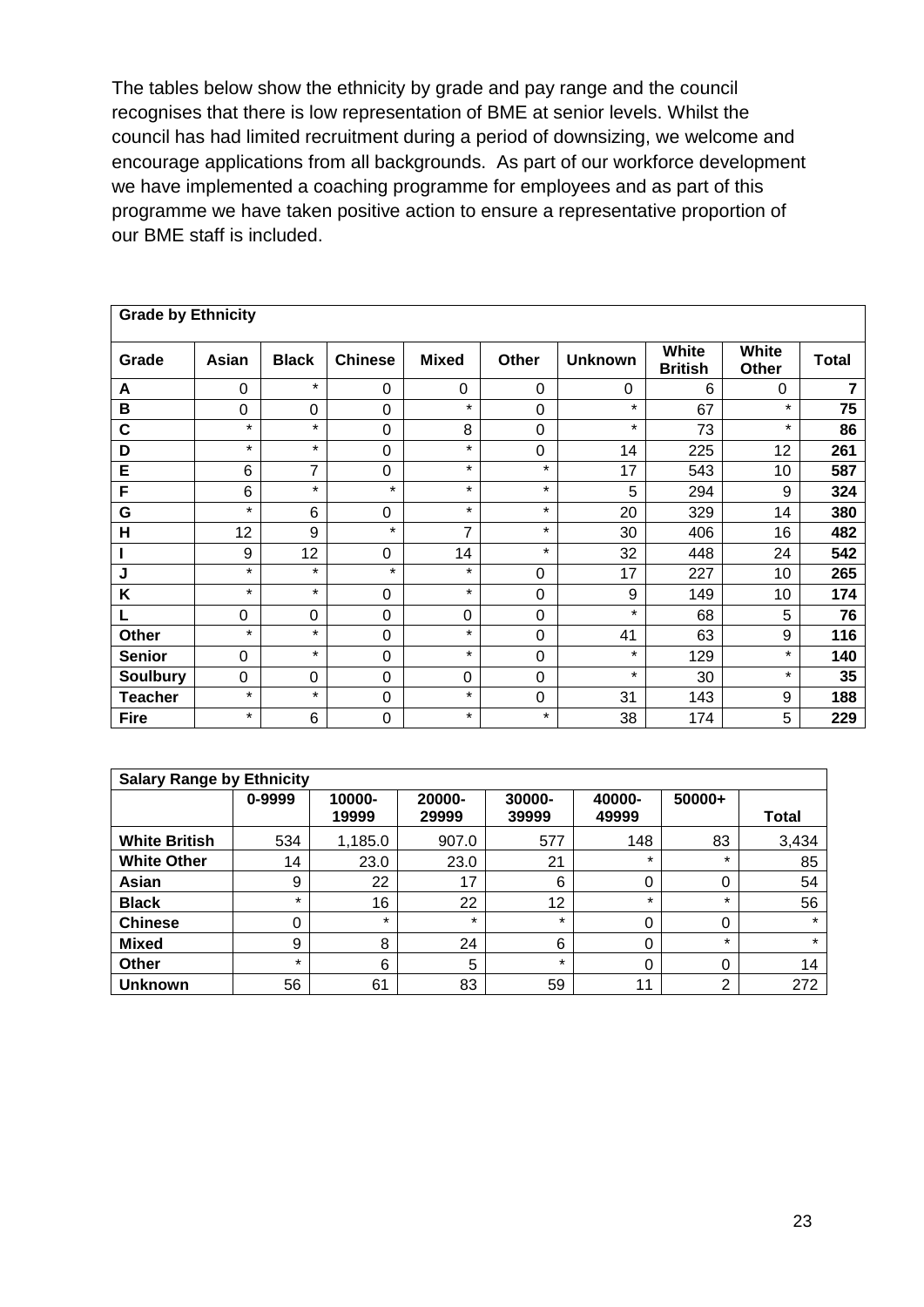The data below shows that we have staff of varying sexual orientations across the grading structure. However, we recognise the high level of unknown responses. Given that this is a sensitive issue we acknowledge that many members of staff do not wish to disclose this information. We will be working with our Lesbian, Gay, Bisexual and Transgender network to encourage greater disclosure rates year on year.

| <b>Grade by Sexual Orientation</b> |                |             |                     |                |                |                              |              |  |  |  |
|------------------------------------|----------------|-------------|---------------------|----------------|----------------|------------------------------|--------------|--|--|--|
| Grade                              | Bi-<br>sexual  | Gay         | <b>Heterosexual</b> | Lesbian        | <b>Unknown</b> | Would<br>rather not<br>state | <b>Total</b> |  |  |  |
| A                                  | 0              | 0           | $\star$             | 0              | 6              | 0                            | 7            |  |  |  |
| B                                  | $\Omega$       | $\Omega$    | $\star$             | $\mathbf 0$    | 70             |                              | 75           |  |  |  |
| C                                  | $\star$        | $\Omega$    | 13                  | $\mathbf 0$    | 70             | $\overline{2}$               | 86           |  |  |  |
| D                                  | $\mathbf 0$    | $\star$     | 57                  | $\star$        | 194            | 7                            | 261          |  |  |  |
| E                                  | $\overline{0}$ | $\star$     | 56                  | 0              | 523            | $\overline{7}$               | 587          |  |  |  |
| F                                  | $\star$        | $\mathbf 0$ | 45                  | $\star$        | 269            | 8                            | 324          |  |  |  |
| G                                  | $\overline{0}$ | 0           | 42                  | $\star$        | 334            | 3                            | 380          |  |  |  |
| H                                  | 0              | $\star$     | 73                  | $\star$        | 395            | 8                            | 482          |  |  |  |
|                                    | $\star$        | $\star$     | 116                 | $\star$        | 403            | 13                           | 542          |  |  |  |
| J                                  | $\star$        | 0           | 44                  | 0              | 215            | 5                            | 265          |  |  |  |
| Κ                                  | 0              | $\star$     | 29                  | 0              | 141            |                              | 174          |  |  |  |
| L                                  | $\Omega$       | $\Omega$    | $\star$             | $\overline{0}$ | 72             |                              | 76           |  |  |  |
| <b>Other</b>                       | $\Omega$       | $\Omega$    | 8                   | $\mathbf 0$    | 108            | 0                            | 116          |  |  |  |
| <b>Senior</b>                      | $\overline{0}$ | $\star$     | 19                  | $\star$        | 114            | 3                            | 140          |  |  |  |
| <b>Soulbury</b>                    | 0              | 0           | 6                   | 0              | 29             | 0                            | 35           |  |  |  |
| <b>Teacher</b>                     | 0              | $\mathbf 0$ | 18                  | 0              | 169            | 1                            | 188          |  |  |  |
| <b>Fire</b>                        | $\star$        | $\star$     | 35                  | $\mathbf 0$    | 178            | 11                           | 229          |  |  |  |

| <b>Salary Range by Sexual Orientation</b> |         |                 |                 |                 |                 |         |         |  |  |  |  |
|-------------------------------------------|---------|-----------------|-----------------|-----------------|-----------------|---------|---------|--|--|--|--|
|                                           | 0-9999  | 10000-<br>19999 | 20000-<br>29999 | 30000-<br>39999 | 40000-<br>49999 | $50+$   | Total   |  |  |  |  |
| <b>Bisexual</b>                           | $\star$ | $\star$         | 5               | $\star$         | 0               | 0       | $\star$ |  |  |  |  |
| Gay                                       | $\star$ | $\star$         | 10              | $\star$         | $\star$         | $\star$ | 20      |  |  |  |  |
| <b>Heterosexual</b>                       | 77      | 177             | 192             | 94              | 15              | 14      | 569     |  |  |  |  |
| Lesbian                                   | 0       | $\star$         | $\star$         | $\star$         | $\star$         | 0       | 9       |  |  |  |  |
| <b>Unknown</b>                            | 550     | 1141            | 857             | 523             | 145             | 74      | 3,290   |  |  |  |  |
| <b>Would rather</b><br>not state          | 5       | 25              | 27              | 11              | 2               | ٠       | 71      |  |  |  |  |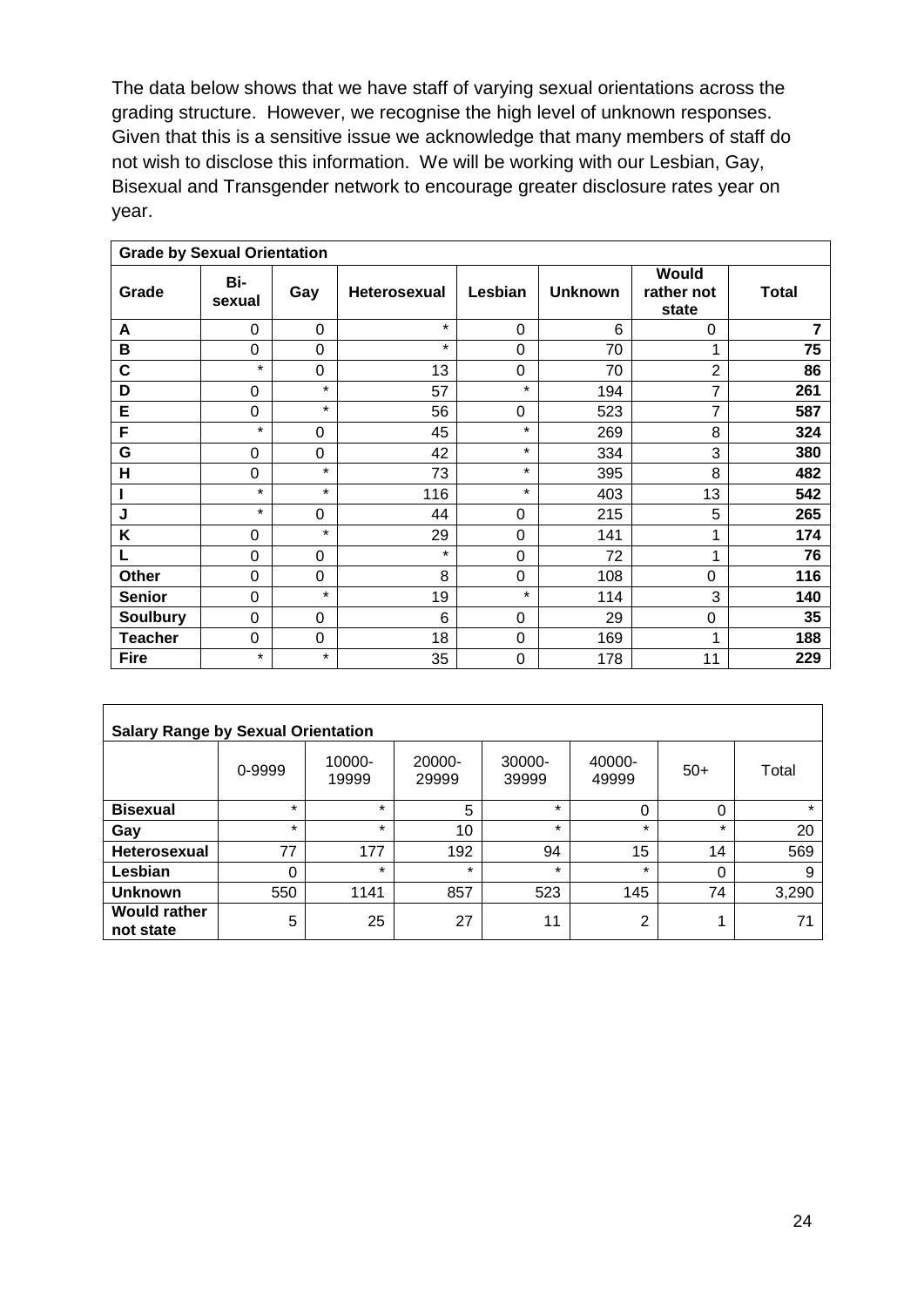The table below shows that we have representation of disabled employees across the grading structure but the majority are within grade B. This is due to the supported employment scheme that we run within Gloucestershire Industrial Services which supports those with disabilities into employment. The roles available through this scheme are mainly at grade B and sit within the £10,000 -£19,999 pay range.

| <b>Disability by Grade</b> |                |              |          |              |  |  |  |  |  |  |
|----------------------------|----------------|--------------|----------|--------------|--|--|--|--|--|--|
| Grade                      | Disabled       | Not Disabled | Unstated | <b>Total</b> |  |  |  |  |  |  |
| A                          | ¥              | 6            | 0        | 7            |  |  |  |  |  |  |
| В                          | 41             | 28           | 6        | 75           |  |  |  |  |  |  |
| C                          | 6              | 64           | 16       | 86           |  |  |  |  |  |  |
| D                          | 11             | 216          | 34       | 261          |  |  |  |  |  |  |
| Е                          | 8              | 540          | 39       | 587          |  |  |  |  |  |  |
| F                          | 8              | 297          | 19       | 324          |  |  |  |  |  |  |
| Fire                       | 3              | 208          | 18       | 229          |  |  |  |  |  |  |
| G                          | 8              | 334          | 38       | 380          |  |  |  |  |  |  |
| Η                          | 8              | 420          | 54       | 482          |  |  |  |  |  |  |
|                            | 15             | 474          | 53       | 542          |  |  |  |  |  |  |
| J                          | 1              | 246          | 18       | 265          |  |  |  |  |  |  |
| Κ                          | 3              | 159          | 12       | 174          |  |  |  |  |  |  |
|                            | 1              | 72           | 3        | 76           |  |  |  |  |  |  |
| Other                      | $\overline{2}$ | 82           | 32       | 116          |  |  |  |  |  |  |
| Senior                     | 2              | 131          | 7        | 140          |  |  |  |  |  |  |
| Soulbury                   | 0              | 30           | 5        | 35           |  |  |  |  |  |  |
| Teacher                    | 0              | 146          | 42       | 188          |  |  |  |  |  |  |

| <b>Salary Range by Disability</b> |        |             |             |             |             |       |       |  |  |  |
|-----------------------------------|--------|-------------|-------------|-------------|-------------|-------|-------|--|--|--|
|                                   | 0-9999 | 10000-19999 | 20000-29999 | 30000-39999 | 40000-49999 | $50+$ | Total |  |  |  |
| <b>Disabled</b>                   | 15     | 69          | 25          |             | $\star$     | 0     | 118   |  |  |  |
| <b>Not</b><br><b>Disabled</b>     | 533    | 1150        | 970         | 564         | 153         | 83    | 3453  |  |  |  |
| <b>Unstated</b>                   | 87     | 129         | 101         | 62          | 9           | 8     | 396   |  |  |  |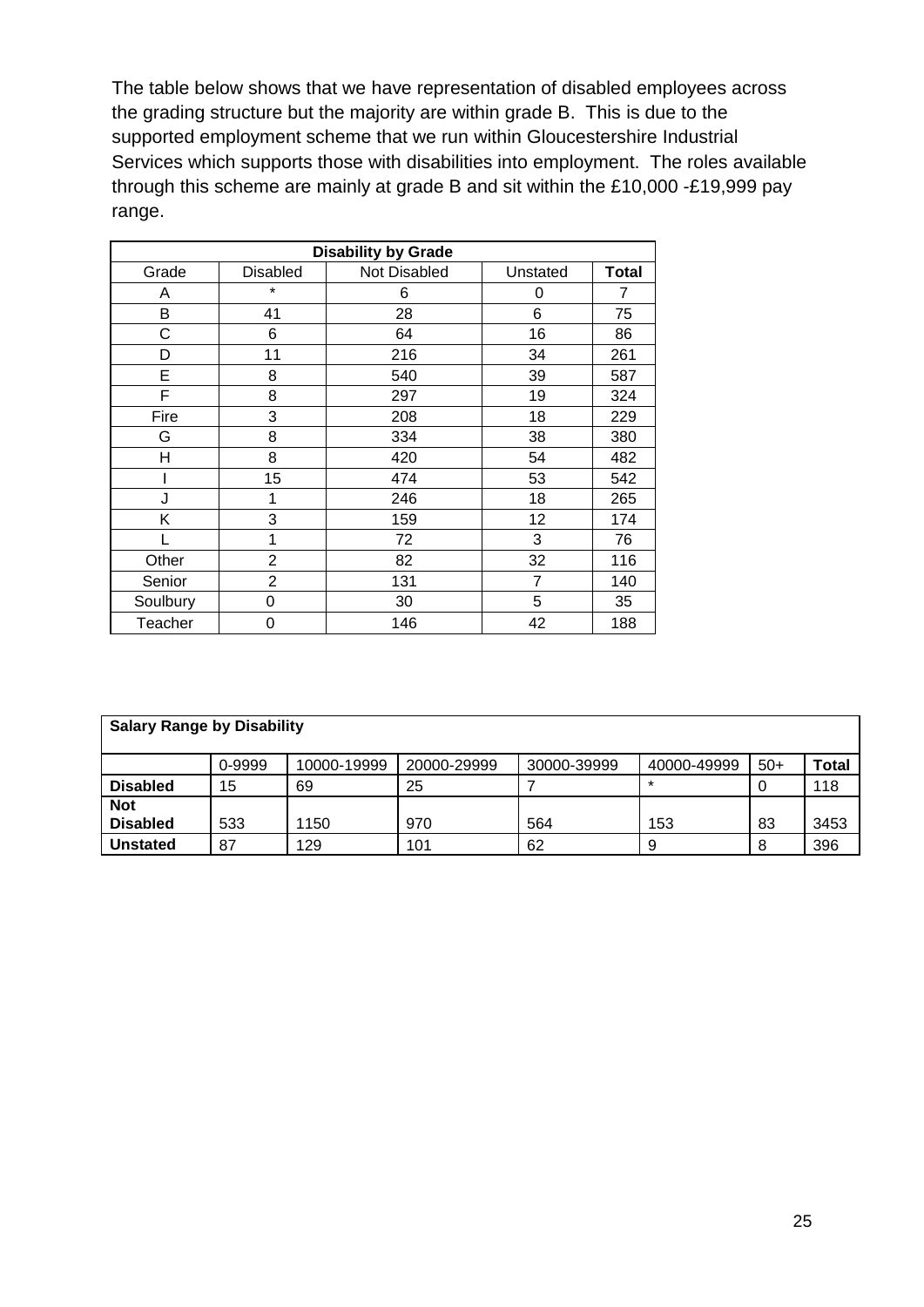## <span id="page-26-0"></span>**Full time/Part time**

44% of the council's workforce is in part time posts. The council offers a wide range of flexible working options and we believe this is why we have a positive proportion of part time workers.



| <b>Full Time/Part Time</b> |                  |                |                        |  |  |  |  |  |  |
|----------------------------|------------------|----------------|------------------------|--|--|--|--|--|--|
|                            | Number of        | % of Overall   | % of Overall Headcount |  |  |  |  |  |  |
|                            | <b>Employees</b> | Headcount      | $Jan - Dec 2012$       |  |  |  |  |  |  |
|                            |                  | Jan - Dec 2011 |                        |  |  |  |  |  |  |
| <b>Full Time</b>           | 2,219            | 52.00          | 55.94                  |  |  |  |  |  |  |
| <b>Part Time</b>           | 1,748            | 48.00          | 44.06                  |  |  |  |  |  |  |
| Total                      | 3,967            | 100            |                        |  |  |  |  |  |  |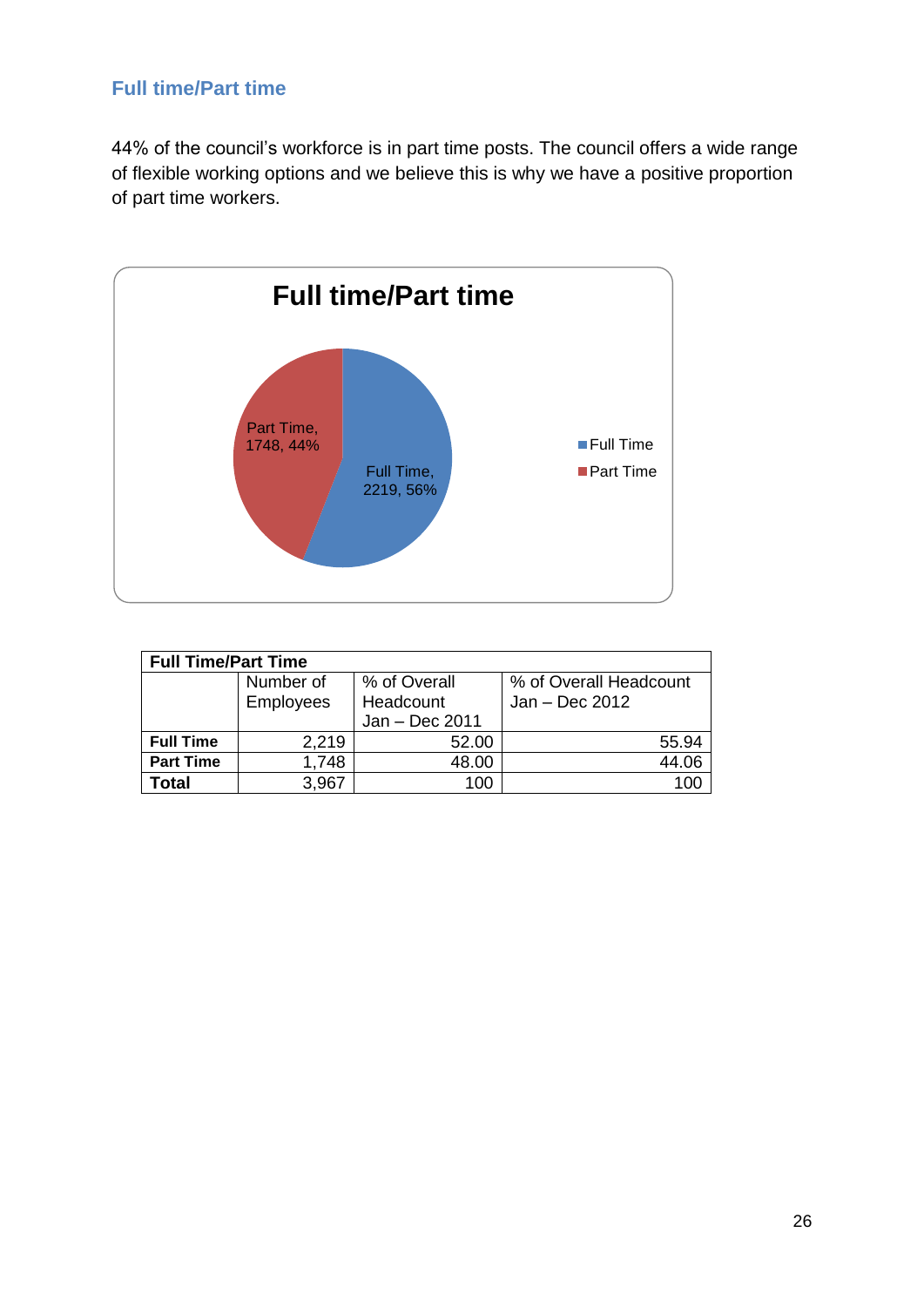## <span id="page-27-0"></span>**Employees Leaving the Organisation**

The majority of leavers have been due to resignations followed by voluntary redundancies. This reflects the council's proactive approach to minimising compulsory redundancies through natural wastage and voluntary approaches.



| <b>Leaving Category</b>     | Total |
|-----------------------------|-------|
| <b>Compromise Agreement</b> | 2     |
| <b>Compulsory</b>           | 52    |
| Redundancy                  |       |
| <b>Death in Service</b>     | 2     |
| <b>Dismissal</b>            | 11    |
| <b>End of Contract</b>      | 21    |
| <b>Medical Retirement</b>   | 13    |
| <b>Mutual Consent</b>       | 21    |
| <b>Resignation</b>          | 214   |
| <b>Retirement</b>           | 50    |
| <b>TUPE</b>                 |       |
| <b>Voluntary Redundancy</b> | 135   |
| Total                       | 528   |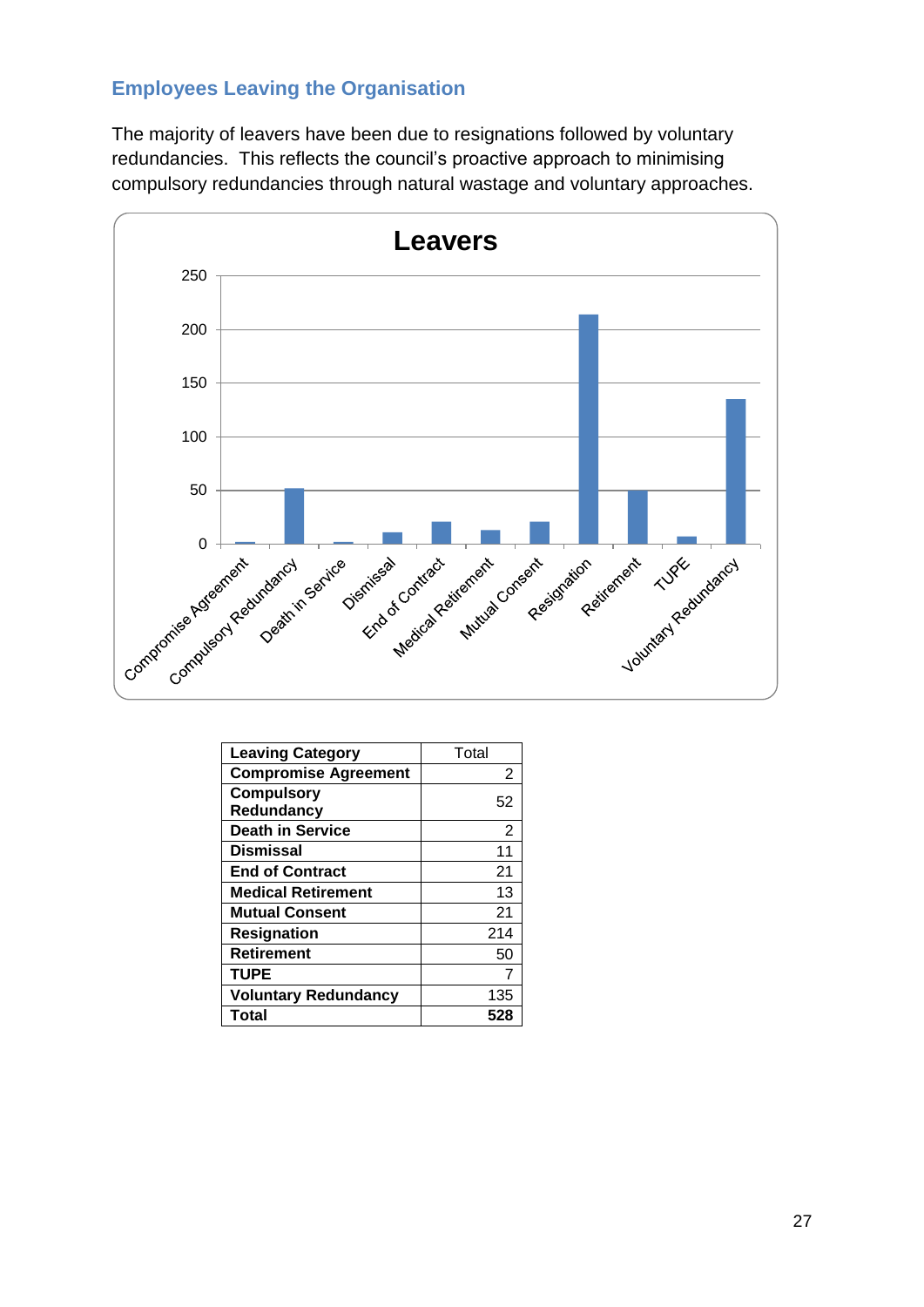The table below shows the leaving reasons across the age ranges. The main trends show that the number of voluntary redundancies increase as you reach the older age ranges and the number of resignations decrease.



| <b>Leavers by Age</b>       |           |          |          |          |          |         |  |  |  |
|-----------------------------|-----------|----------|----------|----------|----------|---------|--|--|--|
| <b>Leaving Category</b>     | $16 - 25$ | 26-35    | 36-45    | 46-55    | $56+$    | Total   |  |  |  |
| <b>Compromise Agreement</b> | 0         | 0        | 0        | $\star$  | $\star$  | $\star$ |  |  |  |
| <b>Compulsory</b>           | $\Omega$  | 8        | 10       | 13       | 21       | 52      |  |  |  |
| Redundancy                  |           |          |          |          |          |         |  |  |  |
| <b>Death in Service</b>     | $\Omega$  | $\star$  | $\Omega$ | $\Omega$ | $\star$  | $\star$ |  |  |  |
| <b>Dismissal</b>            | $\star$   | $\star$  | $\star$  | 4        | $\star$  | 11      |  |  |  |
| <b>End of Contract</b>      | $\star$   | $\star$  | 7        | 5        | $\Omega$ | 21      |  |  |  |
| <b>Medical Retirement</b>   | $\Omega$  | $\Omega$ | $\star$  | 3        | 8        | 13      |  |  |  |
| <b>Mutual Consent</b>       | $\star$   | $\star$  | $\star$  | ⇁        | $\star$  | 21      |  |  |  |
| <b>Resignation</b>          | 23        | 63       | 54       | 49       | 25       | 214     |  |  |  |
| <b>Retirement</b>           | $\Omega$  | $\Omega$ | 0        | $\star$  | 47       | 50      |  |  |  |
| <b>TUPE</b>                 | $\star$   | $\star$  | $\star$  | $\star$  | $\star$  | 7       |  |  |  |
| <b>Voluntary Redundancy</b> | $\Omega$  | 10       | 29       | 45       | 51       | 135     |  |  |  |
| Total                       | 30        | 94       | 111      | 132      | 161      | 528     |  |  |  |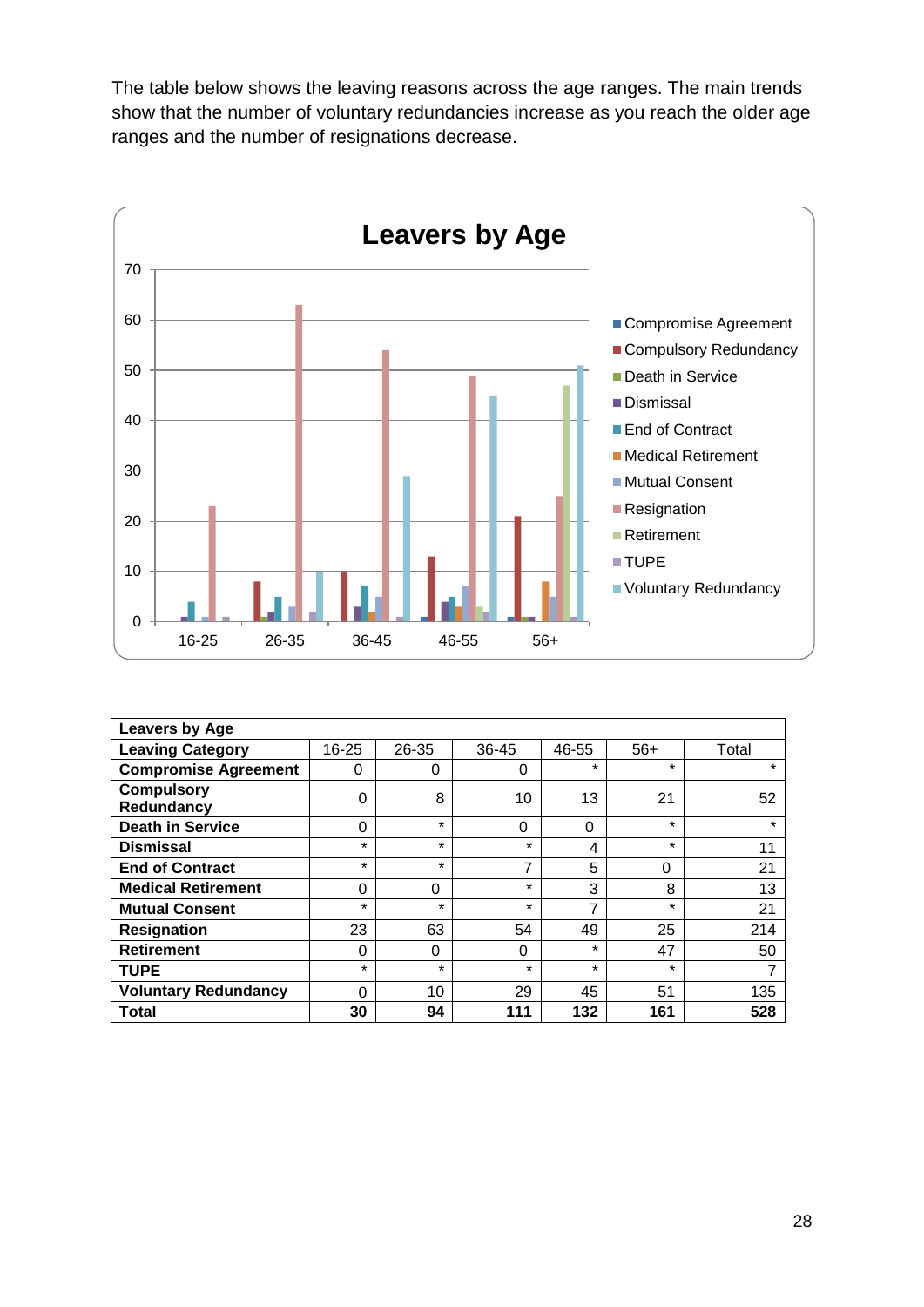

The chart and table below show the leaving for reason by disability. The numbers are proportionate.

| <b>Leavers by Disability</b> |                 |                               |                 |         |  |  |  |  |  |
|------------------------------|-----------------|-------------------------------|-----------------|---------|--|--|--|--|--|
| <b>Leaving Category</b>      | <b>Disabled</b> | <b>Not</b><br><b>Disabled</b> | <b>Unstated</b> | Total   |  |  |  |  |  |
| <b>Compromise Agreement</b>  | 0               | $\star$                       | $\star$         | $\star$ |  |  |  |  |  |
| <b>Compulsory Redundancy</b> | $\star$         | 46                            | $\star$         | 52      |  |  |  |  |  |
| <b>Death in Service</b>      | 0               | $\overline{2}$                | 0               | $\star$ |  |  |  |  |  |
| <b>Dismissal</b>             | $\star$         | 8                             | 0               | 11      |  |  |  |  |  |
| <b>End of Contract</b>       | $\star$         | 13                            | $\star$         | 21      |  |  |  |  |  |
| <b>Medical Retirement</b>    | $\star$         | 10                            | 0               | 13      |  |  |  |  |  |
| <b>Mutual Consent</b>        | 0               | 17                            | $\star$         | 21      |  |  |  |  |  |
| <b>Resignation</b>           | $\star$         | 183                           | 24              | 214     |  |  |  |  |  |
| <b>Retirement</b>            | $\star$         | 46                            | $\star$         | 50      |  |  |  |  |  |
| <b>TUPE</b>                  | 0               | $\star$                       | $\star$         | 7       |  |  |  |  |  |
| <b>Voluntary Redundancy</b>  | $\star$         | 128                           | 4               | 135     |  |  |  |  |  |
| Total                        | 21              | 458                           | 47              | 528     |  |  |  |  |  |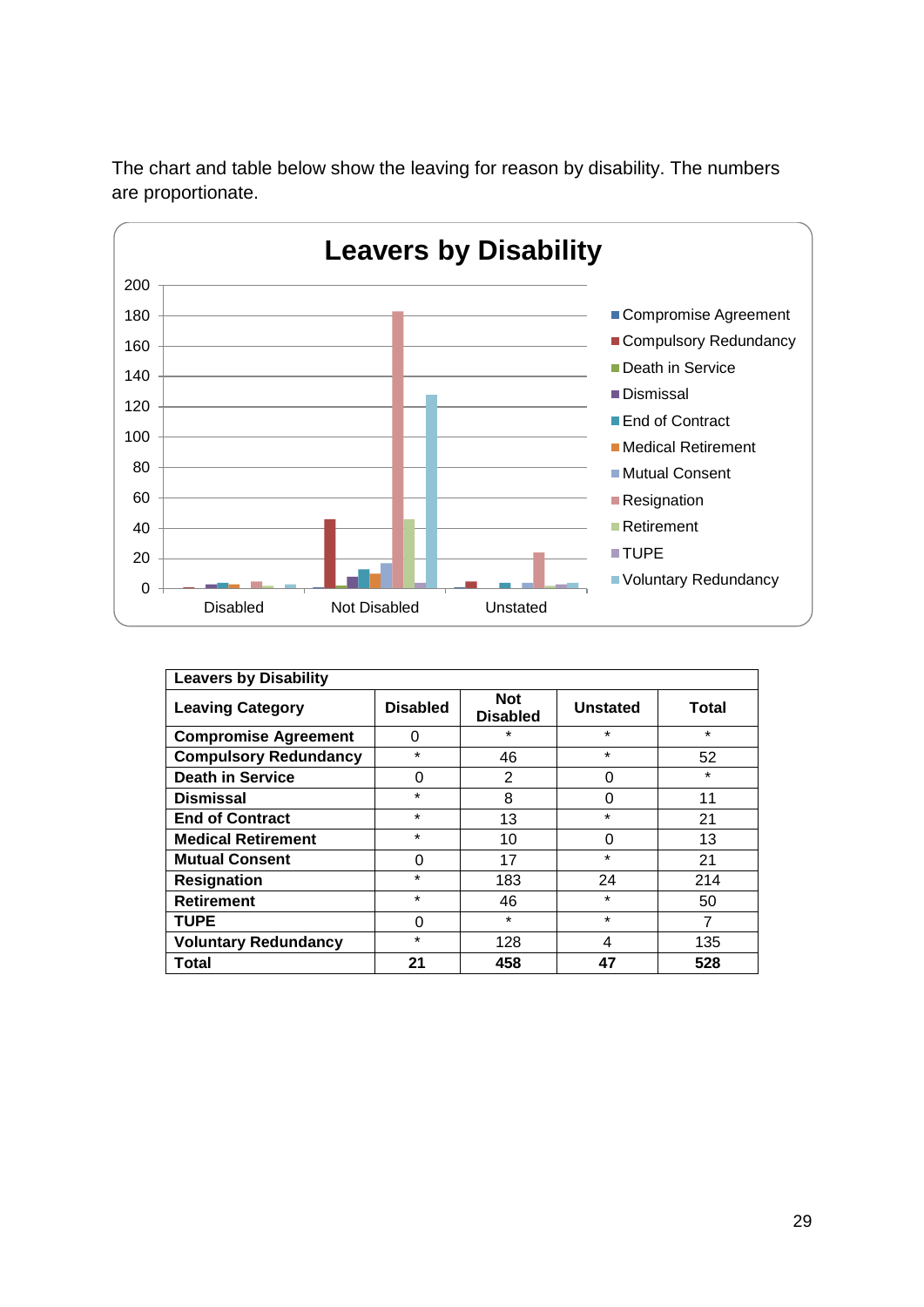The chart and table below show the leaving reasons by ethnicity. It shows that 3.8% of those who left by compulsory redundancy were from the BME workforce. Out of the 11 dismissals, 9% was from a BME background. 2.3% of resignations were from BME employees. Given that 4.43% of the overall workforce is from BME backgrounds the figures are relatively proportionate to leavers overall.



| <b>Leavers by Ethnicity</b>     |          |              |              |                |                |                         |              |  |
|---------------------------------|----------|--------------|--------------|----------------|----------------|-------------------------|--------------|--|
| <b>Leaving Category</b>         | Asian    | <b>Black</b> | <b>Mixed</b> | <b>Unknown</b> | Other<br>White | White<br><b>British</b> | <b>Total</b> |  |
| <b>Compromise Agreement</b>     | 0        | 0            | $\Omega$     | 0              | 0              | $\star$                 | $\star$      |  |
| <b>Compulsory</b><br>Redundancy | $\star$  | 0            | $\Omega$     |                | $\star$        | 39                      | 52           |  |
| <b>Death in Service</b>         | 0        | 0            | $\Omega$     | 0              | 0              | $\star$                 | $\star$      |  |
| <b>Dismissal</b>                | 0        | 0            | $\star$      | 0              | 0              | 10                      | 11           |  |
| <b>End of Contract</b>          | $\Omega$ | $\star$      | $\star$      | 3              | 0              | 16                      | 21           |  |
| <b>Medical Retirement</b>       | 0        | 0            | $\Omega$     | 0              | $\Omega$       | 13                      | 13           |  |
| <b>Mutual Consent</b>           | $\Omega$ | $\star$      | $\Omega$     | 5              | 0              | 15                      | 21           |  |
| <b>Resignation</b>              | 5        | $\star$      | $\star$      | 12             | 13             | 178                     | 214          |  |
| <b>Retirement</b>               | 0        | $\star$      | $\Omega$     |                | $\star$        | 46                      | 50           |  |
| <b>TUPE</b>                     | 0        | 0            | $\Omega$     | $\overline{2}$ | 0              | 5                       |              |  |
| <b>Voluntary Redundancy</b>     | 0        | 0            | $\star$      | 17             | $\star$        | 114                     | 135          |  |
| <b>Total</b>                    |          | 6            | 6            | 47             | 22             | 440                     | 528          |  |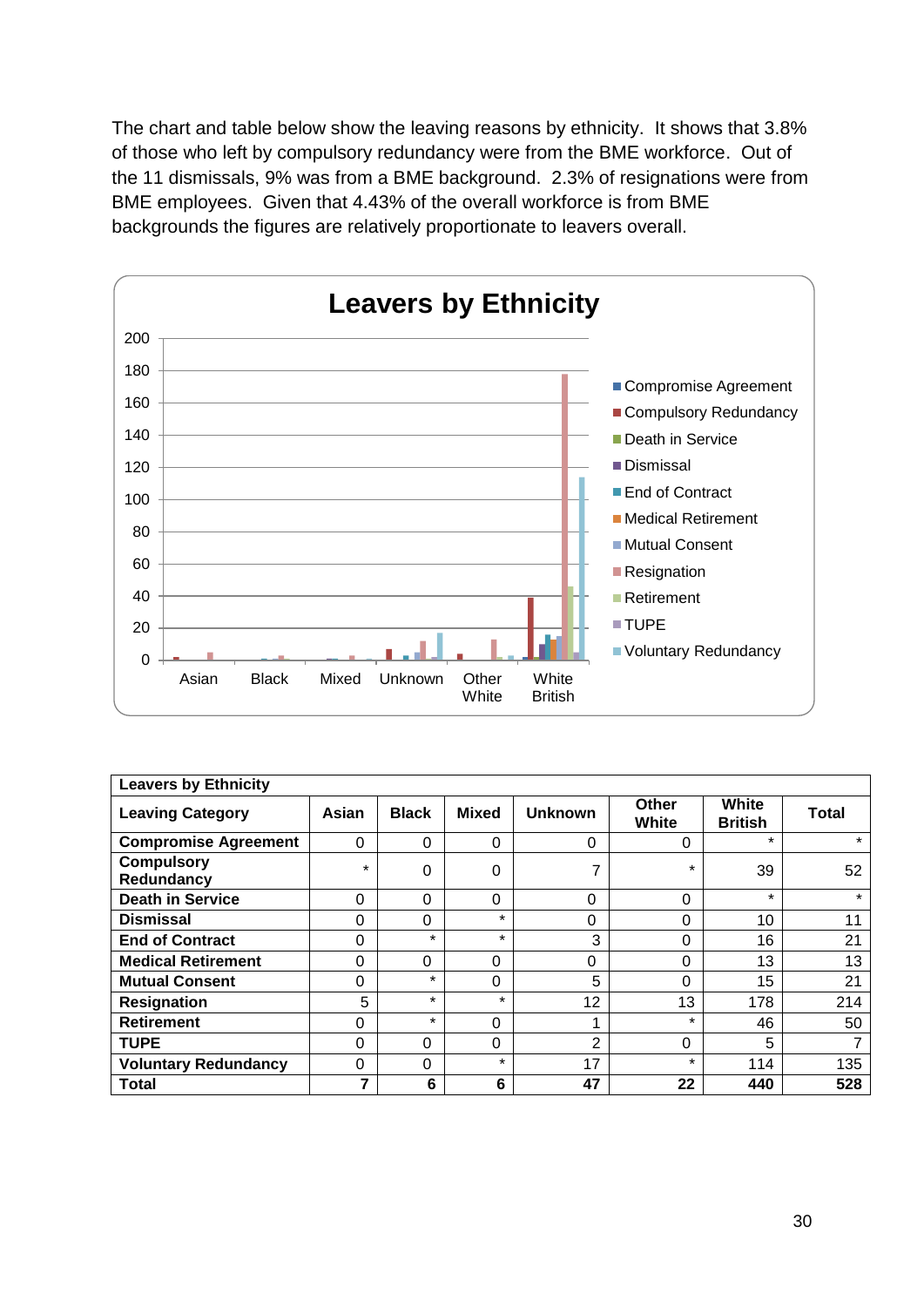The table and chart below show that 66% of the leavers were female. We would expect to see a higher number of leavers to be female as they make up a large proportion of the workforce overall.



| <b>Leavers by Gender</b>     |        |      |       |
|------------------------------|--------|------|-------|
| <b>Leaving Category</b>      | Female | Male | Total |
| <b>Compromise Agreement</b>  | 2      | O    | 2     |
| <b>Compulsory Redundancy</b> | 31     | 21   | 52    |
| <b>Death in Service</b>      | 2      | O    | 2     |
| <b>Dismissal</b>             | 8      | 3    | 11    |
| <b>End of Contract</b>       | 11     | 10   | 21    |
| <b>Medical Retirement</b>    | 8      | 5    | 13    |
| <b>Mutual Consent</b>        | 18     | 3    | 21    |
| <b>Resignation</b>           | 158    | 56   | 214   |
| <b>Retirement</b>            | 27     | 23   | 50    |
| <b>TUPE</b>                  | 4      | 3    |       |
| <b>Voluntary Redundancy</b>  | 80     | 55   | 135   |
| Total                        | 349    | 179  | 528   |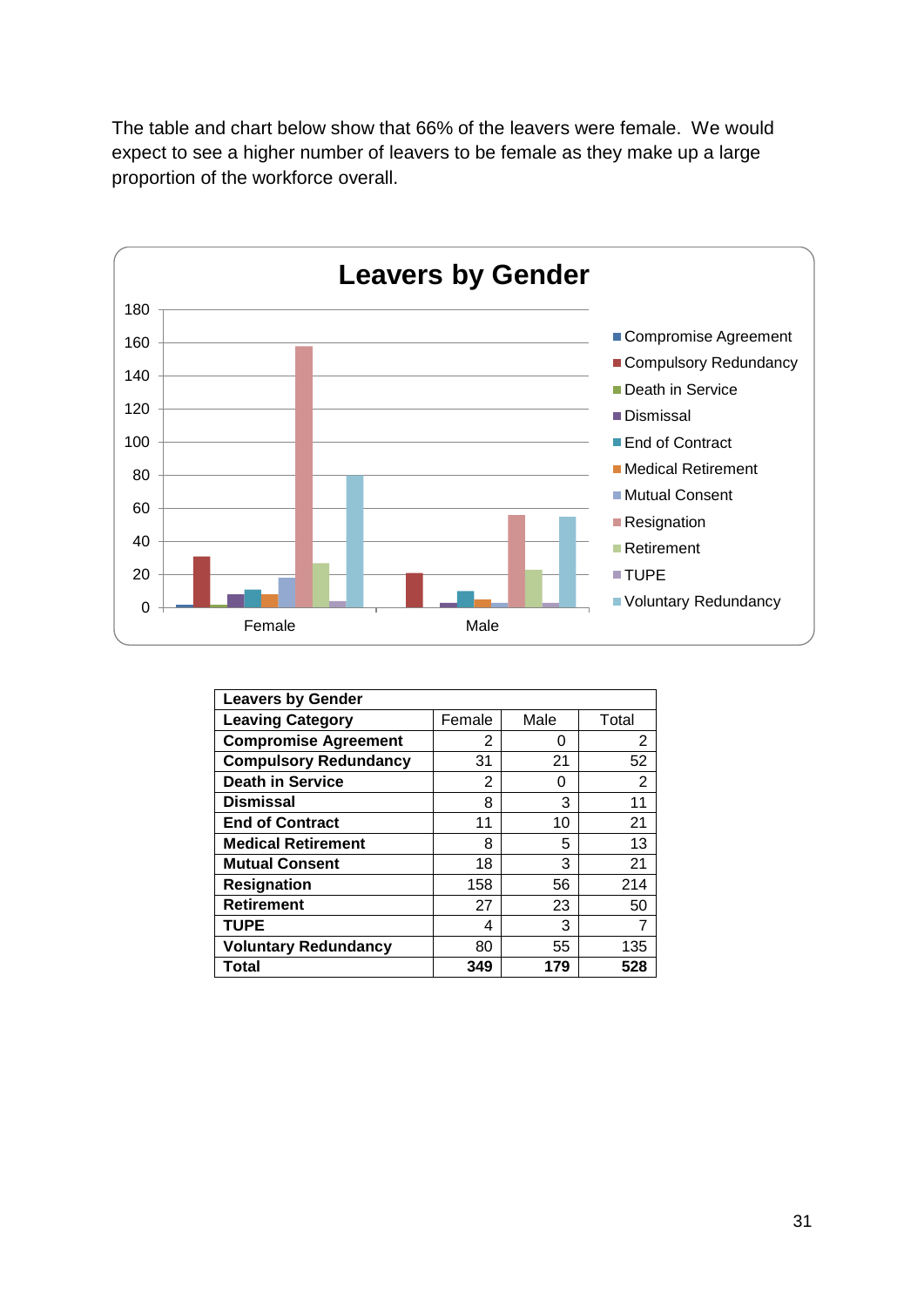## <span id="page-32-0"></span>**Formal Procedures**

The following tables and charts show the six protected characteristics against the formal procedures.

The chart and table below show that the highest number of formal procedures for those with a disability is for absence. It is not clear whether the absence relate to the disability, however, the formal procedure would look at options to support an employee to return to work. If relevant to the circumstances the procedure would also consider any relevant reasonable adjustments that could be made.



| <b>Formal Procedures by Disability</b> |                 |                         |                             |              |  |  |  |  |  |
|----------------------------------------|-----------------|-------------------------|-----------------------------|--------------|--|--|--|--|--|
|                                        | <b>Disabled</b> | Non-<br><b>Disabled</b> | <b>Not</b><br><b>Stated</b> | <b>Total</b> |  |  |  |  |  |
| <b>Capability</b>                      | $\star$         | 15                      |                             | $\star$      |  |  |  |  |  |
| <b>Conduct</b>                         | $\star$         | 40                      | 3                           | 44           |  |  |  |  |  |
| <b>Absence</b>                         | 8               | 65                      | ⌒                           | 75           |  |  |  |  |  |
| <b>Grievance</b>                       | $\star$         | 16                      | հ                           | $\star$      |  |  |  |  |  |
| Total                                  | 13              | 136                     | 12                          | 161          |  |  |  |  |  |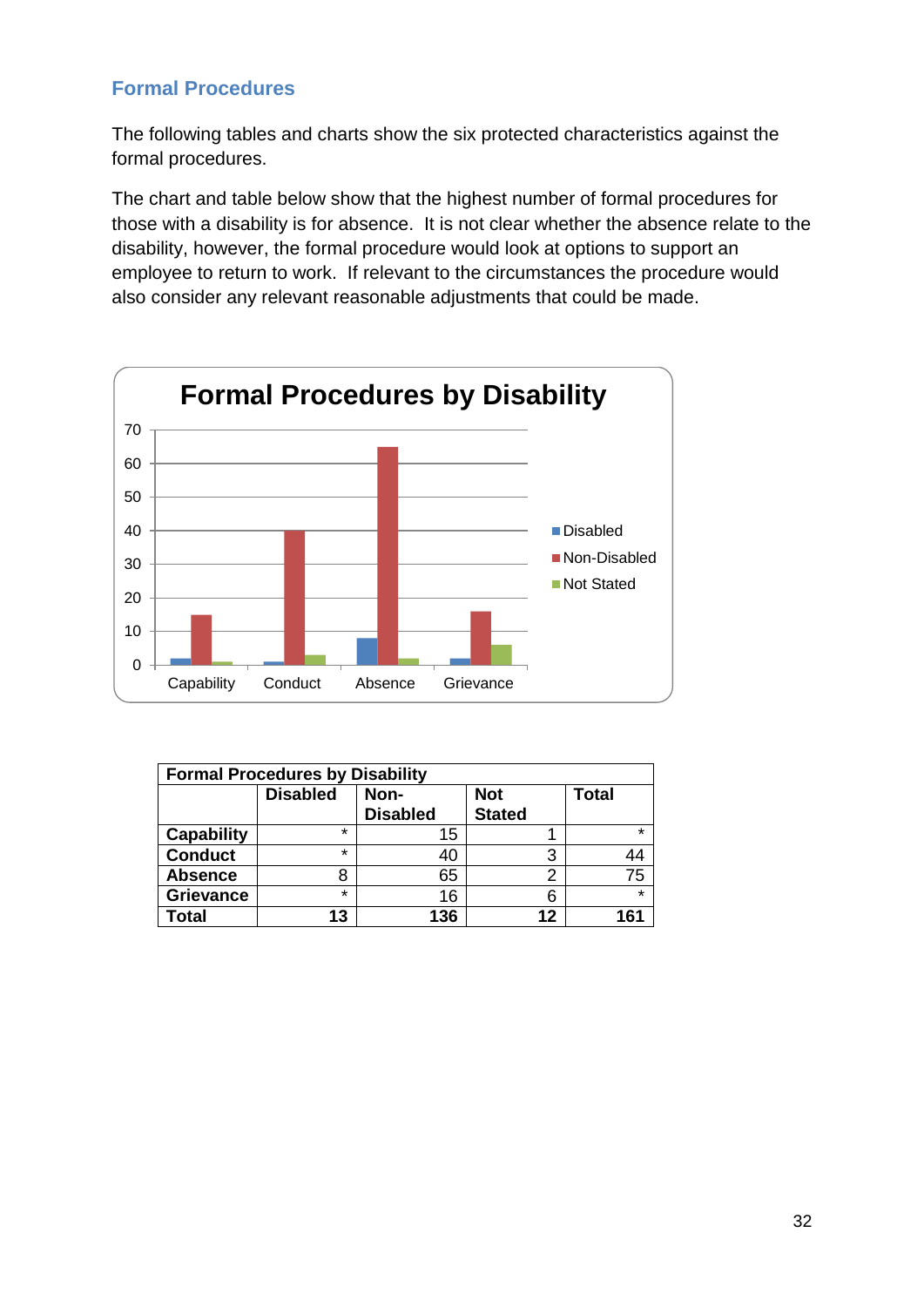There are higher numbers of formal procedures for females than males which is reflective of the fact that they represent a higher proportion of the workforce. For Conduct procedures there are a fairly even number of males and females.



| <b>Formal Procedures by Gender</b> |               |             |       |  |  |  |
|------------------------------------|---------------|-------------|-------|--|--|--|
|                                    | <b>Female</b> | <b>Male</b> | Total |  |  |  |
| <b>Capability</b>                  | 11            |             | 18    |  |  |  |
| <b>Conduct</b>                     | 21            | 23          | 44    |  |  |  |
| <b>Absence</b>                     | 46            | 33          | 79    |  |  |  |
| <b>Grievance</b>                   | 12            | 8           | 20    |  |  |  |
| <b>Total</b>                       | 90            | 71          | 161   |  |  |  |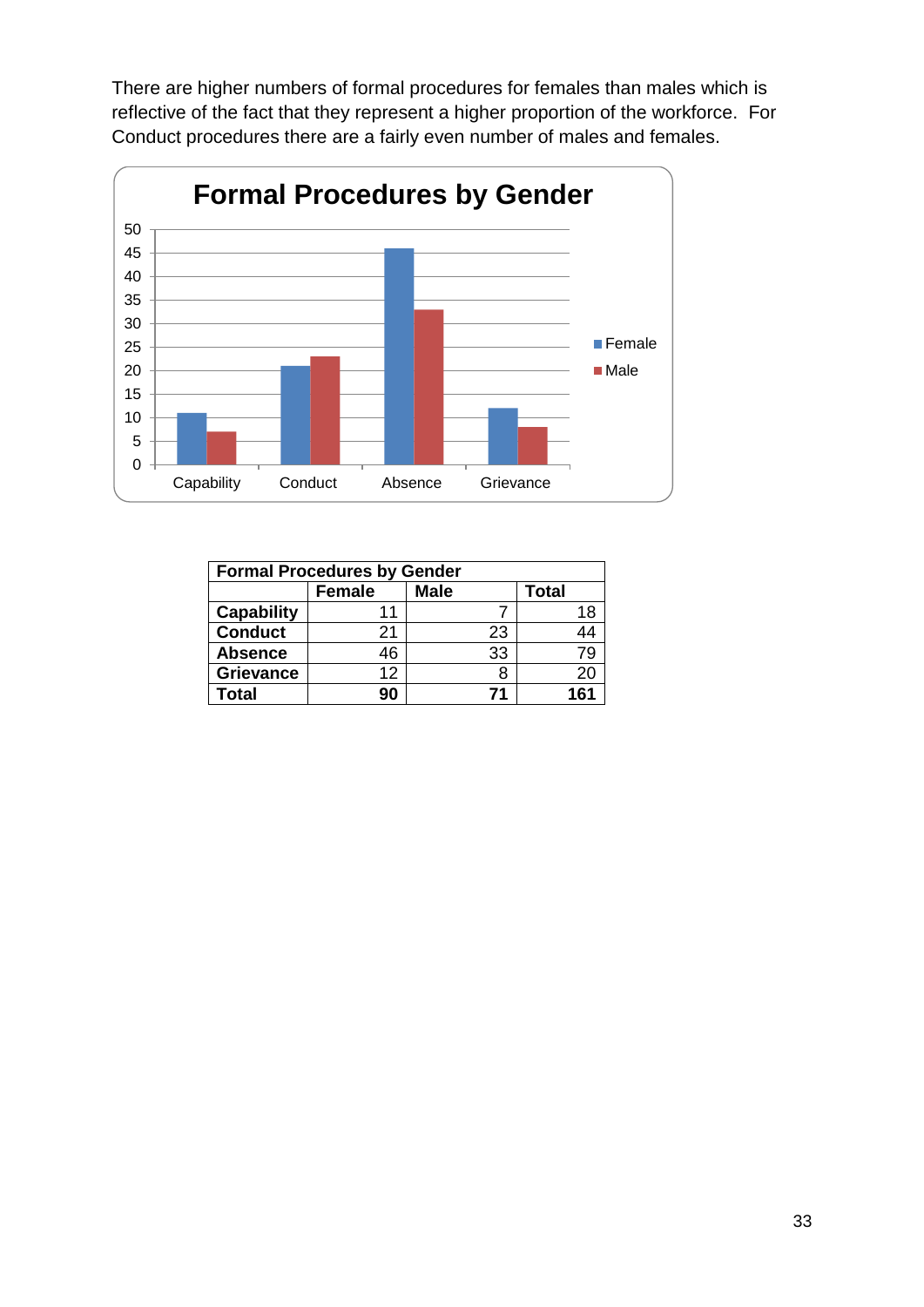The table and chart below show that the highest numbers of formal procedures are in the 36-45 and 46-55 age ranges. This is to be expected as this reflects the age ranges where we have the largest numbers of staff.



| <b>Formal Procedures by Age</b> |           |       |       |       |       |              |
|---------------------------------|-----------|-------|-------|-------|-------|--------------|
|                                 | $16 - 25$ | 26-35 | 36-45 | 46-55 | $56+$ | <b>Total</b> |
| <b>Capability</b>               |           |       |       |       |       |              |
| <b>Conduct</b>                  |           |       | 13    | 18    |       |              |
| <b>Absence</b>                  |           |       | 27    | 22    | 23    | 80           |
| <b>Grievance</b>                |           |       | У     |       |       | 20           |
| <b>Total</b>                    |           | 12    | 55    | 51    | 39    | 161          |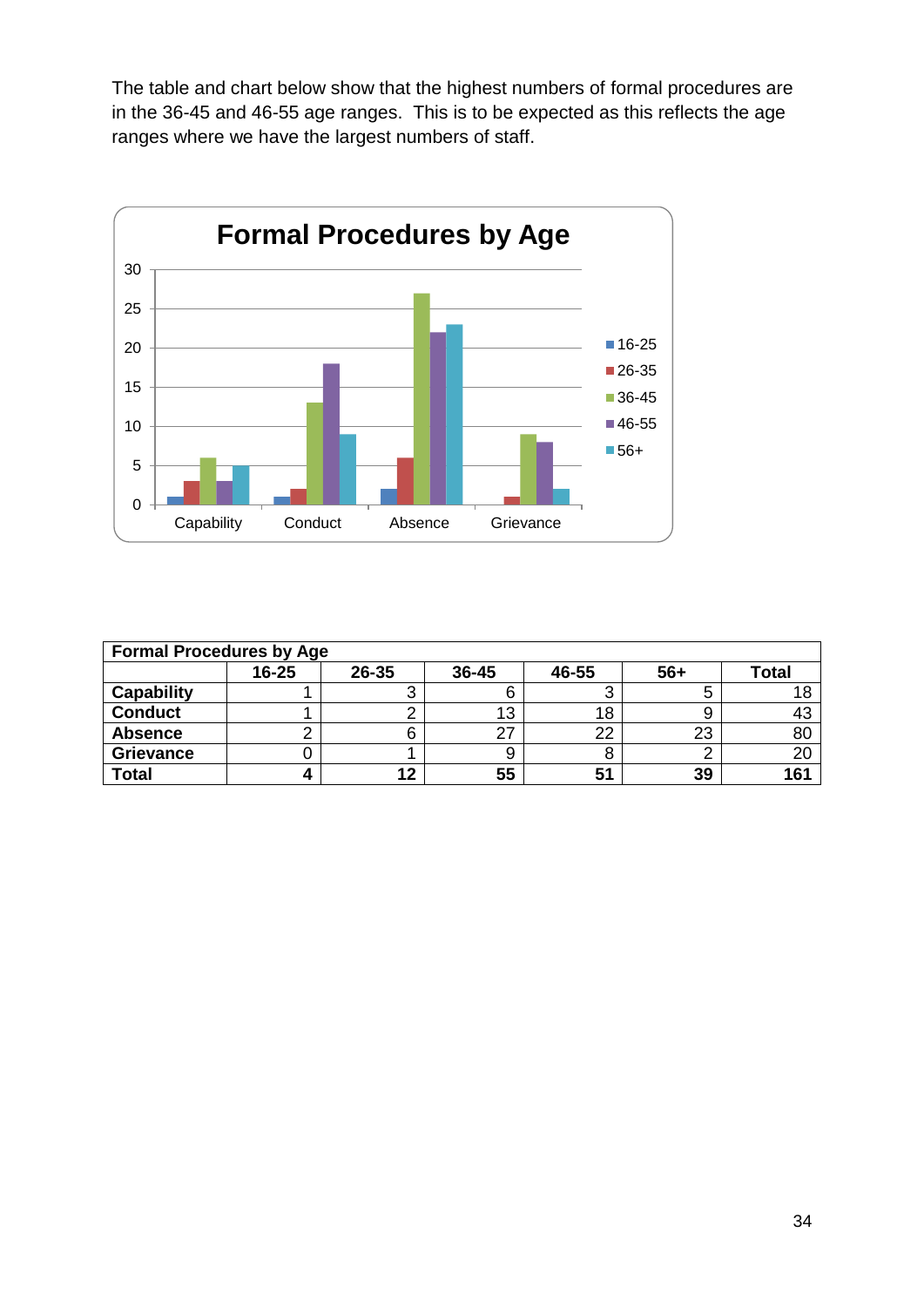The chart and table below show that the level of formal procedures for BME is generally follows the distribution pattern of the overall workforce.



| <b>Formal Procedures by Ethnicity</b> |            |              |                 |              |  |  |
|---------------------------------------|------------|--------------|-----------------|--------------|--|--|
|                                       | <b>BME</b> | <b>White</b> | <b>Unstated</b> | <b>Total</b> |  |  |
| Capability                            |            |              |                 |              |  |  |
| <b>Conduct</b>                        | 6          | 35           | ◠<br>ັ          |              |  |  |
| <b>Absence</b>                        | О          | 68           |                 |              |  |  |
| <b>Grievance</b>                      | *          |              |                 |              |  |  |
| <b>Total</b>                          | 12         | 137          | 12              | 161          |  |  |

NB: we have been unable to provide the same ethnicity fields for formal procedures compared to other areas of the report due to reporting processes. However, we are looking at improving consistency of reporting for future.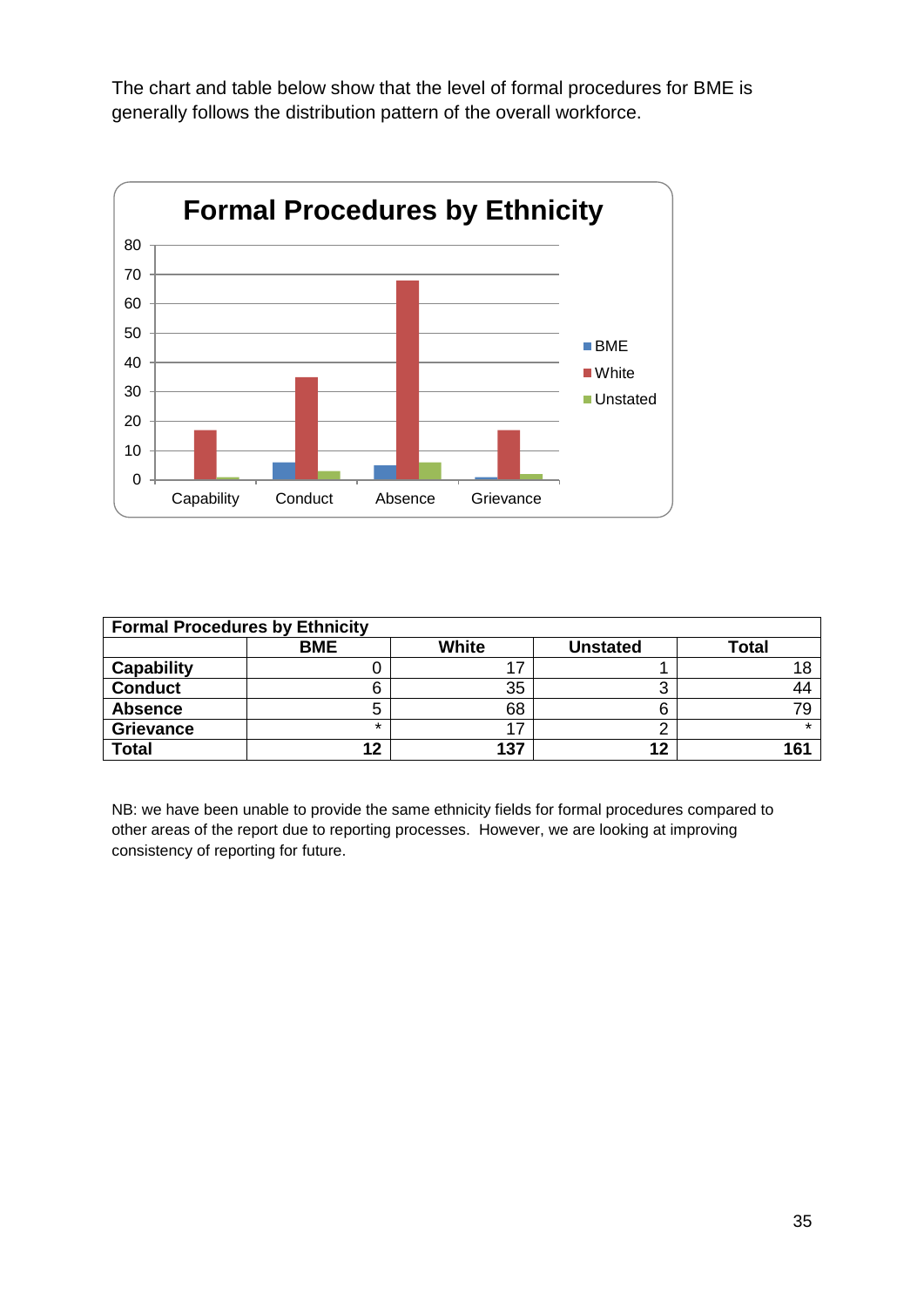### <span id="page-36-0"></span>**Recruitment and Selection**

In the period  $1<sup>st</sup>$  October 2011 to  $30<sup>th</sup>$  September 2012 the council appointed to 405 vacant jobs.

The table below shows that the percentage of disabled applicants who gain an interview is relatively similar to those who state that they are not disabled. The council is a Two Ticks employer and where a disabled applicant meets the minimum criteria for the role they will be offered an interview. During the recruitment process the equality declaration is removed so that a recruiting manager is unable to see any of the equality information.

| <b>Disability</b>                |                                 |                                     |                                                 |                            |                                              |  |  |
|----------------------------------|---------------------------------|-------------------------------------|-------------------------------------------------|----------------------------|----------------------------------------------|--|--|
| <b>Characteristic</b>            | <b>Number</b><br><b>Applied</b> | <b>Number</b><br><b>Interviewed</b> | <b>Interviewed</b><br>as % of<br><b>Applied</b> | <b>Number</b><br>appointed | <b>Appointed as</b><br>$%$ of<br>interviewed |  |  |
| <b>Disabled</b>                  | 133                             | 49                                  | 38.48                                           | 7                          | 14.29                                        |  |  |
| <b>Not Disabled</b>              | 3,087                           | 1,081                               | 36.68                                           | 328                        | 30.34                                        |  |  |
| <b>Would rather not</b><br>state | 55                              | 20                                  | 36.83                                           | 7                          | 35.00                                        |  |  |
| <b>Unknown</b>                   | 565                             | 185                                 | 35.51                                           | 63                         | 34.05                                        |  |  |
| <b>Totals</b>                    | 3,840                           | 1,335                               | 36.62                                           | 405                        | 30.34                                        |  |  |

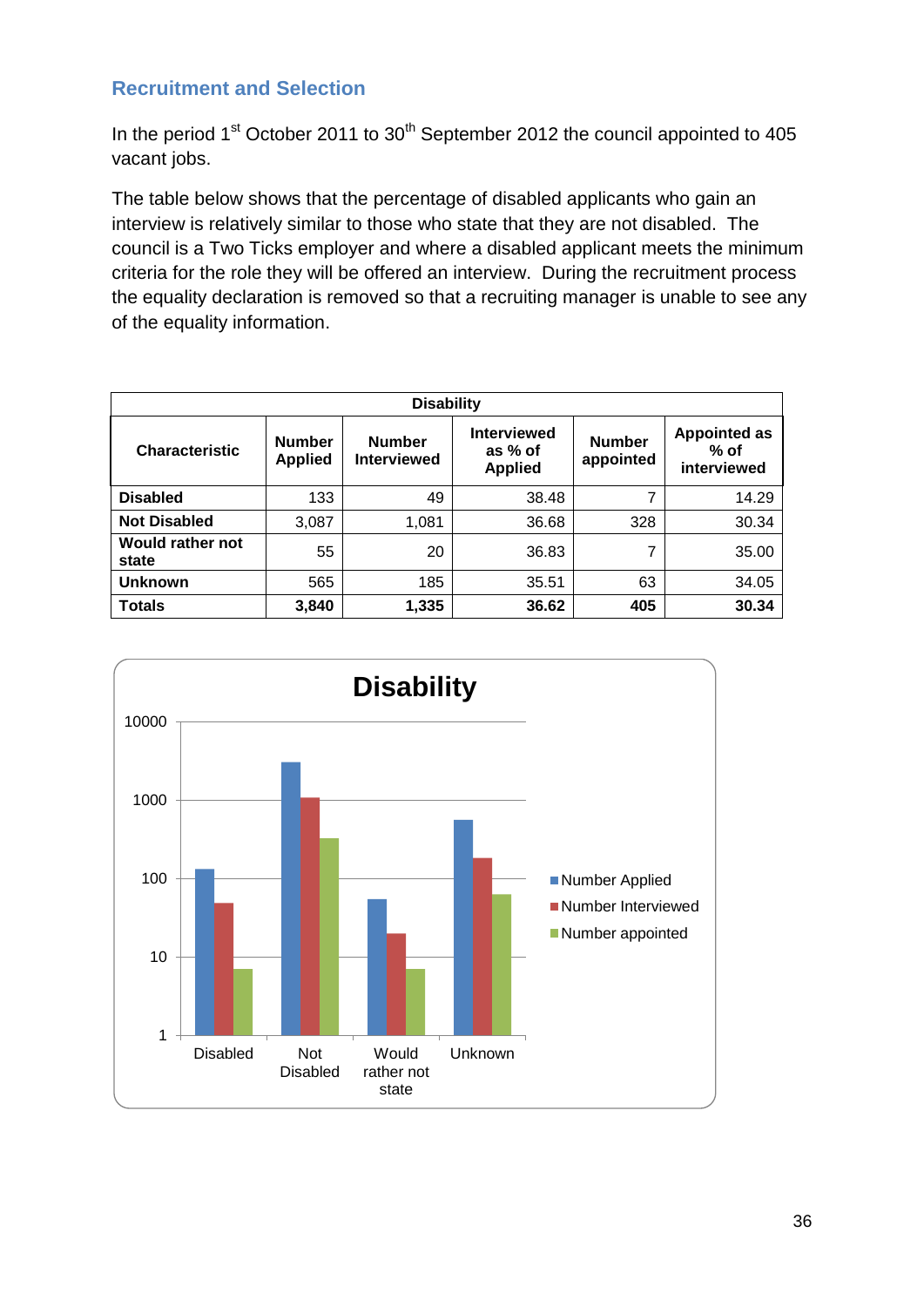The council receives 8.8% of applications from those who declare they are from BME backgrounds. This is higher than the percentage of BME within the county population which is 4.6% (2011 Census). Approximately 7% of those that are interviewed are from BME and 5% are appointed.

| <b>Ethnicity</b>                 |                                 |                                     |                                                 |                            |                                               |
|----------------------------------|---------------------------------|-------------------------------------|-------------------------------------------------|----------------------------|-----------------------------------------------|
| <b>Characteristic</b>            | <b>Number</b><br><b>Applied</b> | <b>Number</b><br><b>Interviewed</b> | <b>Interviewed</b><br>as % of<br><b>Applied</b> | <b>Number</b><br>appointed | <b>Appointed</b><br>as % of<br><b>Applied</b> |
| <b>White British</b>             | 3,129                           | 1,132                               | 39.40                                           | 355                        | 31.36                                         |
| <b>White Other</b>               | 184                             | 41                                  | 13.93                                           | 14                         | 34.15                                         |
| Mixed                            | 35                              | 8                                   | 22.84                                           | 1                          | 12.50                                         |
| Asian                            | 143                             | 43                                  | 32.92                                           | 10                         | 23.25                                         |
| <b>Black</b>                     | 140                             | 38                                  | 19.40                                           | 9                          | 23.68                                         |
| <b>Chinese</b>                   | 20                              | $\overline{2}$                      | 0.40                                            | 0                          | 0.00                                          |
| <b>Would rather not</b><br>state | 15                              | 8                                   | 51.50                                           | 1                          | 12.50                                         |
| <b>Unknown</b>                   | 174                             | 63                                  | 40.60                                           | 15                         | 23.81                                         |
| Totals                           | 3,840                           | 1,335                               | 36.62                                           | 405                        | 30.34                                         |



37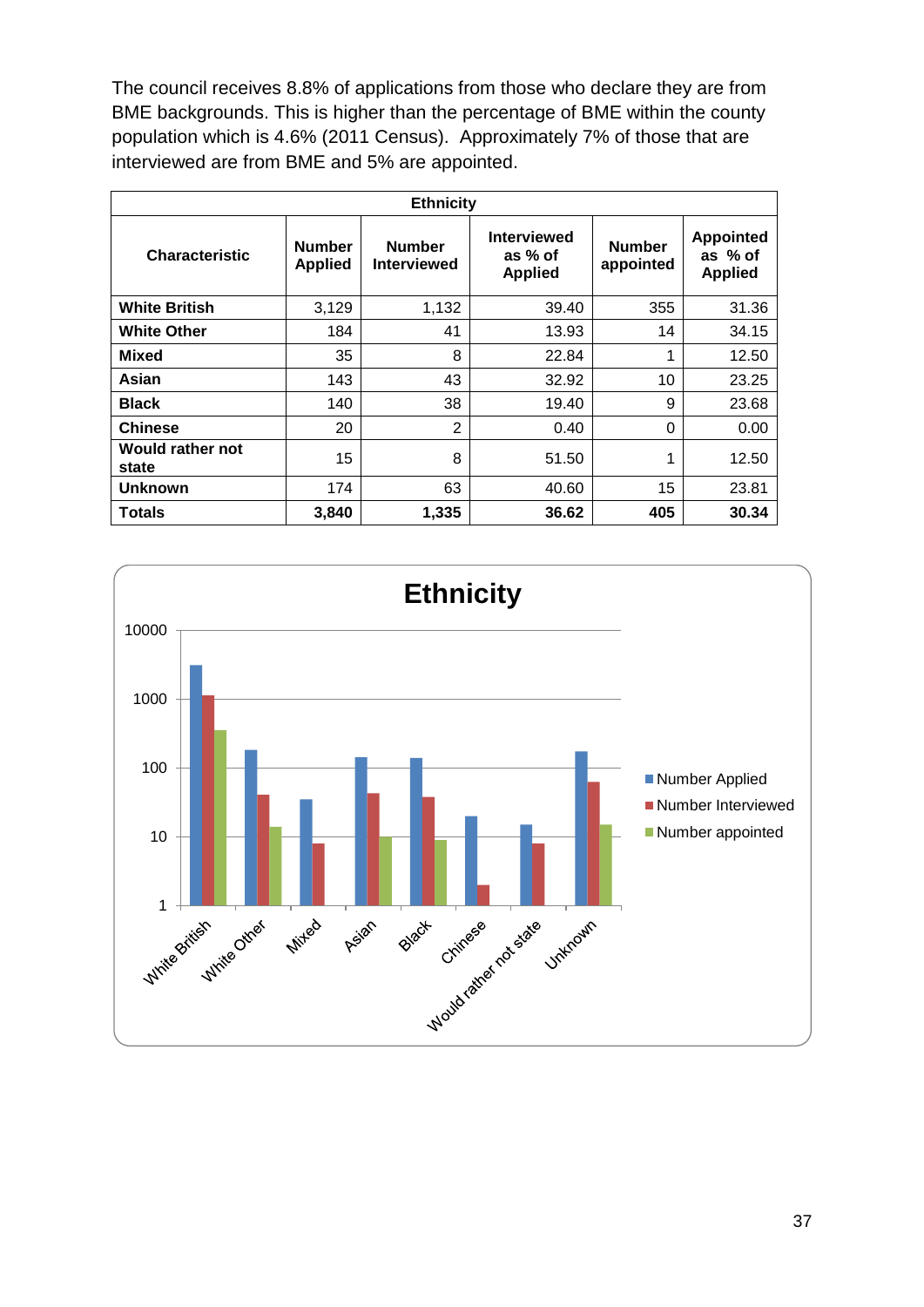The table below shows that 51% of applications are from those who have declared a religious background. 52% of all interviewees are from a religious background and 53% of those appointed are from a religious background.

| <b>Religion &amp; Belief</b>     |                                 |                                     |                                                 |                            |                                                   |
|----------------------------------|---------------------------------|-------------------------------------|-------------------------------------------------|----------------------------|---------------------------------------------------|
| <b>Characteristic</b>            | <b>Number</b><br><b>Applied</b> | <b>Number</b><br><b>Interviewed</b> | <b>Interviewed</b><br>as % of<br><b>Applied</b> | <b>Number</b><br>appointed | <b>Appointed</b><br>as % of<br><b>Interviewed</b> |
| <b>Buddhist</b>                  | 12                              | $\overline{2}$                      | 0.40                                            | 0                          | 0.00                                              |
| <b>Christian</b>                 | 1,827                           | 649                                 | 37.63                                           | 206                        | 11.14                                             |
| <b>Hindu</b>                     | 37                              | 14                                  | 31.53                                           | 4                          | 10.15                                             |
| <b>Jewish</b>                    | 4                               | $\Omega$                            | 0.00                                            | 0                          | 0.00                                              |
| <b>Muslim</b>                    | 79                              | 26                                  | 36.61                                           | 7                          | 10.93                                             |
| Sikh                             | 3                               | 0                                   | 0.00                                            | 0                          | 0.00                                              |
| <b>None</b>                      | 1,051                           | 351                                 | 35.64                                           | 107                        | 9.52                                              |
| <b>Other</b>                     | 64                              | 22                                  | 23.46                                           | 3                          | 5.72                                              |
| <b>Would rather not</b><br>state | 190                             | 73                                  | 33.05                                           | 19                         | 13.87                                             |
| <b>Unknown</b>                   | 573                             | 198                                 | 38.79                                           | 59                         | 8.98                                              |
| Totals                           | 3,840                           | 1,335                               | 36.62                                           | 405                        | 10.43                                             |

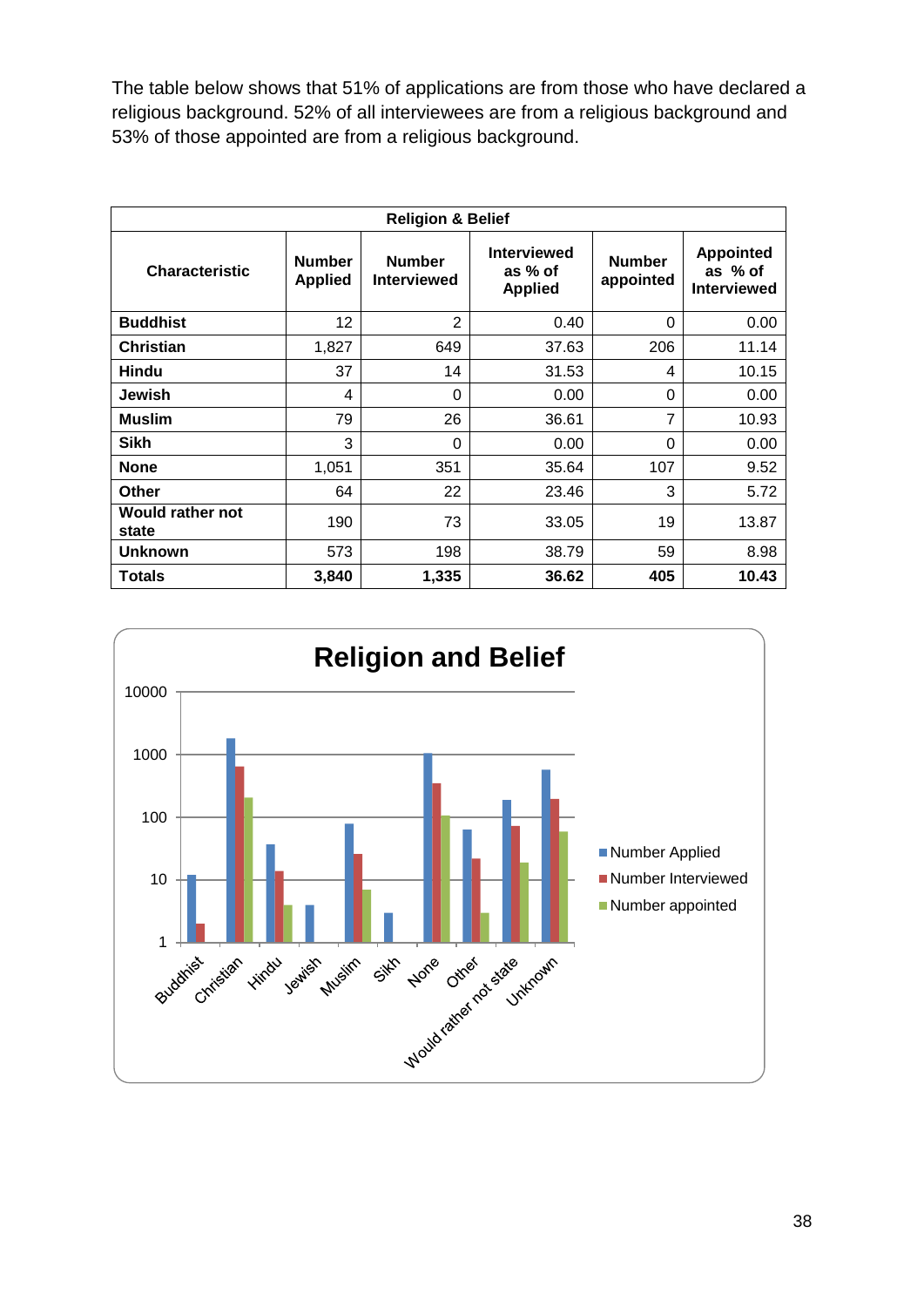The table below shows that 3.4% of applications are from those who have declared that they are gay, lesbian or bisexual. 3.1% of those that are interviewed and 3.7% of those that are appointed declared themselves as gay, lesbian or bisexual.

| <b>Sexual Orientation</b>        |                                 |                                     |                                                 |                            |                                                   |
|----------------------------------|---------------------------------|-------------------------------------|-------------------------------------------------|----------------------------|---------------------------------------------------|
|                                  | <b>Number</b><br><b>Applied</b> | <b>Number</b><br><b>Interviewed</b> | <b>Interviewed</b><br>as % of<br><b>Applied</b> | <b>Number</b><br>appointed | <b>Appointed</b><br>as % of<br><b>Interviewed</b> |
| <b>Heterosexual</b>              | 2,856                           | 1,014                               | 38.00                                           | 312                        | 11.38                                             |
| Gay                              | 62                              | 23                                  | 36.12                                           | 9                          | 10.51                                             |
| Lesbian                          | 30                              | 12                                  | 24.61                                           | 4                          | 8.07                                              |
| <b>Bisexual</b>                  | 38                              | 7                                   | 20.62                                           | 2                          | 6.83                                              |
| <b>Would rather not</b><br>state | 256                             | 80                                  | 33.10                                           | 25                         | 11.76                                             |
| <b>Unknown</b>                   | 598                             | 199                                 | 34.13                                           | 53                         | 6.44                                              |
| <b>Totals</b>                    | 3,840                           | 1,335                               | 36.62                                           | 405                        | 10.43                                             |

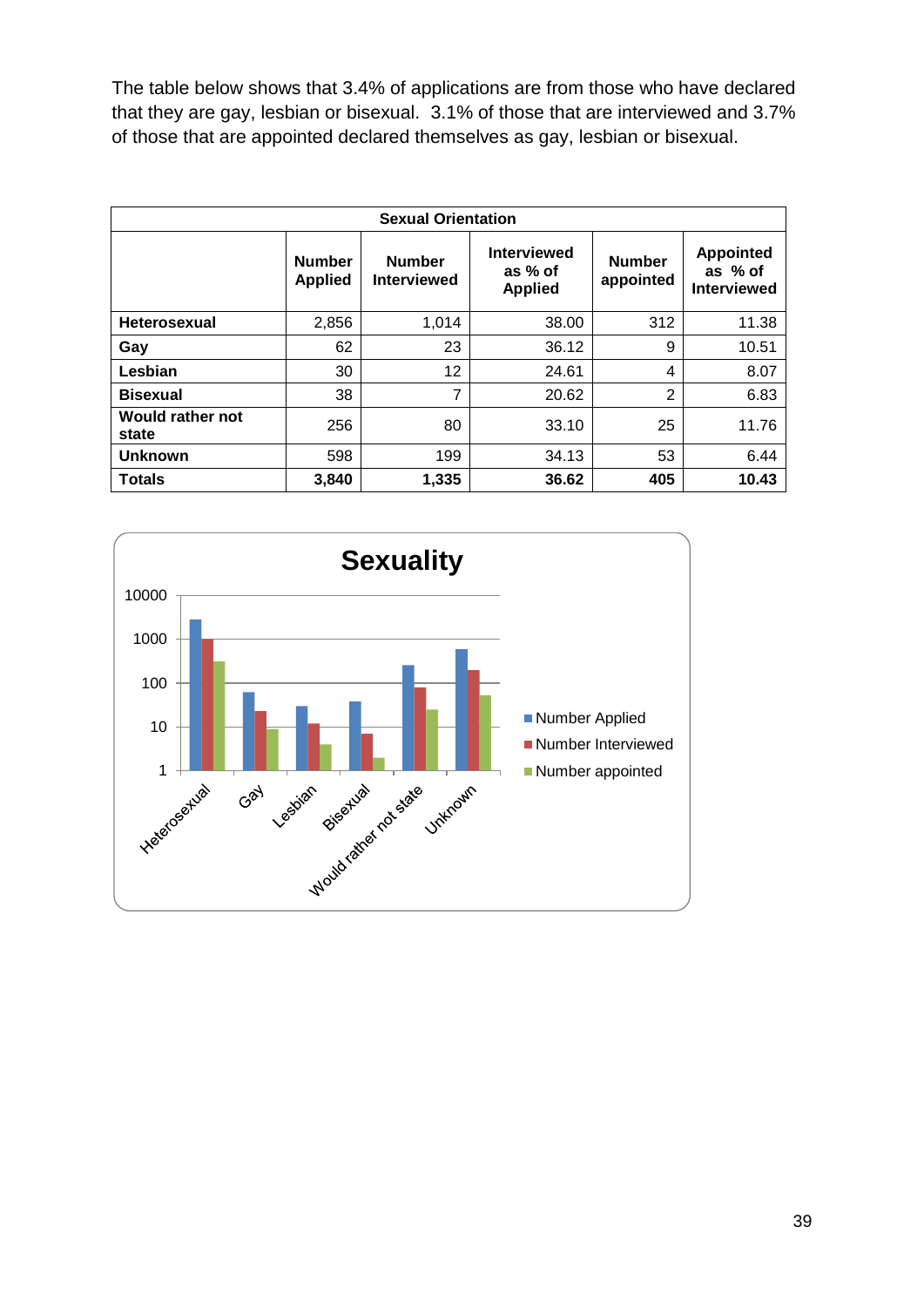The data below shows that 72% of applications are from those who have declared themselves as female. 76% of interviewees are female and 78% of those appointed are female. The overall workforce is 73% female.

| Gender         |                                 |                                     |                                                 |                            |                                                   |
|----------------|---------------------------------|-------------------------------------|-------------------------------------------------|----------------------------|---------------------------------------------------|
|                | <b>Number</b><br><b>Applied</b> | <b>Number</b><br><b>Interviewed</b> | <b>Interviewed</b><br>as % of<br><b>Applied</b> | <b>Number</b><br>appointed | <b>Appointed</b><br>as % of<br><b>Interviewed</b> |
| Female         | 2,749                           | 1,014                               | 39.16                                           | 314                        | 30.97                                             |
| <b>Male</b>    | 992                             | 285                                 | 29.03                                           | 81                         | 28.42                                             |
| <b>Unknown</b> | 99                              | 36                                  | 58.07                                           | 10                         | 27.77                                             |
| <b>Totals</b>  | 3,840                           | 1,335                               | 36.62                                           | 405                        | 30.33                                             |

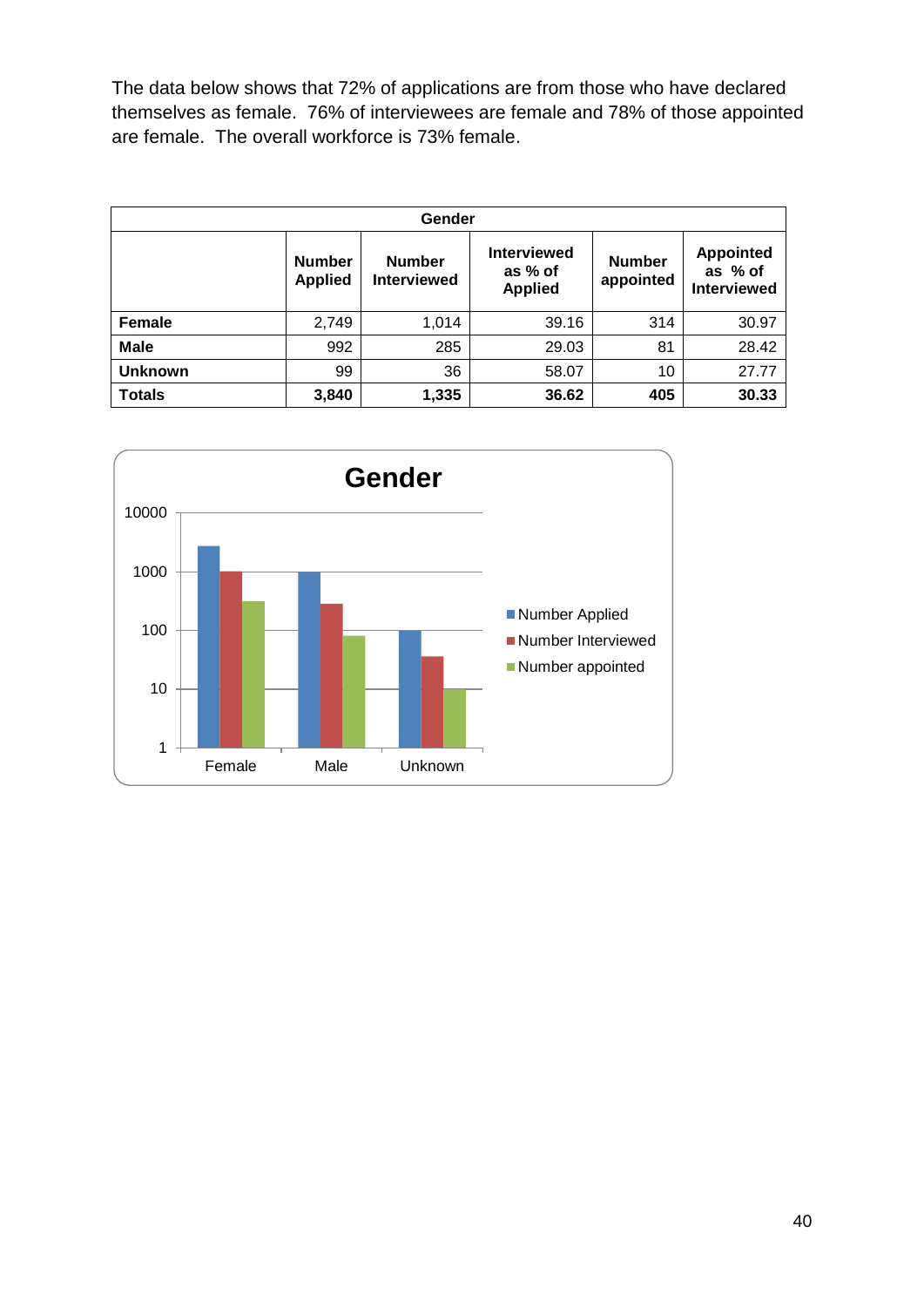The table and chart below show that the highest number of applications is in the lower age ranges but overall the statistical variance is insignificant.

| <b>Age Range</b> |                                 |                                     |                                                 |                            |                                                   |  |
|------------------|---------------------------------|-------------------------------------|-------------------------------------------------|----------------------------|---------------------------------------------------|--|
|                  | <b>Number</b><br><b>Applied</b> | <b>Number</b><br><b>Interviewed</b> | <b>Interviewed</b><br>as % of<br><b>Applied</b> | <b>Number</b><br>appointed | <b>Appointed</b><br>as % of<br><b>Interviewed</b> |  |
| $16 - 25$        | 1,068                           | 295                                 | 31.43                                           | 83                         | 28.14                                             |  |
| 26-35            | 949                             | 303                                 | 34.73                                           | 89                         | 29.37                                             |  |
| $36 - 45$        | 805                             | 298                                 | 35.49                                           | 82                         | 27.52                                             |  |
| 46-55            | 733                             | 332                                 | 46.81                                           | 107                        | 32.23                                             |  |
| $56+$            | 210                             | 69                                  | 35.66                                           | 26                         | 37.68                                             |  |
| <b>Unknown</b>   | 75                              | 38                                  | 70.52                                           | 18                         | 47.36                                             |  |
| <b>Totals</b>    | 3,840                           | 1,335                               | 36.62                                           | 405                        | 30.34                                             |  |

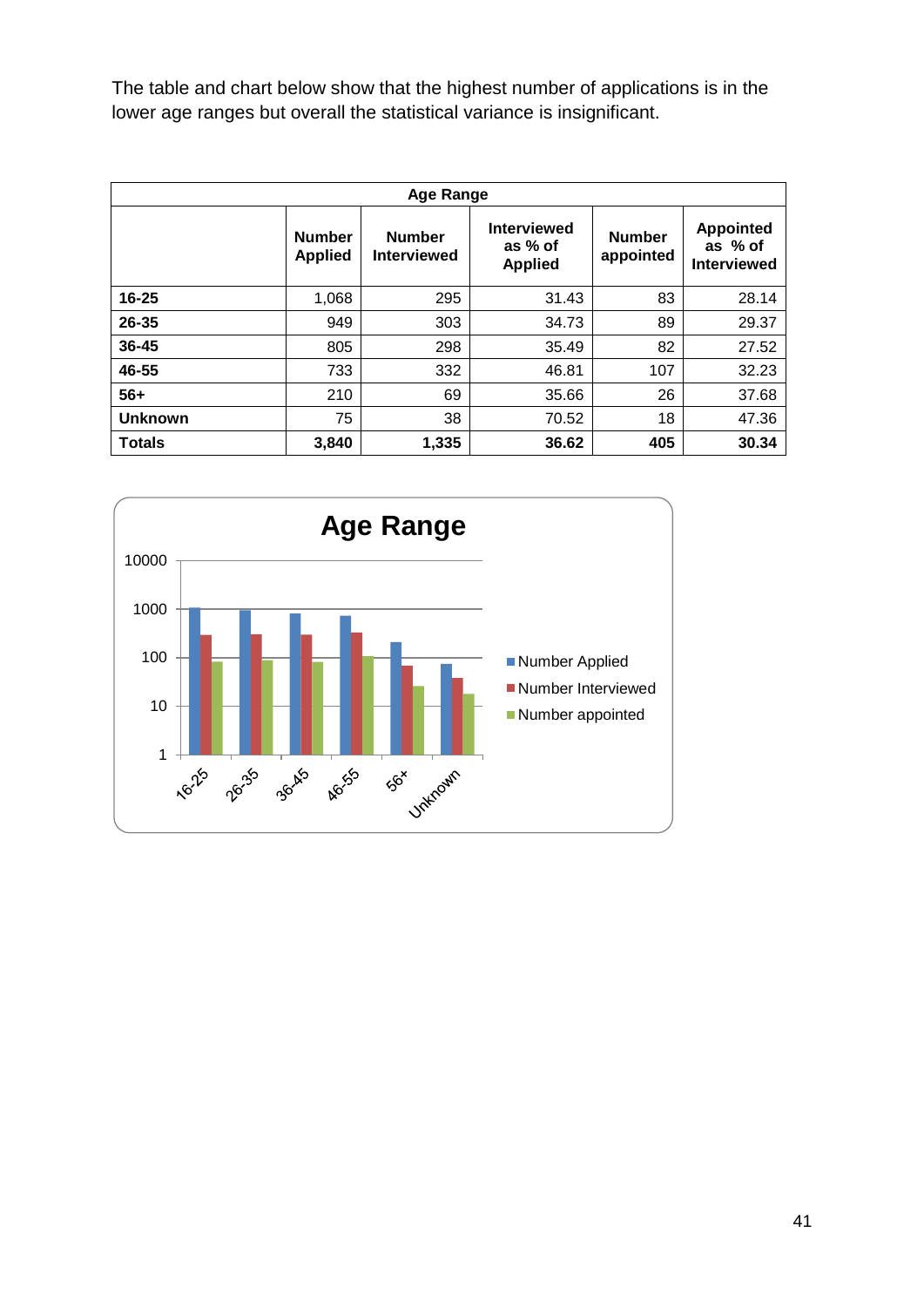## <span id="page-42-0"></span>**Training and Development**

The tables below show the number of employees who have attended formal training courses and this data has been broken down by protected characteristic. The data does not capture informal training and development such as on the job training.

In relation to gender, the representation on training courses is proportionate to the gender balance of the workforce.

| <b>GENDER</b>                                                                                                                                                         |       |       |       |  |  |  |
|-----------------------------------------------------------------------------------------------------------------------------------------------------------------------|-------|-------|-------|--|--|--|
| Summary of 336 training events held from 01/01/2012 to 30/11/2012                                                                                                     |       |       |       |  |  |  |
| Number of<br>Number of<br><b>Employees in</b><br>attendees<br>Number of<br><b>Workforce</b><br>as % of<br><b>Attendees</b><br>number in<br><b>GENDER</b><br>workforce |       |       |       |  |  |  |
| Female                                                                                                                                                                | 2,885 | 2,085 | 72.27 |  |  |  |
| <b>Male</b>                                                                                                                                                           | 1,082 | 446   | 41.21 |  |  |  |
| <b>Total</b>                                                                                                                                                          | 3.967 | 2,531 | 63.80 |  |  |  |

There is slightly lower representation on training courses from those with a disability at 1.5% compared with the percentage of the workforce with a disability at 2.97%. However, we recognise that formal training courses are not the only methods of development and providing training on the job may be more appropriate.

| <b>DISABILITY</b>                                                 |                                                                                                                                                      |       |       |  |  |  |
|-------------------------------------------------------------------|------------------------------------------------------------------------------------------------------------------------------------------------------|-------|-------|--|--|--|
| Summary of 336 training events held from 01/01/2012 to 30/11/2012 |                                                                                                                                                      |       |       |  |  |  |
| <b>Disability</b>                                                 | Number of<br>Number of<br><b>Employees in</b><br>attendees<br>Number of<br><b>Workforce</b><br>as % of<br><b>Attendees</b><br>number in<br>workforce |       |       |  |  |  |
| <b>Disabled</b>                                                   | 118                                                                                                                                                  | 39    | 33.05 |  |  |  |
| <b>Not Disabled</b>                                               | 3,453                                                                                                                                                | 2,251 | 65.19 |  |  |  |
| <b>Unstated</b>                                                   | 396                                                                                                                                                  | 241   | 60.86 |  |  |  |
| Total                                                             | 3,967                                                                                                                                                | 2,531 | 63.80 |  |  |  |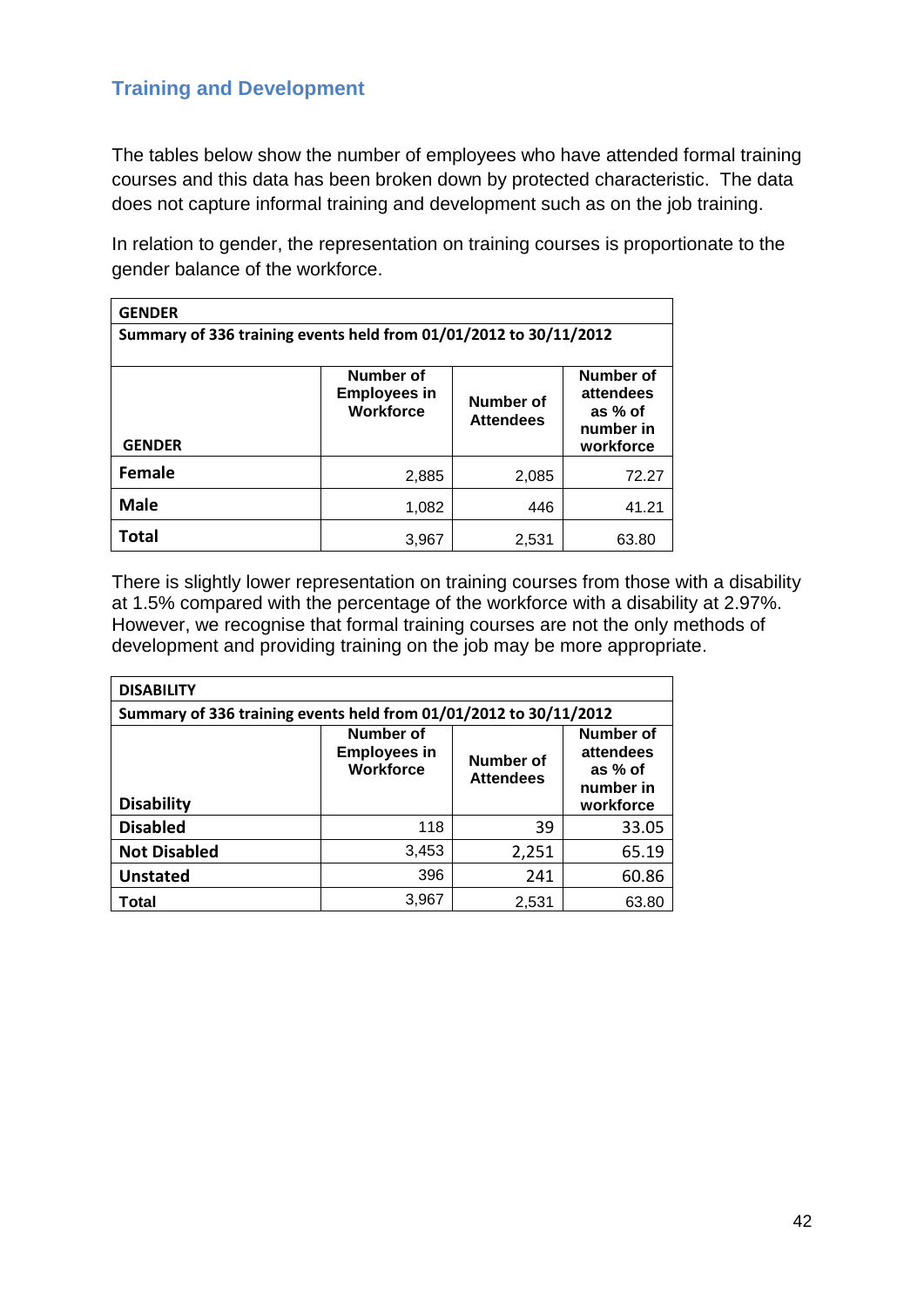There is very high representation on training courses for those who have declared that they are gay men but less so for gay women/lesbian and bi-sexual. However, attendance is proportionate to the overall workforce.

| <b>SEXUAL ORIENTATION</b>                                         |                                                                                                                                                      |         |         |  |  |  |
|-------------------------------------------------------------------|------------------------------------------------------------------------------------------------------------------------------------------------------|---------|---------|--|--|--|
| Summary of 336 training events held from 01/01/2012 to 30/11/2012 |                                                                                                                                                      |         |         |  |  |  |
| <b>Sexual Orientation</b>                                         | Number of<br>Number of<br><b>Employees in</b><br>attendees<br>Number of<br><b>Workforce</b><br>as % of<br><b>Attendees</b><br>number in<br>workforce |         |         |  |  |  |
| <b>Heterosexual</b>                                               | 569                                                                                                                                                  | 224     | 39.36   |  |  |  |
| Gay Man                                                           | 16                                                                                                                                                   | 72      | 450     |  |  |  |
| <b>Gay Woman/Lesbian</b>                                          | 13                                                                                                                                                   | $\star$ | ÷       |  |  |  |
| <b>Bi-sexual</b>                                                  | 8                                                                                                                                                    | $\star$ | $\star$ |  |  |  |
| Would rather not state                                            | 71                                                                                                                                                   | 68      | 95.77   |  |  |  |
| <b>Unknown</b>                                                    | 3,290                                                                                                                                                | 2.144   | 54.04   |  |  |  |
| Total                                                             | 3,967                                                                                                                                                | 2,531   | 63.80   |  |  |  |

Attendance on formal training courses for BME employees is 2.3% which is slightly lower than the percentage of BME within the workforce at 4.43%.

| <b>ETHNICITY</b>                                                  |                                                      |                               |                                                          |  |  |
|-------------------------------------------------------------------|------------------------------------------------------|-------------------------------|----------------------------------------------------------|--|--|
| Summary of 336 training events held from 01/01/2012 to 30/11/2012 |                                                      |                               |                                                          |  |  |
| <b>Ethnicity</b>                                                  | Number of<br><b>Employees in</b><br><b>Workforce</b> | Number of<br><b>Attendees</b> | Number of<br>attendees as<br>% of number<br>in workforce |  |  |
| <b>White British</b>                                              | 3,374                                                | 2,217                         | 65.70                                                    |  |  |
| <b>White Other</b>                                                | 145                                                  | 112                           | 77.24                                                    |  |  |
| <b>Mixed</b>                                                      | 54                                                   | 26                            | 48.15                                                    |  |  |
| Asian                                                             | 56                                                   | 19                            | 33.93                                                    |  |  |
| <b>Black</b>                                                      | 48                                                   | 38                            | 79.16                                                    |  |  |
| <b>Chinese</b>                                                    | 4                                                    | 0                             | 0                                                        |  |  |
| Would rather not<br>state                                         | 14                                                   | 0                             | O                                                        |  |  |
| <b>Unknown</b>                                                    | 272                                                  | 119                           | 43.75                                                    |  |  |
| Totals                                                            | 3.967                                                | 2,531                         | 63.80                                                    |  |  |